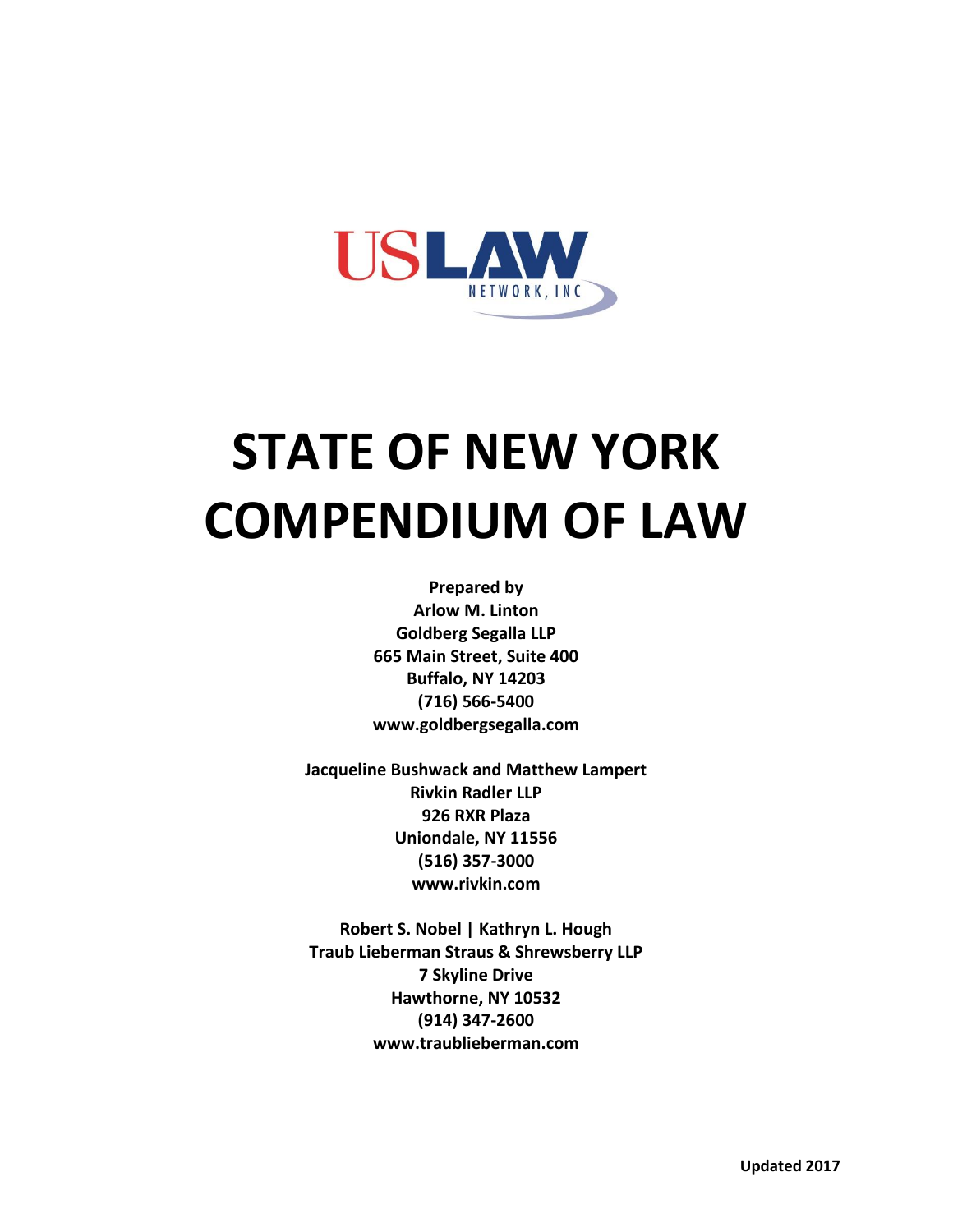## **PRE-SUIT AND INITIAL CONSIDERATIONS**

## **Pre-Suit Notice Requirements / Prerequisites to Suit**

- A) **Filing claims against the State of New York.** Claimants are required to serve "written notice of intention to file a claim" against an employee of the state, for loss to property or personal injury, upon the attorney general within ninety days after the accrual of such claim. N.Y. CT. CL. ACT § 10 (McKinney 2017).
	- 1) The filing of a notice of claim pursuant to the Court of Claims Act § 10 is a condition precedent to suit. *See Alston v. State*, 97 N.Y.2d 159, 737 N.Y.S.2d 45 (2001).
	- 2) Defendant has a right to demand a pre-suit examination of the claimant. N.Y. CT. CL. ACT § 17-a (McKinney 2017).
- B) **Filing claims against a municipality.** Claimants are required to serve a notice of claim within ninety days in all cases involving torts against a public corporation, city, town, village, fire district, and school district. The court has discretion to allow late service; however, a court cannot extend the time to serve a notice of claim longer than the applicable statute of limitations. N.Y. GEN. MUN. LAW §§ 50-e, -h, -1 (McKinney 2017).
	- 1) **Condition precedent.** The filing of a notice of claim under General Municipal Law § 50-e is a condition precedent to suit. *See Rodriguez v. City of New York*, 169 A.D.2d 532, 564 N.Y.S.2d 384 (1st Dep't 1991).

## **Relationship to Federal Rules of Civil Procedure**

New York has its own set of rules and regulations regarding civil procedure. They are found in N.Y. C.P.L.R. (MCKINNEY 2017). There are notable differences between the federal rules and New York rules of civil procedure, including how an action is commenced, remedies for defects in venue, jurisdictional scope of class actions, the use of interrogatories, the availability of bills of particulars, issuance of subpoenas, and appeal of intermediate or interlocutory orders, to name a few.

#### **Description of the Organization of the State Court System**

New York employs a Unified Court System which is considered one court comprised of all trial and appellate courts of the state. Each court in the system possesses its own level of jurisdiction from the Court of Appeals down to the local Village Courts.

Geographically, New York is divided into four judicial departments, each of which is subdivided into judicial districts comprised of numerous counties within the geographic district. *See* David D. Siegel, NEW YORK PRACTICE 12 (5th ed. 2011).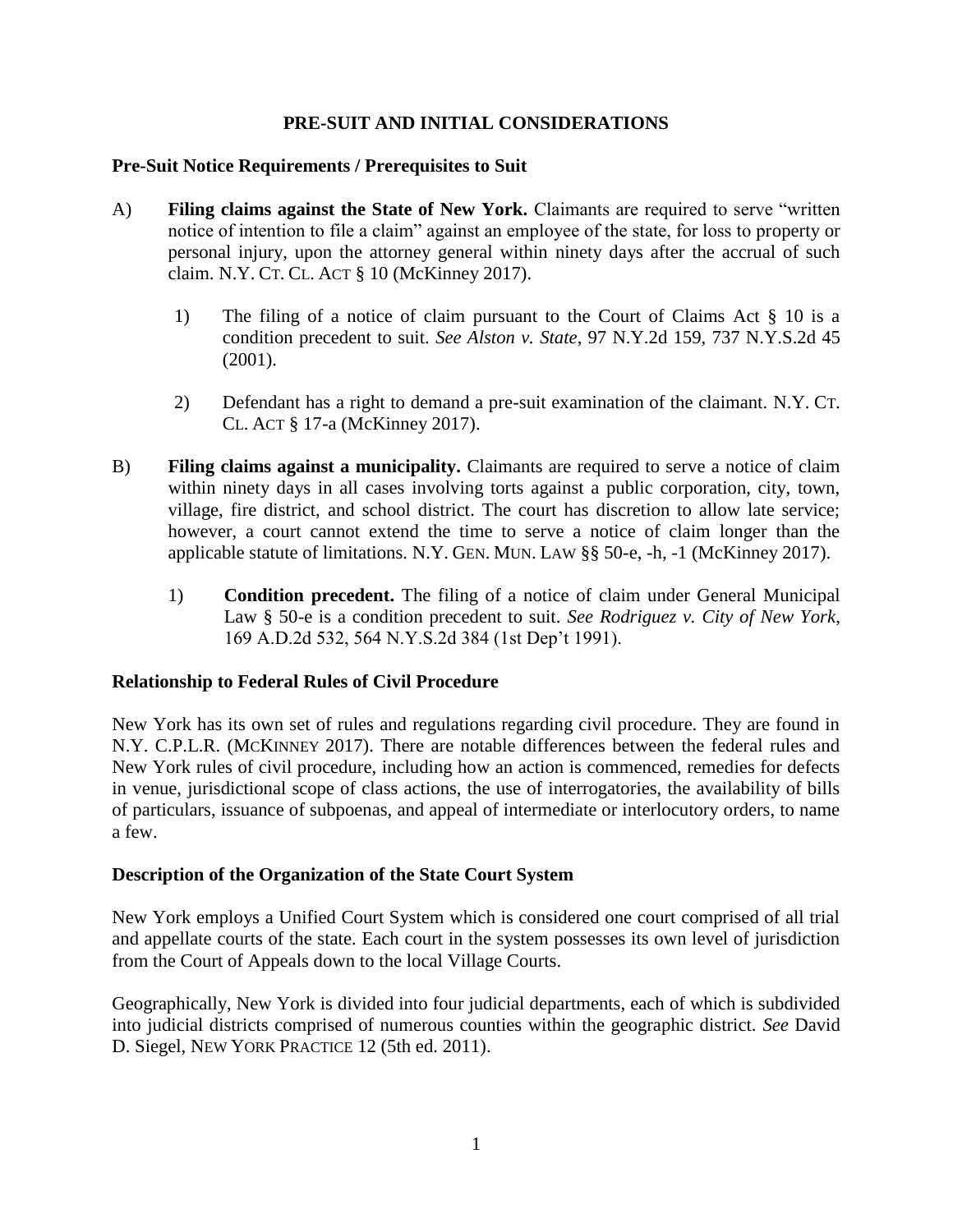### A) **Structure.**

- 1) **Court of Appeals**. New York State's highest court is composed of a Chief Judge and six Associate Judges, each appointed by the Governor to a fourteen-year term from a list recommended by a judicial nominating commission. The nominations require senate ratification. Although the Court of Appeals is New York's highest appellate court, it is one of limited jurisdiction, generally reviewing only questions of law. There is no jurisdictional limitation based upon the amount of money at stake in a case or the status or rank of the parties. Most of the appeals to the court are from the appellate division, although cases involving constitutional provisions and the death penalty are appealed directly to this court. The court also has administrative powers to promulgate the rules of court and to regulate the admission of attorneys to the state bar. Lastly, the Court of Appeals is the only court in the state permitted to render an advisory opinion on New York law upon the request of the U.S. Supreme Court, a federal court of appeals, or another states' highest court. *See* Siegel, NEW YORK PRACTICE 14-15 (5th ed. 2011).
- 2) **Appellate Court.** New York State's intermediate level appellate court is the Appellate Division of the Supreme Court with a court located in each of the four judicial departments. The appellate justices are duly elected members of the Supreme Court chosen by the Governor to sit on the Appellate Division court. The court primarily hears appeals from trial courts and has the power to review both law and facts in civil and criminal cases. The Appellate Division hears appeals directly from the Supreme Court, County Courts, Family Courts, Surrogate's Courts and the Court of Claims. It has original jurisdiction in matters concerning bar admissions, supervision of attorneys, habeas corpus and proceedings against judges of the Supreme Court. *See* Siegel, NEW YORK PRACTICE 15 (5th ed. 2011).
- 3) **Supreme Court.** In most states, "supreme court" is the name of the highest court in the state. However, the New York Supreme Court is primarily a trial court that is generally equivalent to the district courts and superior courts or circuit courts of other states. The Supreme Court is New York States' trial court of statewide, general jurisdiction. There is a Supreme Court in each of New York State's sixtytwo counties, although some of the smaller counties share judges with neighboring counties. The Supreme Court hears both civil and criminal trials, although in practice most criminal trials are heard in County Courts. In New York City, there are both civil and criminal parts with the Supreme Court having jurisdiction of felony charges. Justices are elected to the court from judicial districts for fourteen-year terms. *See* Siegel, NEW YORK PRACTICE 16-17 (5th ed. 2011).
- a) **Supreme Court, Appellate Term.** A secondary appellate court established in the more populous downstate region comprising the First and Second Judicial Departments to hear cases on appeal from the Civil and Criminal Courts of the City of New York and from appeals originating in City, Town and Village Courts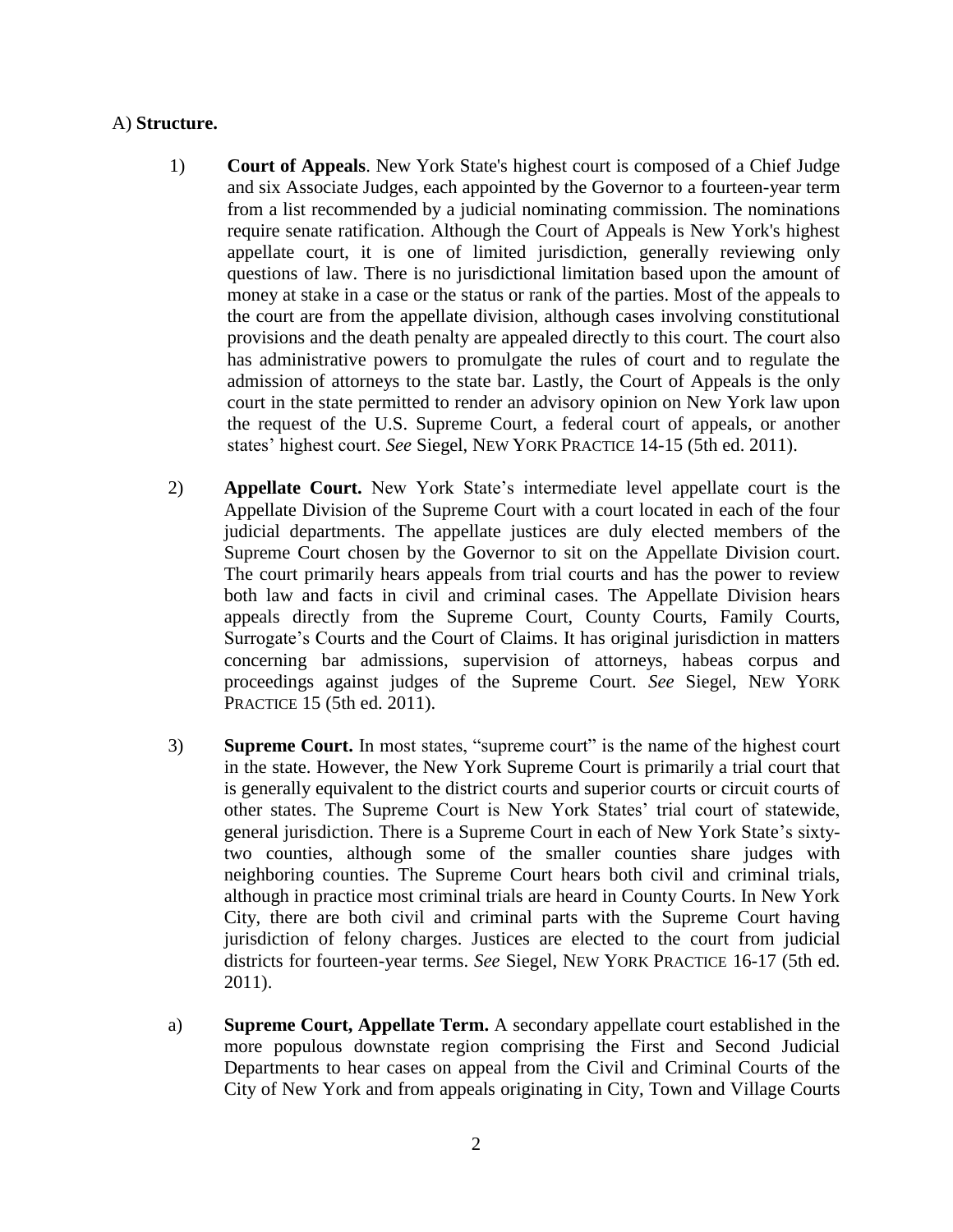within the Second Department. *See* Siegel, NEW YORK PRACTICE 17-18 (5th ed. 2011).

- 4) **County Courts.** Trial courts with jurisdiction over civil law and equity within certain monetary limits and are subject to jurisdictional residency requirements. There is a county court in each county outside of New York City. Its judges are elected for ten-year terms. Outside New York City, these courts have original jurisdiction over criminal matters and in the Third and Fourth Departments, these courts have appellate jurisdiction over cases originating in City, Town, and Village Courts. Appeals from County courts are heard in the Appellate Division. *See* Siegel, NEW YORK PRACTICE 18-19 (5th ed. 2011).
- 5) **Specialty Courts.** There is a Family Court and a Surrogate's Court in each county of the state.
	- a) There is at least one judge on each Family Court who (outside New York City) sits for a ten-year elected term, but who (within the City) is appointed by the Mayor of New York. Proceedings in Family Court involve child support, custody, foster care, adoption, paternity and juvenile delinquency. Jury trials are not available. *See* Siegel, NEW YORK PRACTICE 20 (5th ed. 2011).
	- b) The Surrogates Court handles all matters concerning a decedents' estate. At least one surrogate judge sits on the Surrogate's Court (New York County has two) and position is by county election for terms of fourteen years within the City of New York and ten years elsewhere. *See* Siegel, NEW YORK PRACTICE 19-20 (5th ed. 2011).
- 6) **Court of Claims.** The Court of Claims has jurisdiction to hear and determine claims against the state or by the state against the claimant. Its jurisdiction is set forth in the Court of Claims Act. Judges are appointed by the Governor with the advice and consent of the senate for nine year terms. *See* Siegel, NEW YORK PRACTICE 20-21 (5th ed. 2011).
- 7) **New York City Courts.** The Civil Court of New York has jurisdiction of civil matters and equity up to \$25,000.00. There is a small claims part for informal dispositions up to \$3,000.00 and a housing part for landlord-tenant disputes and housing code violations. Judges of the court are elected to ten-year terms. The New York City Criminal Court has jurisdiction over misdemeanors and violations. Arraignments and preliminary hearings in felony cases are also heard in this court. *See* Siegel, NEW YORK PRACTICE 22-23 (5th ed. 2011).
- 8) **City, town, and village Courts.** These courts within the cities, towns and villages in New York are the lowest level of the judicial system. There is a city court in each of the sixty-one cities outside New York City. Town and Village courts are called "Justice Courts" and exist in most all municipalities, with some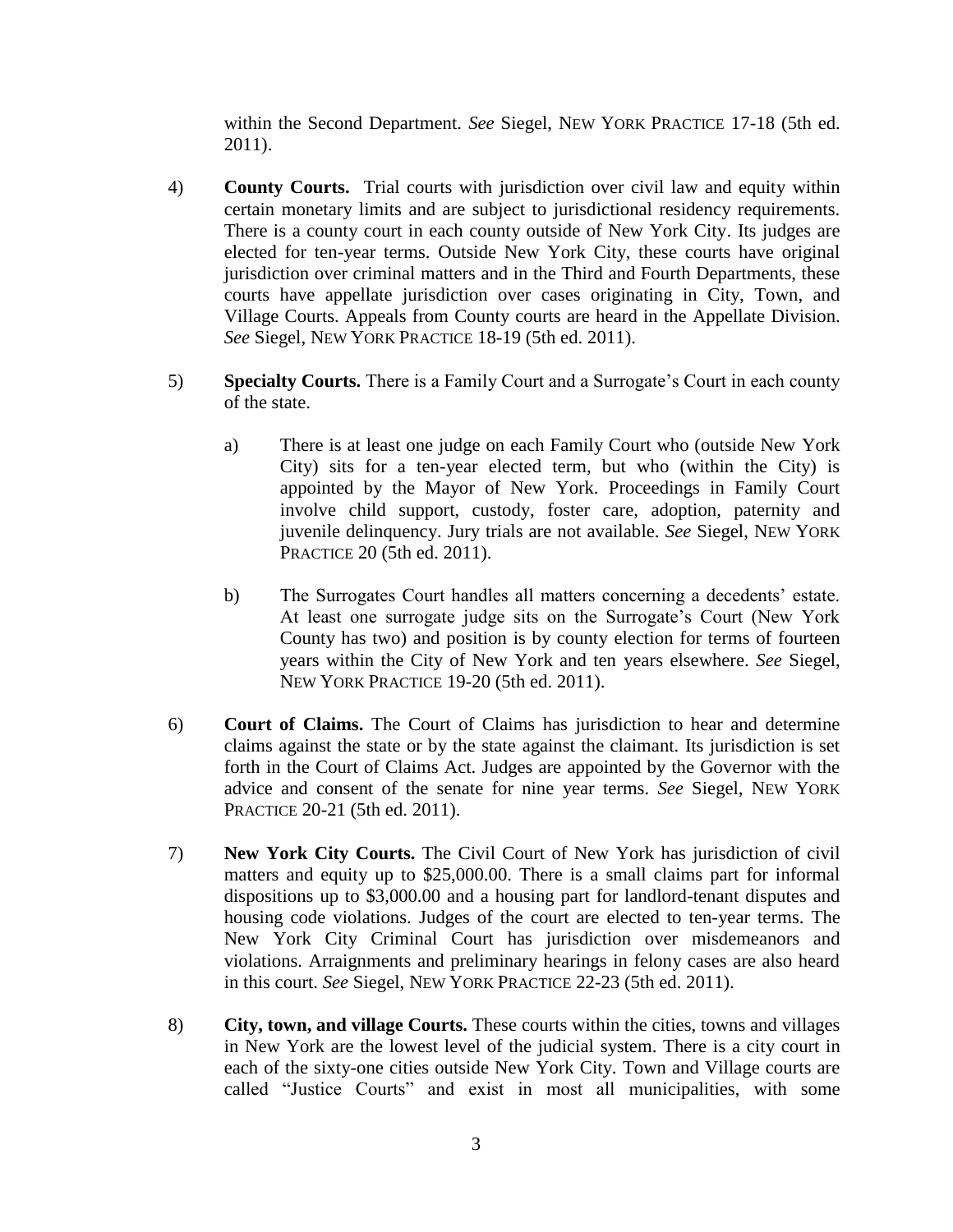municipalities sharing courts. Justice courts are likewise designated to handle traffic violations and misdemeanors. The courts lack equity jurisdiction with the exception of landlord-tenant eviction proceedings. *See* Siegel, NEW YORK PRACTICE 23-25 (5th ed. 2011).

B) **Alternative dispute resolution.** New York does not have a comprehensive state-wide statute for all methods of alternative dispute resolution ("ADR"). The New York Office of Court Administration reports that "the Unified Court System partners with local nonprofit organizations . . . which provide mediation, arbitration and other dispute resolution options as an alternative to court." *See Alternative Dispute Resolution*, N.Y. STATE UNIFIED CT. SYS., http://www.nycourts.gov/ip/adr/cdrc.shtml (last visited June 30, 2017). Local rules govern the programs.

The Unified Court System offers additional resources and options for alternative dispute resolution for a variety of matters. Specific programs are available to help locate a mediator, including a free or low-cost mediator. Guides are also available for divorce and family law alternative dispute resolution, as well as agricultural mediation. Options are even available to resolve attorney-client fee disputes. *See Alternative Dispute Resolution Programs*, N.Y. STATE UNIFIED CT. SYS., http://www.nycourts.gov/ip/adr/ Info\_for\_parties.shtml#courtbasedprograms (last visited June 30, 2017)

## **Initiation of Suit**

In New York an action is deemed commenced by filing a summons and complaint or summons with notice. N.Y. C.P.L.R. § 304 (MCKINNEY 2017). Upon filing the pleading and remitting the statutory payment of \$210.00, the County Clerk's office assigns an index number to the proceeding. N.Y. C.P.L.R. § 306-a (MCKINNEY 2017), *See NY Court Filing Fees* https://www.nycourts.gov/forms/filingfees.shtml (last visited June 30, 2017). Once the matter has been filed, a plaintiff has 120 days to perfect service upon the defendant. N.Y. C.P.L.R. § 306-b (MCKINNEY 2017). New York's Rules of Civil Procedure dictate the manner and methods a plaintiff may effect service on individuals, corporations or municipal entities.

## **Service of Process**

A) **Upon the state.** Service upon the State is made by delivering the summons to an assistant attorney-general at an office of the attorney-general or to the attorney-general within the state. With regard to an action suing a state officer solely in an official capacity, subsection "2." requires personal service by:

> (1) delivering the summons to such officer or to the chief executive officer of such agency or to a person designated by such chief executive officer to receive service, or,

> (2) by mailing the summons by certified mail, return receipt requested, to such officer or to the chief executive officer of such agency, and by personal service upon the state in the manner provided by subdivision one of the statute.

N.Y. C.P.L.R. § 307 (MCKINNEY 2017). Service by certified mail is not deemed complete until the summons is received in a principal office of the agency and until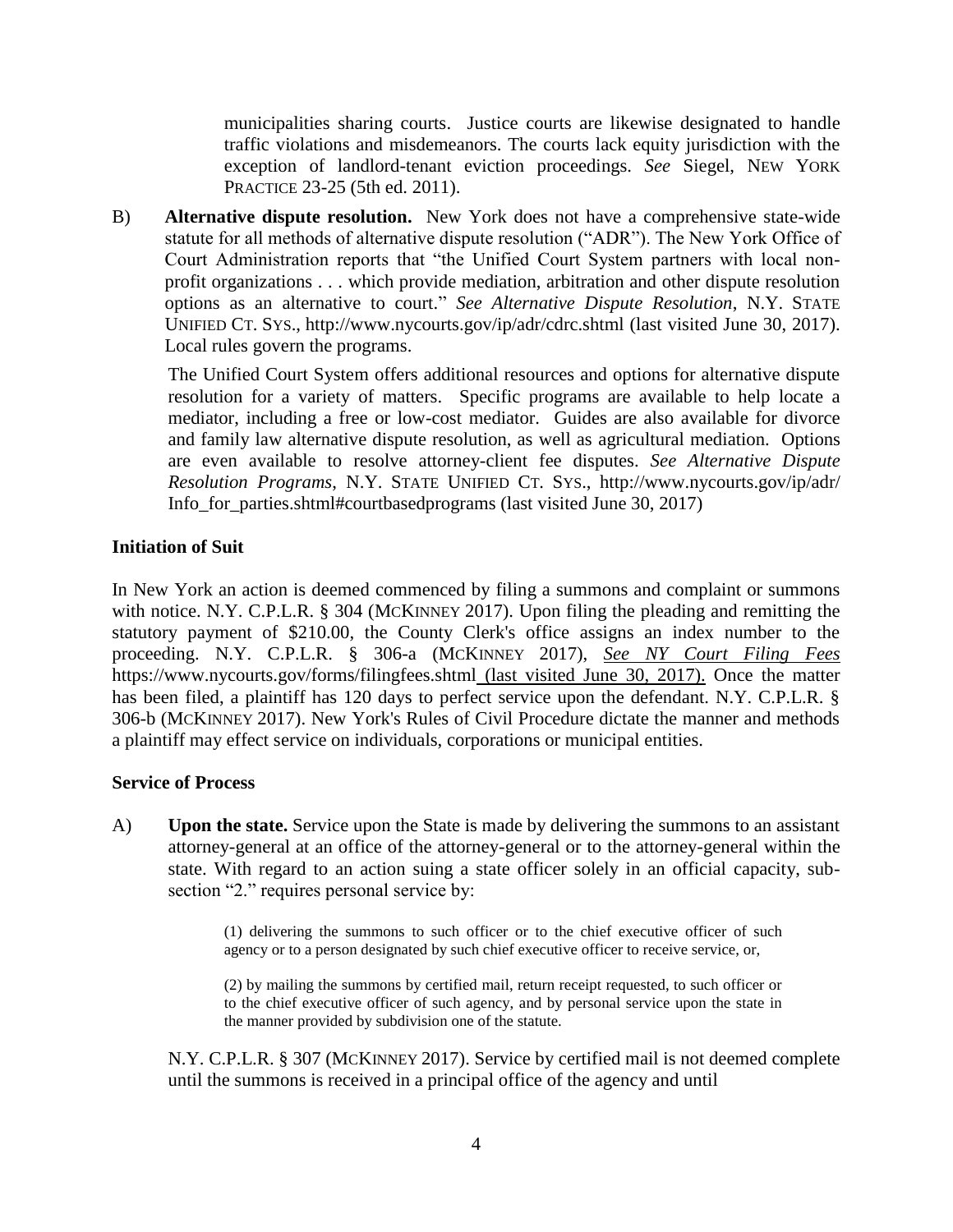personal service upon the state in the manner provided by subdivision (1) of the statute is completed. Further, service by certified mail shall not be effective unless the front of the envelope states "URGENT LEGAL MAIL" in capital letters. N.Y. C.P.L.R. § 307 (MCKINNEY 2017).

B) **Personal service upon a natural person.** Personal service on an individual is governed by N.Y. C.P.L.R. § 308 (MCKINNEY 2017):

Personal service upon a natural person shall be made by any of the following methods:

1. by delivering the summons within the state to the person to be served; or

2. by delivering the summons within the state to a person of suitable age and discretion at the actual place of business, dwelling place or usual place of abode of the person to be served and by either mailing the summons to the person to be served at his or her last known residence or by mailing the summons by first class mail to the person to be served at his or her actual place of business in an envelope bearing the legend "personal and confidential" and not indicating on the outside thereof, by return address or otherwise, that the communication is from an attorney or concerns an action against the person to be served, such delivery and mailing to be effected within twenty days of each other; proof of such service shall be filed with the clerk of the court designated in the summons within twenty days of either such delivery or mailing, whichever is effected later; service shall be complete ten days after such filing; proof of service shall identify such person of suitable age and discretion and state the date, time and place of service, except in matrimonial actions where service hereunder may be made pursuant to an order made in accordance with the provisions of subdivision a of section two hundred thirty-two of the domestic relations law; or

3. by delivering the summons within the state to the agent for service of the person to be served as designated under rule 318, except in matrimonial actions where service hereunder may be made pursuant to an order made in accordance with the provisions of subdivision a of section two hundred thirty-two of the domestic relations law;

4. where service under paragraphs one and two cannot be made with due diligence, by affixing the summons to the door of either the actual place of business, dwelling place or usual place of abode within the state of the person to be served and by either mailing the summons to such person at his or her last known residence or by mailing the summons by first class mail to the person to be served at his or her actual place of business in an envelope bearing the legend "personal and confidential" and not indicating on the outside thereof, by return address or otherwise, that the communication is from an attorney or concerns an action against the person to be served, such affixing and mailing to be effected within twenty days of each other; proof of such service shall be filed with the clerk of the court designated in the summons within twenty days of either such affixing or mailing, whichever is effected later; service shall be complete ten days after such filing, except in matrimonial actions where service hereunder may be made pursuant to an order made in accordance with the provisions of subdivision a of section two hundred thirty-two of the domestic relations law;

5. in such manner as the court, upon motion without notice, directs, if service is impracticable under paragraphs one, two and four of this section.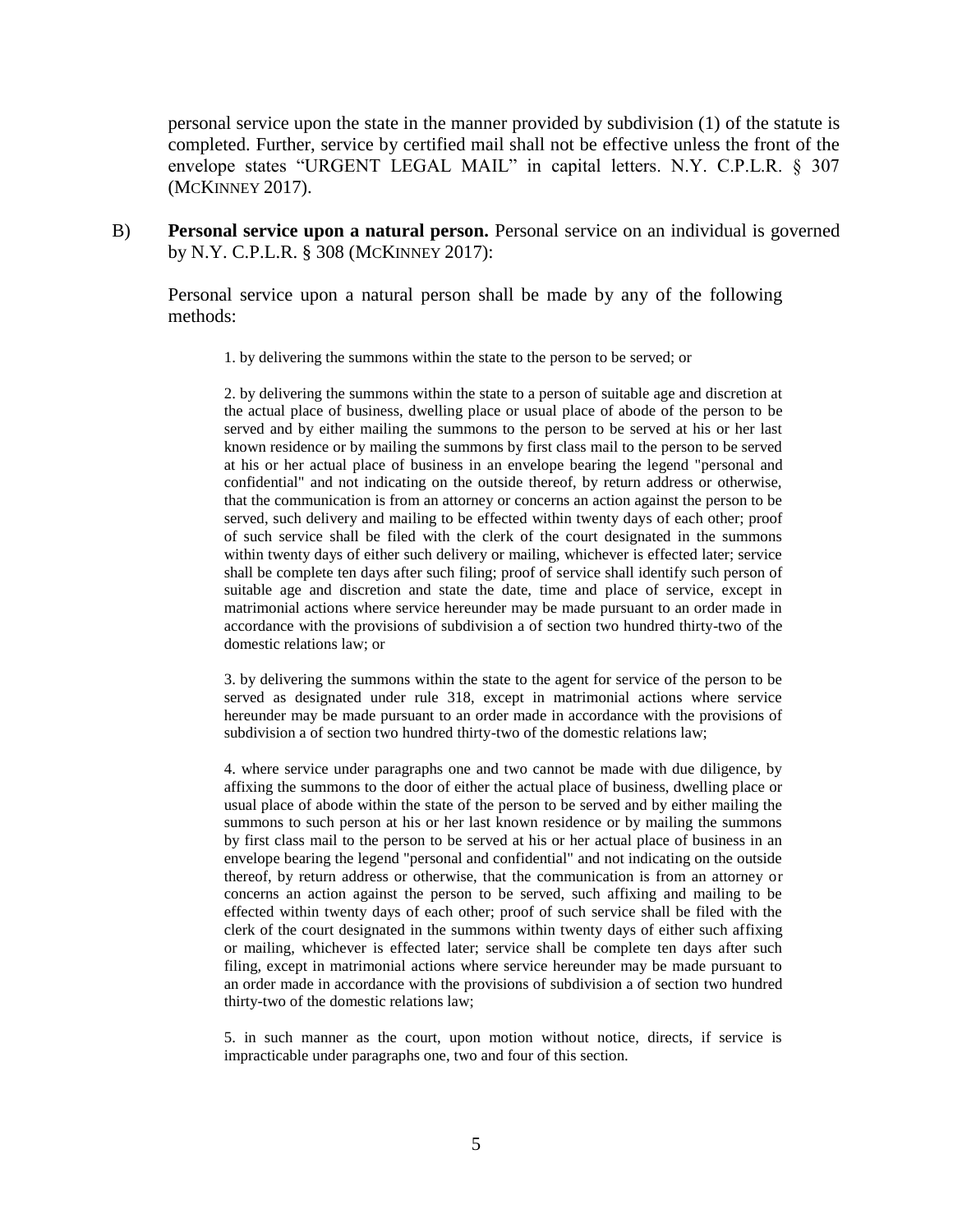6. For purposes of this section, "actual place of business" shall include any location that the defendant, through regular solicitation or advertisement, has held out as its place of business.

C) **Personal service upon an infant, incompetent or conservatee.** Service upon an infant, incompetent or conservatee is governed by N.Y. C.P.L.R. § 309 (MCKINNEY 2017):

> (a) Upon an infant. Personal service upon an infant shall be made by personally serving the summons within the state upon a parent or any guardian or any person having legal custody or, if the infant is married, upon an adult spouse with whom the infant resides, or, if none are within the state, upon any other person with whom he resides, or by whom he is employed. If the infant is of the age of fourteen years or over, the summons shall also be personally served upon him within the state.

> (b) Upon a person judicially declared to be incompetent. Personal service upon a person judicially declared to be incompetent to manage his affairs and for whom a committee has been appointed shall be made by personally serving the summons within the state upon the committee and upon the incompetent, but the court may dispense with service upon the incompetent.

> (c) Upon a conservatee. Personal service on a person for whom a conservator has been appointed shall be made by personally serving the summons within the state upon the conservator and upon the conservatee, but the court may dispense with service upon the conservatee.

D) **Personal service upon a partnership.** Service upon a partnership is governed under N.Y. C.P.L.R. § 310 (MCKINNEY 2017):

> (a) Personal service upon persons conducting a business as a partnership may be made by personally serving the summons upon any one of them.

> (b) Personal service upon said partnership may also be made within the state by delivering the summons to the managing or general agent of the partnership or the person in charge of the office of the partnership within the state at such office and by either mailing the summons to the partner thereof intended to be served by first class mail to his last known residence or to the place of business of the partnership. Proof of such service shall be filed within twenty days with the clerk of the court designated in the summons; service shall be complete ten days after such filing; proof of service shall identify the person to whom the summons was so delivered and state the date, time of day and place of service.

> (c) Where service under subdivisions (a) and (b) of this section cannot be made with due diligence, it may be made by affixing a copy of the summons to the door of the actual place of business of the partnership within the state and by either mailing the summons by first class mail to the partner intended to be so served to such person to his last known residence or to said person at the office of said partnership within the state. Proof of such service shall be filed within twenty days thereafter with the clerk of the court designated in the summons; service shall be complete ten days after filing.

> (d) Personal service on such partnership may also be made by delivering the summons to any other agent or employee of the partnership authorized by appointment to receive service; or to any other person designated by the partnership to receive process in writing, filed in the office of the clerk of the county wherein such partnership is located.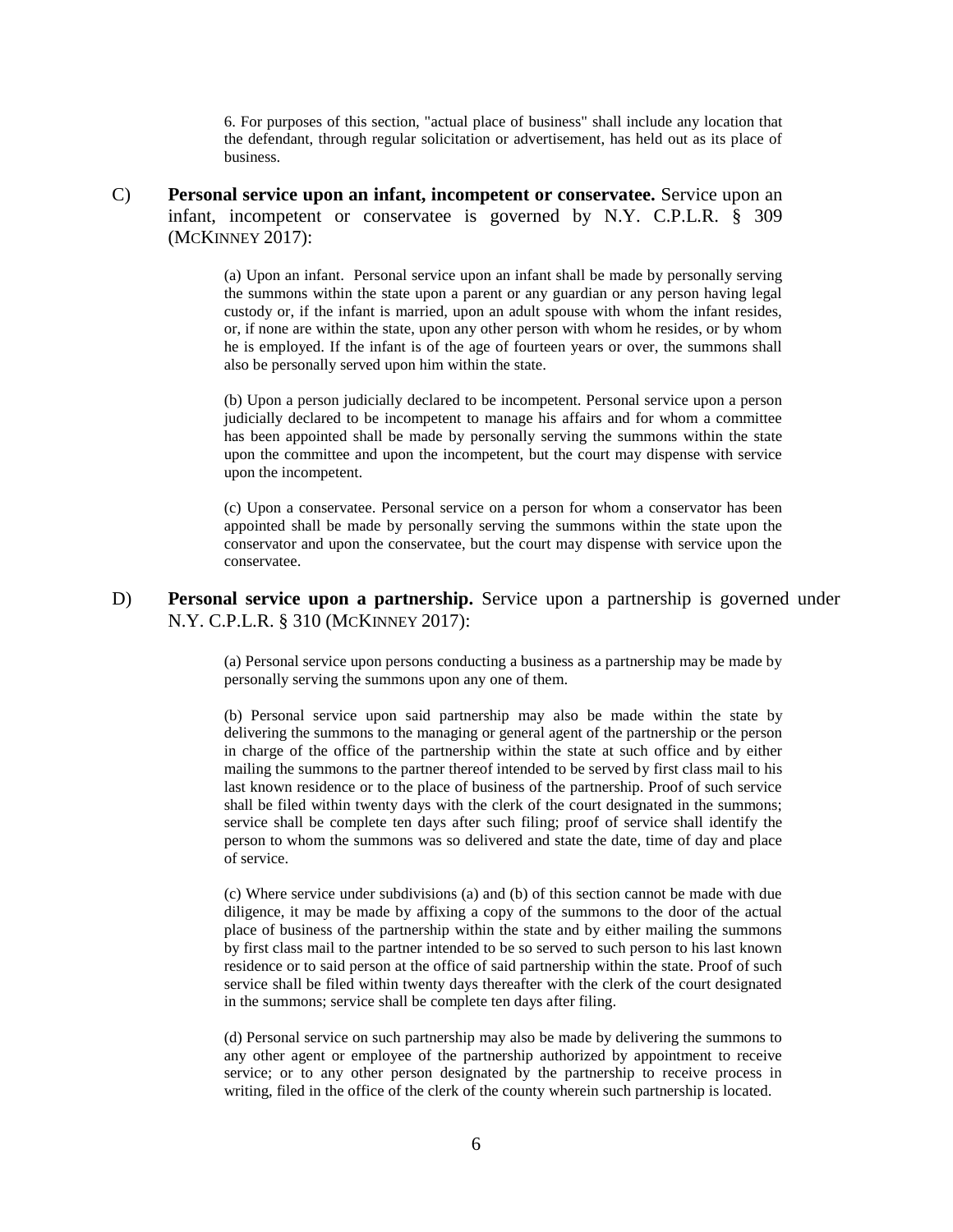(e) If service is impracticable under this section, it may be made in such manner as the court, upon motion without notice, directs.

E) **Personal service upon a limited liability partnership.** Service upon a domestic or foreign limited liability partnership is governed by N.Y. C.P.L.R. § 310-a (MCKINNEY 2017):

> by delivering a copy personally to any managing or general agent or general partner of the limited partnership in this state, to any other agent or employee authorized by appointment to receive service, or to any other person designated by the limited partnership to receive process.

- 1) **Limited liability partnerships.** Other methods of service of process are available against limited liability partnerships that are subject to the provisions of Article 8 a of the partnership law (N.Y. P'SHIP LAW § 121-109) and in general by service pursuant to N.Y. P'SHIP LAW § 121-1505. *See* N.Y. C.P.L.R. § 310-a (MCKINNEY 2017). If service is impracticable under this section, "it may be made in such manner as the court, upon motion without notice, directs." N.Y. C.P.L.R. § 310 a(b) (MCKINNEY 2017).
- F) **Service upon a corporation or governmental subdivision.** Service upon a Corporation or Government Subdivision is governed by N.Y. C.P.L.R. § 311 (MCKINNEY 2017) by service:

(a) Personal service upon a corporation or governmental subdivision shall be made by delivering the summons as follows:

1. upon any domestic or foreign corporation, to an officer, director, managing or general agent, or cashier or assistant cashier or to any other agent authorized by appointment or by law to receive service. A business corporation may also be served pursuant to section three hundred six or three hundred seven of the business corporation law. A not-forprofit corporation may also be served pursuant to section three hundred six or three hundred seven of the not-for-profit corporation law;

2. upon the city of New York, to the corporation counsel or to any person designated to receive process in a writing filed in the office of the clerk of New York county;

3. upon any other city, to the mayor, comptroller, treasurer, counsel or clerk; or, if the city lacks such officers, to an officer performing a corresponding function under another name;

4. upon a county, to the chair or clerk of the board of supervisors, clerk, attorney or treasurer;

5. upon a town, to the supervisor or the clerk;

6. upon a village, to the mayor, clerk, or any trustee;

7. upon a school district, to a school officer, as defined in the education law; and

8. upon a park, sewage or other district, to the clerk, any trustee or any member of the board.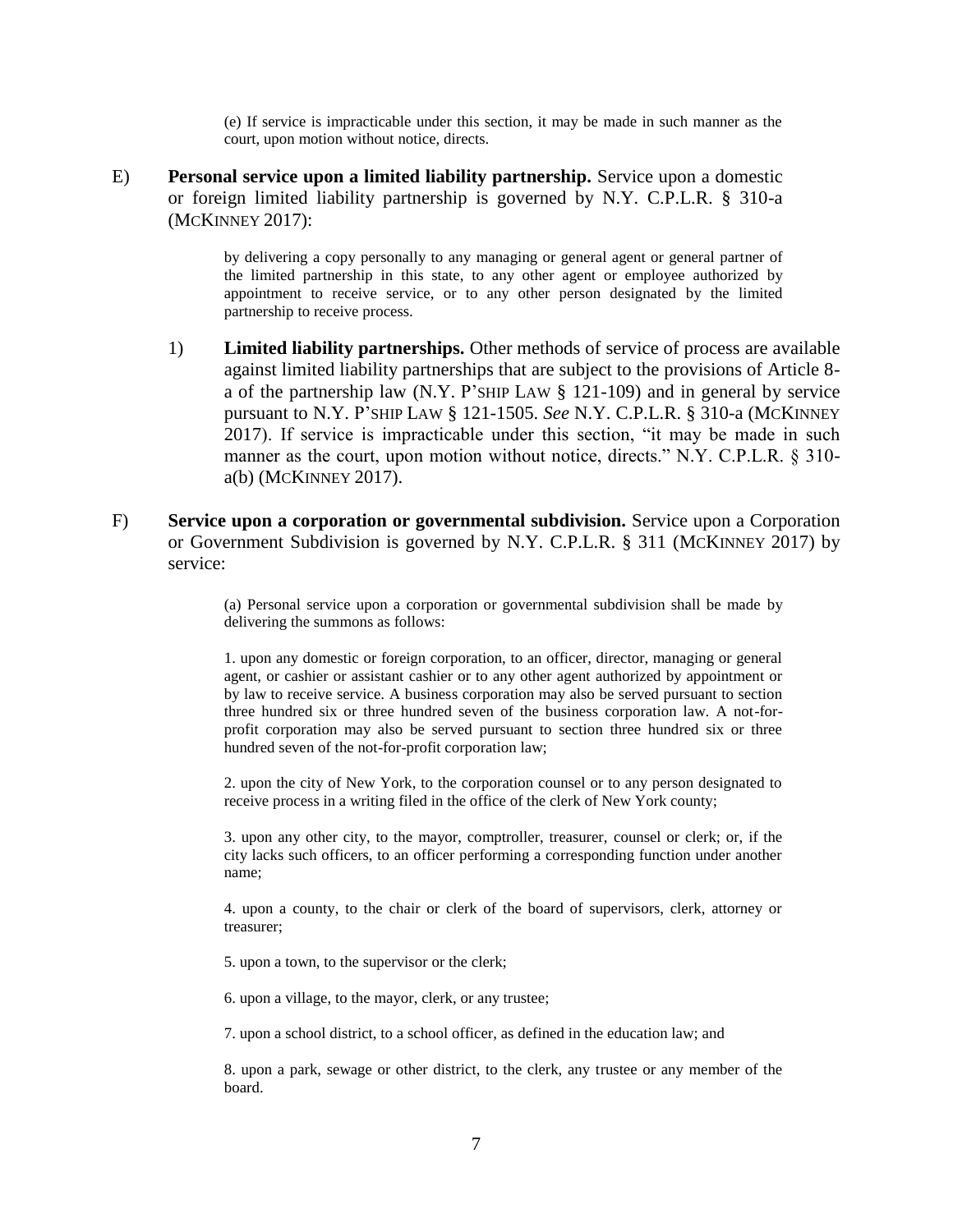If service upon a domestic or foreign corporation within the 120 days allowed is impracticable, "service upon the corporation may be made in such manner, and proof of service may take such form, as the court, upon motion without notice, directs." N.Y. C.P.L.R. § 311(b) (MCKINNEY 2017).

G) **Personal service on limited liability companies.** To serve a Limited Liability Company, plaintiffs must look to N.Y. C.P.L.R. § 311-a:

> (a) Service of process on any domestic or foreign limited liability company shall be made by delivering a copy personally to (i) any member of the limited liability company in this state, if the management of the limited liability company is vested in its members, (ii) any manager of the limited liability company in this state, if the management of the limited liability company is vested in one or more managers, (iii) to any other agent authorized by appointment to receive process, or (iv) to any other person designated by the limited liability company to receive process, in the manner provided by law for service of a summons as if such person was a defendant. Service of process upon a limited liability company may also be made pursuant to article three of the limited liability company law.

N.Y. C.P.L.R. § 311-a(a) (MCKINNEY 2017). If service is impracticable under this section, it may be made in such manner as the court, upon motion without notice, directs. N.Y. C.P.L.R. § 311-a(b) (MCKINNEY 2017).

H) **Personal service by mail.** New York does provide for service by mail. A plaintiff seeking to serve a defendant by mail must comply with each requirement of the statute. N.Y. C.P.L.R. § 312-a (MCKINNEY 2017). The statute states:

> (a) Service. As an alternative to the methods of personal service authorized by section 307, 308, 310, 311 or 312 of this article, a summons and complaint, or summons and notice, or notice of petition and petition may be served by the plaintiff or any other person by mailing to the person or entity to be served, by first class mail, postage prepaid, a copy of the summons and complaint, or summons and notice or notice of petition and petition, together with two copies of a statement of service by mail and acknowledgement of receipt in the form set forth in subdivision (d) of this section, with a return envelope, postage prepaid, addressed to the sender.

(b) Completion of service and time to answer.

1. The defendant, an authorized employee of the defendant, defendant's attorney or an employee of the attorney must complete the acknowledgement of receipt and mail or deliver one copy of it within thirty (30) days from the date of receipt. Service is complete on the date the signed acknowledgement of receipt is mailed or delivered to the sender. The signed acknowledgement of receipt shall constitute proof of service.

2. Where a complaint or petition is served with the summons or notice of petition, the defendant shall serve an answer within twenty (20) days after the date the signed acknowledgement of receipt is mailed or delivered to the sender.

N.Y. C.P.L.R. § 312-a (MCKINNEY 2017). The statute provides a detailed example of the type of affirmation that must be used in order to comply with the statute: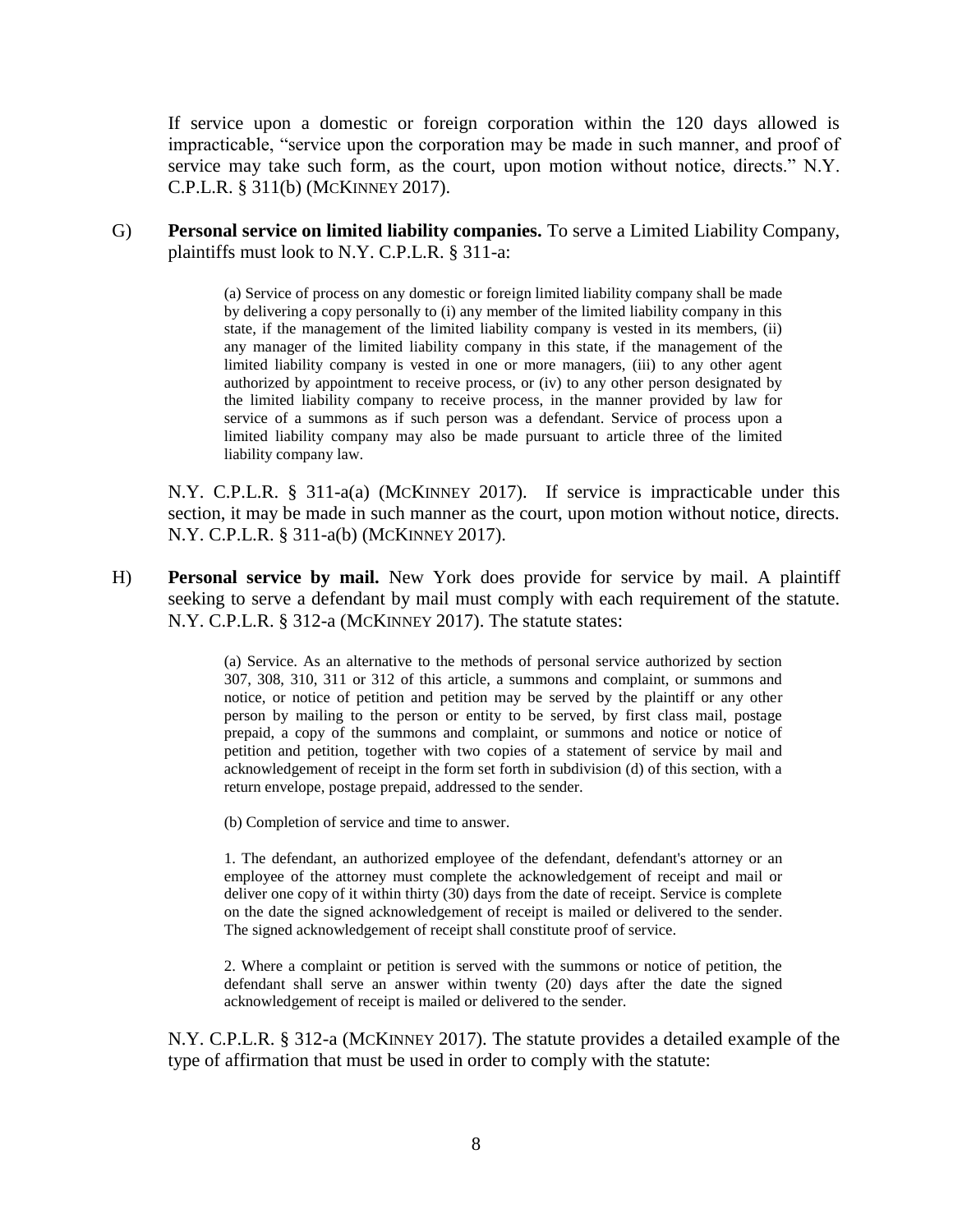Where the signed acknowledgement of receipt is not returned within thirty (30) days after receipt of the documents mailed pursuant to subdivision (a) of this section, the reasonable expense of serving process by an alternative method shall be taxed by the court on notice pursuant to § 8402 of this chapter as a disbursement to the party serving process, and the court shall direct immediate judgment in that amount.

N.Y. C.P.L.R. § 312-a(f) (MCKINNEY 2017).

### **Statutes of Limitations**

- A) **Personal injury.** Actions for damages for an injury to the person must be commenced within three years after the cause of action accrues. N.Y. C.P.L.R. § 214 (MCKINNEY 2017).
- B) **Wrongful death.** Actions for wrongful death must be commenced within two years of the moment of death. N.Y. EST. POWERS & TRUSTS LAW § 5-4.1 (McKinney 2017). A wrongful death action is available only where the deceased had a claim that was not timebarred on or before death. *Id.*
- C) **Survival.** If a potential plaintiff dies before the expiration of the applicable statute of limitations, the decedent's personal representative has one year from the date of death within which to commence the action. N.Y. C.P.L.R. § 210(a) (MCKINNEY 2017).
- D) **Property.** Actions to recover damages for an injury to property, to recover a chattel or damage for the taking/detaining of a chattel, shall be commenced within three years after the cause of action accrued. N.Y. C.P.L.R. § 214 (MCKINNEY 2017).
- E) **Contracts.** Actions based upon an oral or written contract (express or implied), except as otherwise provided in N.Y. C.P.L.R. § 213-a or Article 2 of the Uniform Commercial Code, shall be commenced within six years after the cause of action accrued. N.Y. C.P.L.R. § 213(2) (MCKINNEY 2017).
- F) **Warranties and sales contracts.** Actions for breach of a sales contract and/or breach of warranty shall be commenced with four years after the cause of action accrued. N.Y. U.C.C. LAW § 2-725 (McKinney 2017).
- G) **Breach of employment.** Actions for breach of an employment contract must be commenced within six years after the cause of action accrued. N.Y. C.P.L.R. § 213 (MCKINNEY 2017).
- H) **Indemnity or contribution.** Actions for indemnity or contribution must be commenced within six years after the cause of action accrued, *i.e.*, judgment or settlement is paid. N.Y. C.P.L.R. § 213 (MCKINNEY 2017).
- I) **Rent overcharge.** Action for residential rent overcharge must be commenced within four years after the cause of action accrued. N.Y. C.P.L.R. § 213-a. (MCKINNEY 2017).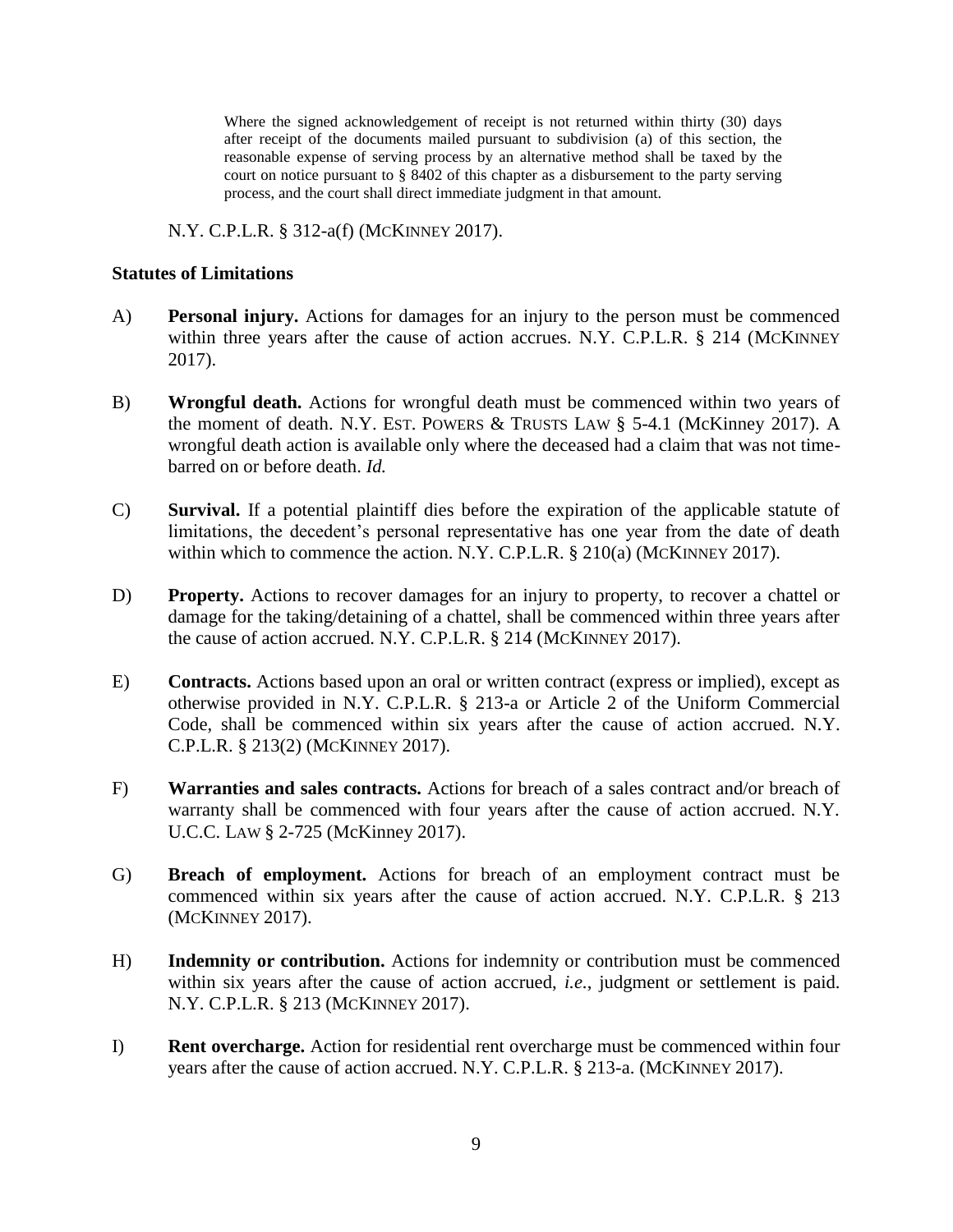- J) **Local governments.** All actions that lie in tort against local governments must be commenced within ninety days after the cause of action accrued. N.Y. GEN. MUN. LAW § 50-I (McKinney 2017). However, § 50-e of the General Municipal Law contains a condition precedent, that requires that a Notice of Claim must be served on the local government entity within ninety days after the cause of action accrued. N.Y. GEN. MUN. LAW § 50-e (McKinney 2017).
- K) **Sheriffs.** Actions against a sheriff, coroner or constable; against an officer for the escape of a prisoner; for assault, battery, false imprisonment, malicious prosecution, libel or slander; and for violation of the right of privacy must be commenced within one year from the date the cause of action accrues. N.Y. C.P.L.R. § 215 (MCKINNEY 2017).
- L) **Tolling.** If a person entitled to commence an action is under a disability because of infancy or insanity at the time the cause of action accrues, N.Y. C.P.L.R. § 208 provides a tolling of the statute of limitations. The length of time the statute is tolled is based upon the time period of the applicable statute of limitations, with a limitation on the tolling period of ten years.
	- 1) **Less than three years.** "If the time period for the applicable statute of limitations is less than three years, the time for commencing the action is extended by the period of disability." N.Y. C.P.L.R. § 208 (MCKINNEY 2017).
	- 2) **Three years or greater.** If the time period for the applicable statute of limitations is three years or more, the plaintiff will have three years from the time the disability ceases. Thus, if an individual is under the age of eighteen years of age or is disabled when such a cause of action accrues, the person may bring an action within three years after the person attains eighteen years of age or is no longer disabled. *Id.*
- M) **Professional malpractice.** Malpractice actions against licensed engineers, architects, land surveyors or landscape architects must be commenced within ten years. N.Y. C.P.L.R. § 214-d (MCKINNEY 2017). Written notice of such a claim must be served upon the architect, engineer, land surveyor or landscape architect at least ninety days prior to the commencement of the action. Pursuant to N.Y. C.P.L.R. § 214-d(6), such an action is subject to a cut-off period of ten years. N.Y. C.P.L.R. § 214-d (MCKINNEY 2017).
- N) **Medical malpractice.** Medical, dental or podiatric malpractice actions must be commenced within "two years and six months of the act, omission or failure complained of or last treatment where there is continuous treatment for the same illness, injury or condition which gave rise to said act, omission or failure." N.Y. C.P.L.R. § 214-a (MCKINNEY 2017). An exception is made for actions commenced for discovery of foreign objects in the body of the patient, which may be commenced within one year of the date of such discovery or of the date of discovery of facts which would reasonably lead to such discovery, whichever is earlier. *Id.*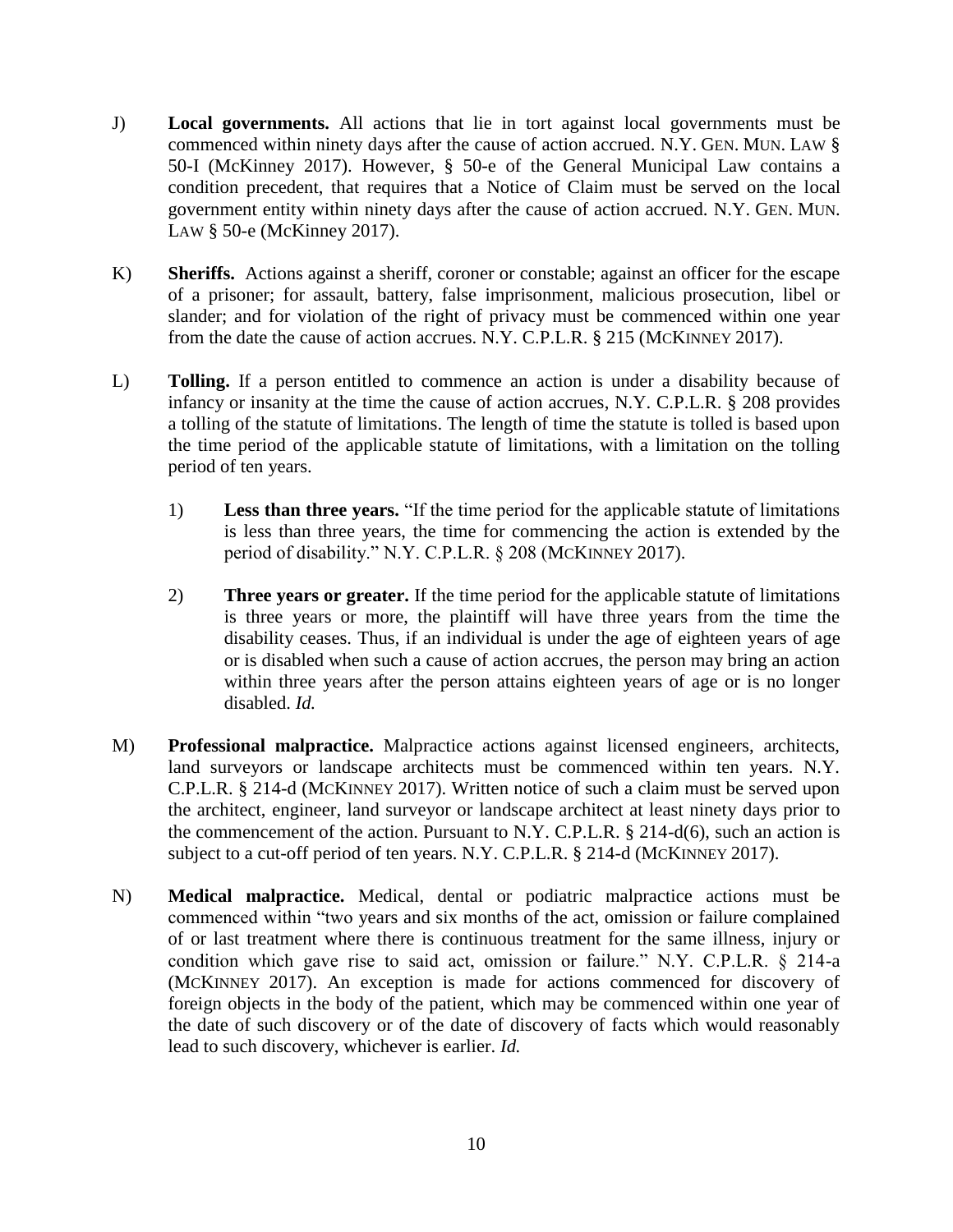- O) **Victims of criminal offenses.** Actions by victims of a criminal offense must be commenced against a defendant "(1) convicted of a crime which is the subject of such action, for any injury or loss resulting therefrom within seven years of the date of the crime or (2) convicted of a specified crime as defined in Executive Law  $\S$  632-a(1)(e), which is the subject of such action for any injury or loss resulting therefrom within ten years of the date the defendant was convicted of such specified crime." N.Y. C.P.L.R. § 213-b (MCKINNEY 2017).
- Q) **Fraud.** Actions for damages resulting from fraud "must be commenced within the greater of six years from the date the cause of action accrued or two years from the time the plaintiff or the person under whom the plaintiff claims discovered the fraud, or could with reasonable diligence have discovered it." N.Y. C.P.L.R. § 213(8) (MCKINNEY 2017).

## **Statute of Repose**

New York has not adopted a statute of repose. New York has recognized and enforced other state's statute of repose, should a choice of law analysis require it. *See Kniery v. Cottrell, Inc.*, 59 A.D.3d 1060, 873 N.Y.S.2d 803 (4th Dep't 2010); *Tanges v. Heidelberg N. Am.*, 93 N.Y.2d 48, 687 N.Y.S.2d 604 (1999).

## **Venue Rules**

- A) In New York, venue is governed by Article 5 of the New York Civil Practice Laws and Rules. *See* N.Y. C.P.L.R. § 500 (MCKINNEY 2017). There are separate sections of the New York Civil Practice Law and Rules which address venue for contract actions (N.Y. C.P.L.R. § 501), actions against local governments (N.Y. C.P.L.R. § 504), and actions against public authorities (N.Y. C.P.L.R. § 509).
- B) **County of residence.** Generally speaking, unless otherwise prescribed by law, an action may be commenced in New York within a county where one of the parties to the actions resided at the time of the commencement of the action. If no party resides in the state at the commencement of the action, but other grounds exist for jurisdiction within New York (*see* N.Y. C.P.L.R. § 302 for acts which are the basis of jurisdiction in New York for non-domiciliaries), then the action may be commenced in any county designated by the plaintiff. If a party is a resident in more than one county of the state, then for purposes of venue they will be deemed to be a resident of each county. N.Y. C.P.L.R. § 503 (MCKINNEY 2017).
- C) **Change of venue.** A court, upon motion, may change the venue when: (1) the county designated is not proper; (2) an impartial trial cannot be had in the designated county or (3) the convenience of the material witnesses and the ends of justice will be promoted by the change. N.Y. C.P.L.R. § 510 (MCKINNEY 2017); *see O'Brien v. Vassar Bros. Hosp.*, 207 A.D.2d 169, 622 N.Y.S.2d 284 (2d Dep't 1995). The proponent of the motion must demonstrate a "strong possibility" not just mere belief of bias. *See DeBolt v. Barbosa*, 280 A.D.2d 821, 720 N.Y.S.2d 283 (3d Dep't 2001).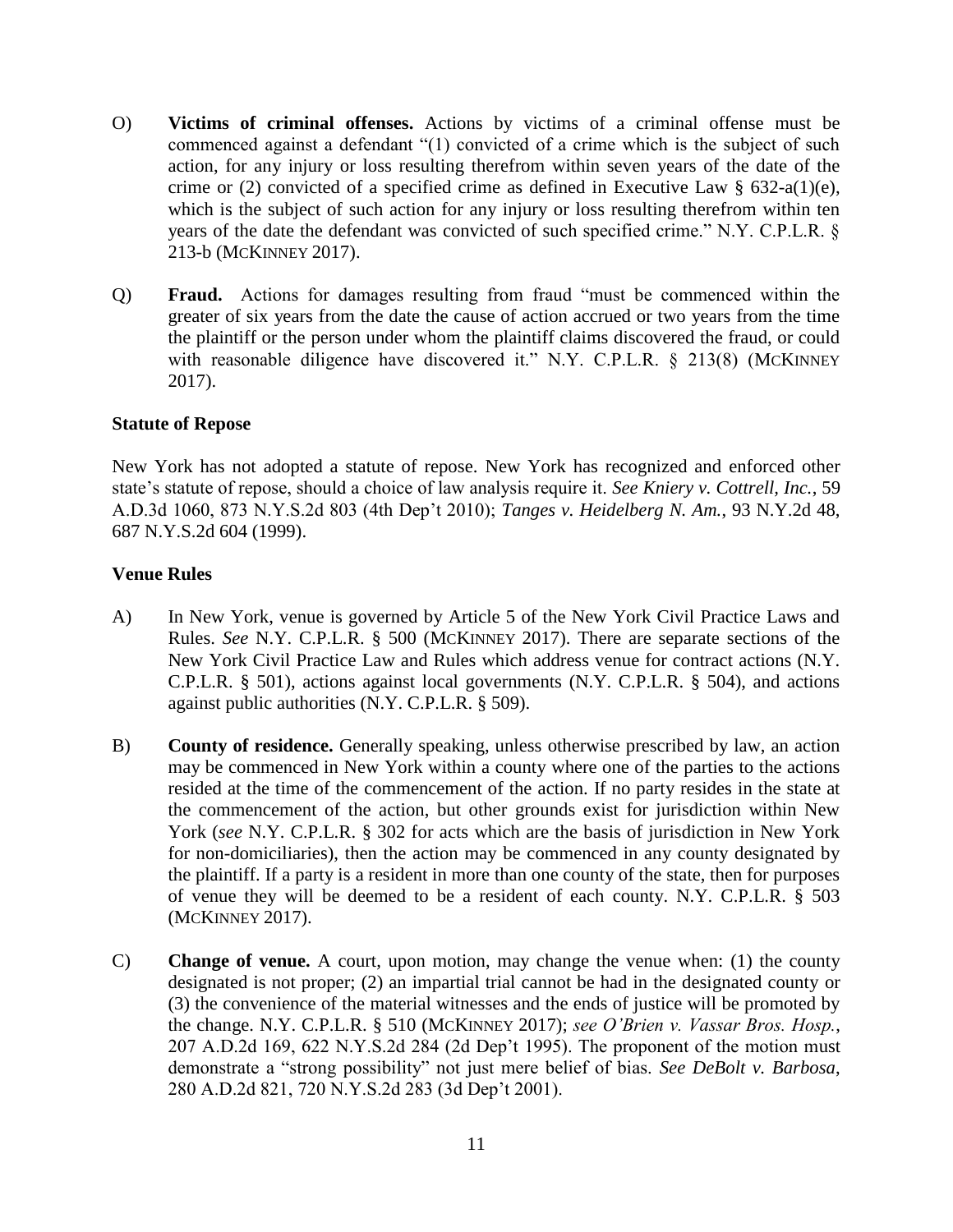1) **Procedure.** N.Y. C.P.L.R. § 511 sets forth the means by which an application for a change of venue is to be made. A demand for change of venue must be served with the defendant's answer where it is claimed that the county designated is not proper. This must thereafter be followed by a motion to change venue filed within fifteen days after the service of the demand for change of venue, unless the plaintiff, within five days after service of the demand, serves a written consent to change venue. Applications for change of venue on alternative grounds are to be made by motion within a reasonable time after the commencement of the action. N.Y. C.P.L.R. § 511 (MCKINNEY 2017).

#### **NEGLIGENCE**

#### **Comparative Fault / Contributory Negligence**

New York follows a pure comparative negligence system. *See Yun Jeong Koo v. St. Bernard*, 89 Misc. 2d 775, 392 N.Y.S.2d 815 (N.Y. Sup. Ct. 1977). Under this system, the culpable conduct attributable to the claimant or decedent shall not bar recovery. N.Y. C.P.L.R. § 1411 (MCKINNEY 2017). Instead, the claimant's or decedent's damages are discounted in proportion to his or her equitable share of the blame. *Id.*; *see also Whalen v. Kawasaki Motors Corp., U.S.A.*, 92 N.Y.2d 288, 680 N.Y.S.2d 435 (1998). Damages are reduced by the individual's portion of the fault as determined by a jury. *Soto v. City of New York*, 139 A.D.2d 551, 526 N.Y.S.2d 605 (2d Dep't 1988).

#### **Exclusive Remedy - Workers' Compensation Protections**

An employee's claim for benefits under Workers' Compensation Law is the employee's exclusive remedy against the employer and fellow servants (co-employees). *See generally* N.Y. WORKERS' COMP. LAW (McKinney 2017). Thus, no common law tort action is permitted against either. If an employee is injured on the job, and the employer has provided workers' compensation coverage, the injured employee finds the exclusive remedy under the provisions of the Workers' Compensation Law. N.Y. WORKERS' COMP. LAW §§ 11, 29(6) (McKinney 2017). The benefits afforded cover payment for medical treatment and a fractional part of the earnings lost during disability. Every employer subject to the Workers' Compensation Law shall secure compensation to the employees and pay or provide compensation for their disability or death from injury arising out of and in the course of employment without regard to fault as a cause of the injury. There are exceptions to this rule in that there shall be no liability for compensation when the injury has been:

- A) Solely occasioned by intoxication of the injured employee while on duty,
- B) Solely occasioned by willful intention of the injured employee to bring about the injury or death of himself or another, or
- C) Incurred during voluntary participation in an off-duty athletic activity.

N.Y. WORKERS' COMP. LAW § 10(1) (McKinney 2017)*.*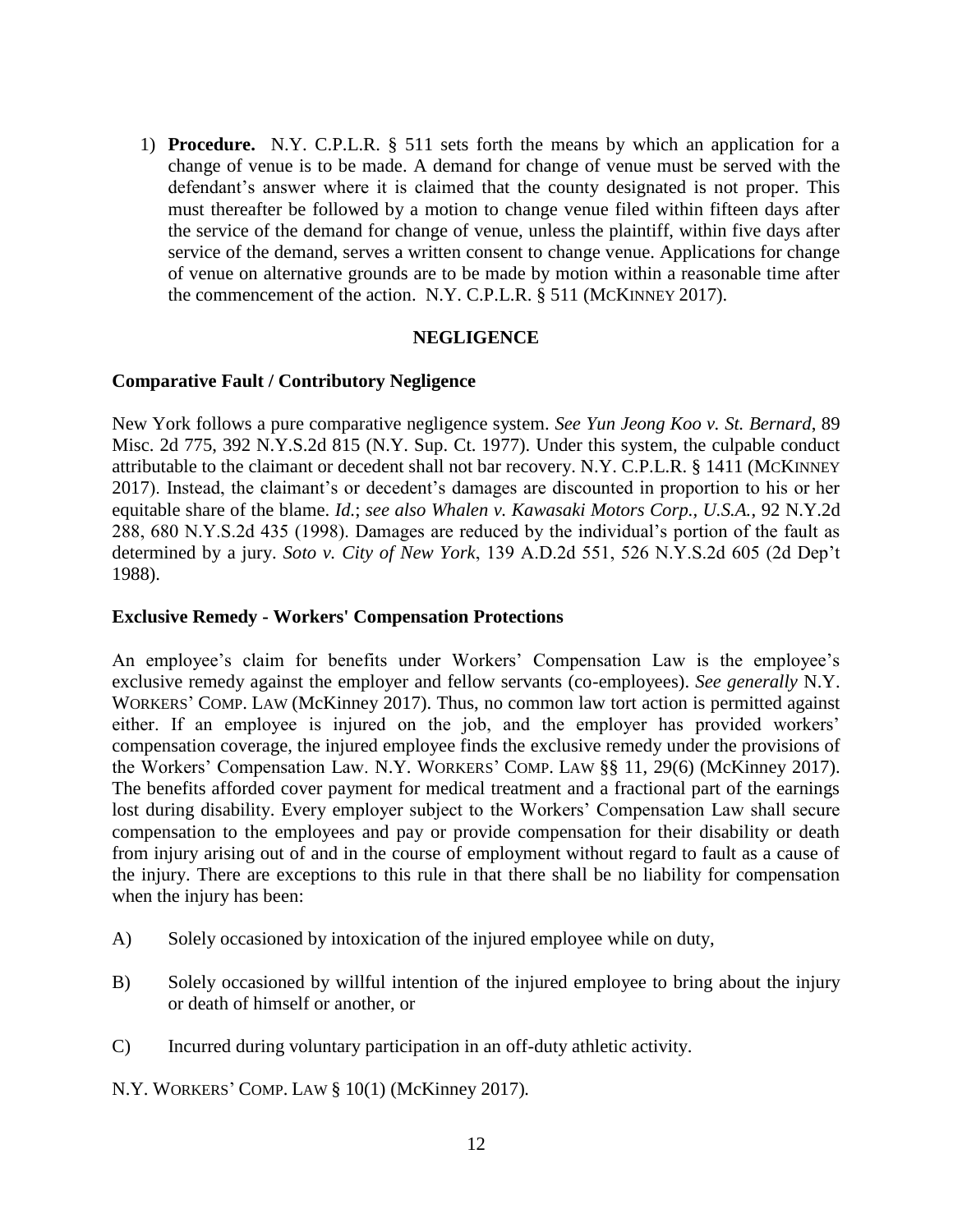## **Indemnification**

"Indemnity involves an attempt to shift the entire loss from one who is compelled to pay for a loss, without regard to his own fault, to another party who should more properly bear responsibility for that loss because it was the actual wrongdoer." *Trs. of Columbia Univ. v. Mitchell/Giurgola Assoc.*, 109 A.D.2d 449, 451, 492 N.Y.S.2d 371 (1st Dep't 1985). "The right to indemnification may be created by express contract, or may be implied by law to prevent an unjust enrichment or an unfair result." *Id*. at 451-52. However, a party cannot seek indemnity for its own negligence. An attempt to do so may render the indemnity clause void as against public policy. *See* N.Y. GEN. OBLIG. LAW § 5-322.1 (McKinney 2017).

# **Joint and Several Liability**

Joint and several liability applies to economic loss claims. However, under Article 16 of the C.P.L.R, a defendant in an action involving two or more tortfeasors found 51% or more at fault can be held liable for 100% of plaintiff's non-economic damages. *See* N.Y. C.P.L.R. art. 16 (MCKINNEY 2017). A defendant found 50% or less at fault is liable only for its percent of noneconomic loss (*i.e.* pain and suffering). N.Y. C.P.L.R. § 1601 (MCKINNEY 2017). However, the statute contains exceptions for claims such as contractual indemnity, administrative proceedings, workers' compensation claims, intentional torts, toxic torts, motor vehicle cases, etc. For a full list of exceptions, see N.Y. C.P.L.R. § 1602 (MCKINNEY 2017).

## **Strict Liability (Product)**

A) **Standard.** In New York, the rule of strict liability in tort establishes liability without fault. Plaintiff has the burden of proving the following in order to submit his case to a jury under the doctrine of strict liability:

> 1. The product was actually defective to the extent that it was unreasonably dangerous; 2. the defect existed when the product left the supplier; 3. the defect was the proximate cause of the plaintiff's injury; and 4. at the time of injury the use of the product was one reasonably to be foreseen under the circumstances.

*Wilsey v. Sam Mulkey Co.*, 56 Misc. 2d 480, 485-86, 289 N.Y.S.2d 307 (N.Y. Sup. Ct. 1968). The Court of Appeals has equated strict tort liability with strict liability in warranty or, in other words, has considered a breach of implied warranty involving a dangerous instrument as a tortious wrong separate and distinct from a breach of a sales contract. The court stated that "strict liability in tort and implied warranty in the absence of privity are merely different ways of describing the very same cause of action." *Mendel v. Pittsburgh Plate Glass Co.*, 25 N.Y.2d 340, 345, 305 N.Y.S.2d 490 (1969), *overruled on other grounds by Victorson v. Bock Laundry Mach. Co.*, 37 N.Y.2d 395, 373 N.Y.S.2d 39 (1975). Essentially strict tort liability and strict warranty liability are considered synonymous. *See* 2 FRUMER AND FRIEDMAN*,* PRODUCTS LIABILITY § 16 A [4] (1997). The doctrine of strict liability has received approval in the RESTATEMENT (SECOND) TORTS § 402A. *Ciampichini v. Ring Bros., Inc.*, 40 A.D.2d 289, 339 N.Y.S.2d 716 (4th Dep't 1973).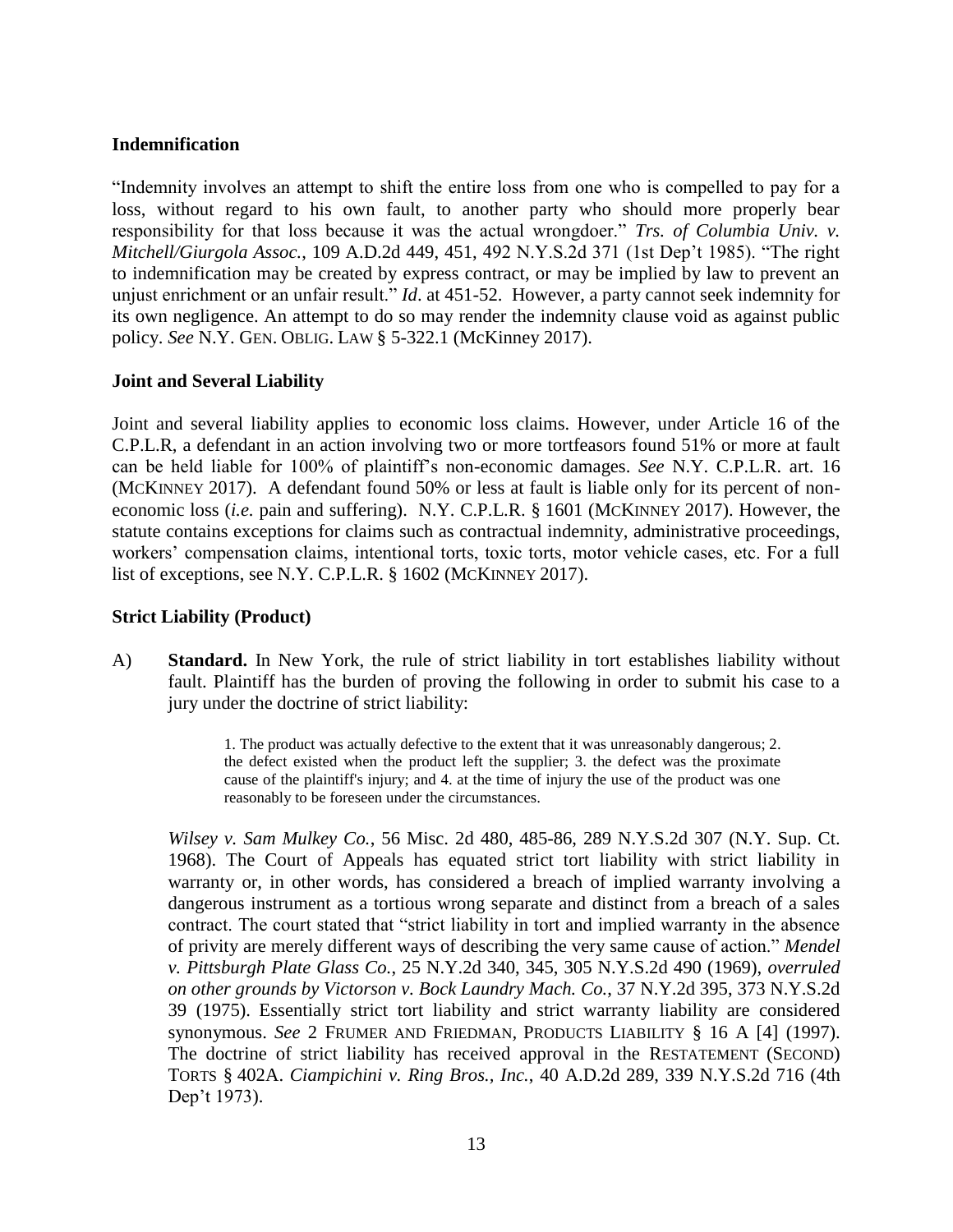B) **Learned intermediary doctrine.** The learned intermediary or responsible intermediary doctrine typically is applied to cases involving prescription drugs and medical devices where manufacturers or sellers who supply products to sophisticated or knowledgeable intermediaries are not liable for a failure to warn the users of product related hazards. *Martin v. Hacker*, 83 N.Y.2d 1, 607 N.Y.S.2d 598 (1993); *Wolfgruber v. Upjohn*, 72 A.D.2d 59, 423 N.Y.S.2d 95 (4th Dep't 1979), *aff'd*, 52 N.Y.2d 768, 436 N.Y.S.2d 614 (1980); *Polimeni v. Minolta Corp.*, 227 A.D.2d 64, 653 N.Y.S.2d 429 (3d Dep't 1997). In order to invoke the doctrine, the warning supplied to the physician "must be correct, fully descriptive, and complete and it must convey updated information as to all of the drug's known side effects." *Martin v. Hacker*, 83 N.Y.2d 1, 607 N.Y.S.2d 598 (1993); *see also Fane v. Zimmer*, 927 F.2d 124 (2d Cir. 1991) (where manufacturer of internal fixation device warned physicians but not patient of risks, no liability imposed on manufacturer). The learned intermediary doctrine, however, cannot be used as an exception to the hearsay rule to admit evidence of warnings given by drug manufacturers. *Spensieri v. Lasky*, 94 N.Y.2d 231, 701 N.Y.S.2d 689 (1999) (holding that the doctrine does not permit a party to introduce the Physician's Desk Reference into evidence to establish the standard of care in medical malpractice actions).

#### **Willful and Wanton Conduct**

A) **Distinguishing from gross negligence.** In New York, willful and wanton conduct, or misconduct, is often cited in cases dealing with causes of action for gross negligence, which is substantially and appreciably higher in magnitude and more culpable than ordinary negligence.

> Gross negligence is equivalent to the failure to exercise even a light degree of care. It is materially more want of care than constitutes simple inadvertence. It is an act or omission respecting legal duty of an aggravated character as distinguished from a mere failure to exercise ordinary care. It is very great negligence, or the absence of slight diligence, or the want of even scant care. It amounts to indifference to present legal duty, and to utter forgetfulness of legal obligations so far as other persons may be affected. It is a heedless and culpable violation of legal duty respecting the right of others. The elements of culpability which characterizes all negligence is, in gross negligence, magnified to a high degree as compared with that present in ordinary negligence. Gross negligence is manifestly a smaller amount of watchfulness and circumspection than the circumstances require of a prudent man.

*O'Malley v. Jegabbi*, 12 A.D.2d 389, 391, 211 N.Y.S.2d 547 (3rd Dep't 1961) (emphases omitted).

B) **Standard.** *Noonan v. Luther*, 119 A.D. 701, 104 N.Y.S. 684 (3rd Dep't 1907) (quoting 6 SEYMOUR D. THOMPSON, THOMPSON'S COMMENTARIES ON THE LAW OF NEGLIGENCE § 7167 (1901)), states:

> [W]illful and wanton conduct, justifying the award of exemplary damages, may occur where the conduct is so gross as to raise the presumption of a conscious indifference to consequences, or a wanton disregard of the rights of others. It is only where this reckless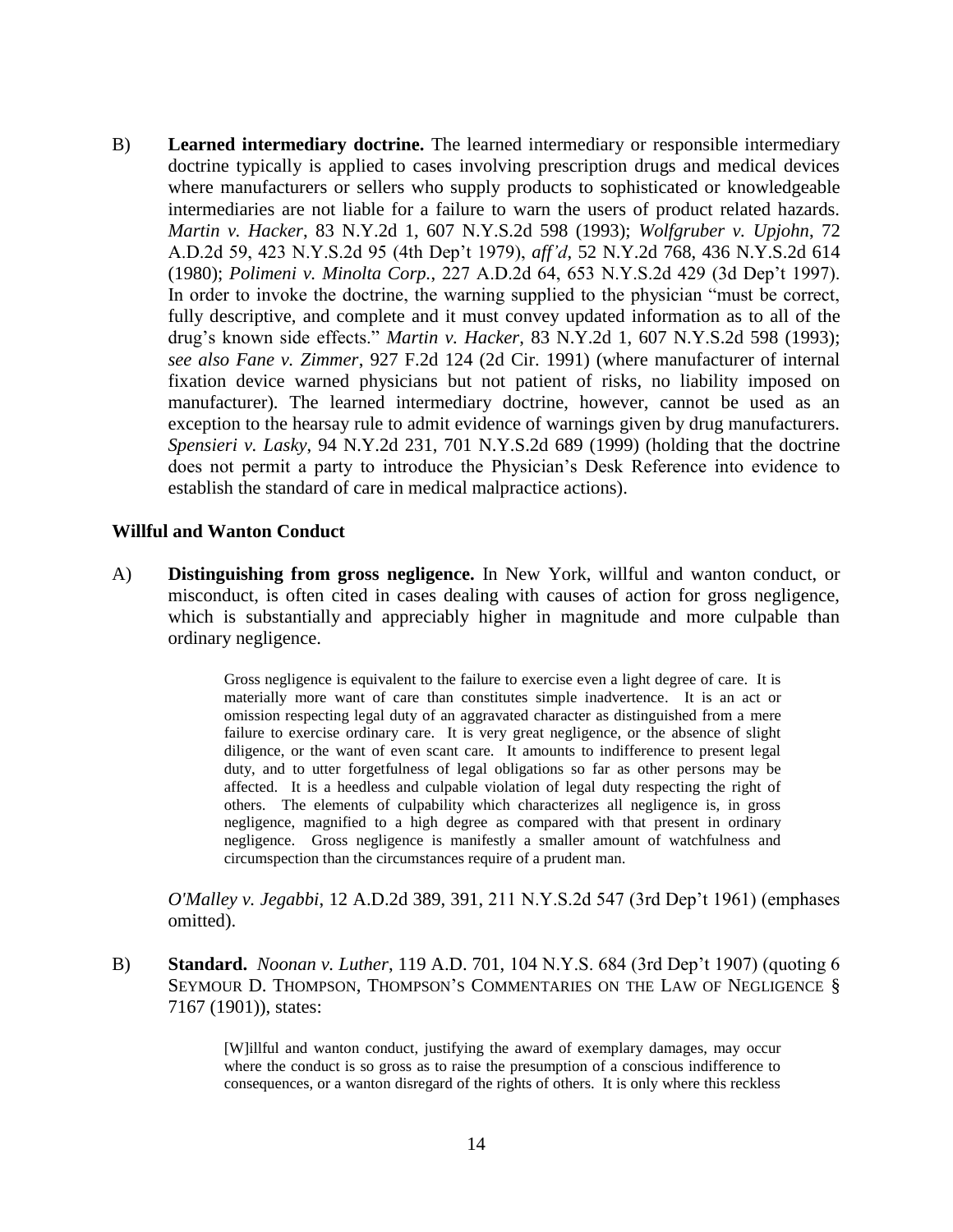disregard of the rights of others and conscious indifference to consequences are shown that it properly can be said that exemplary damages are recoverable.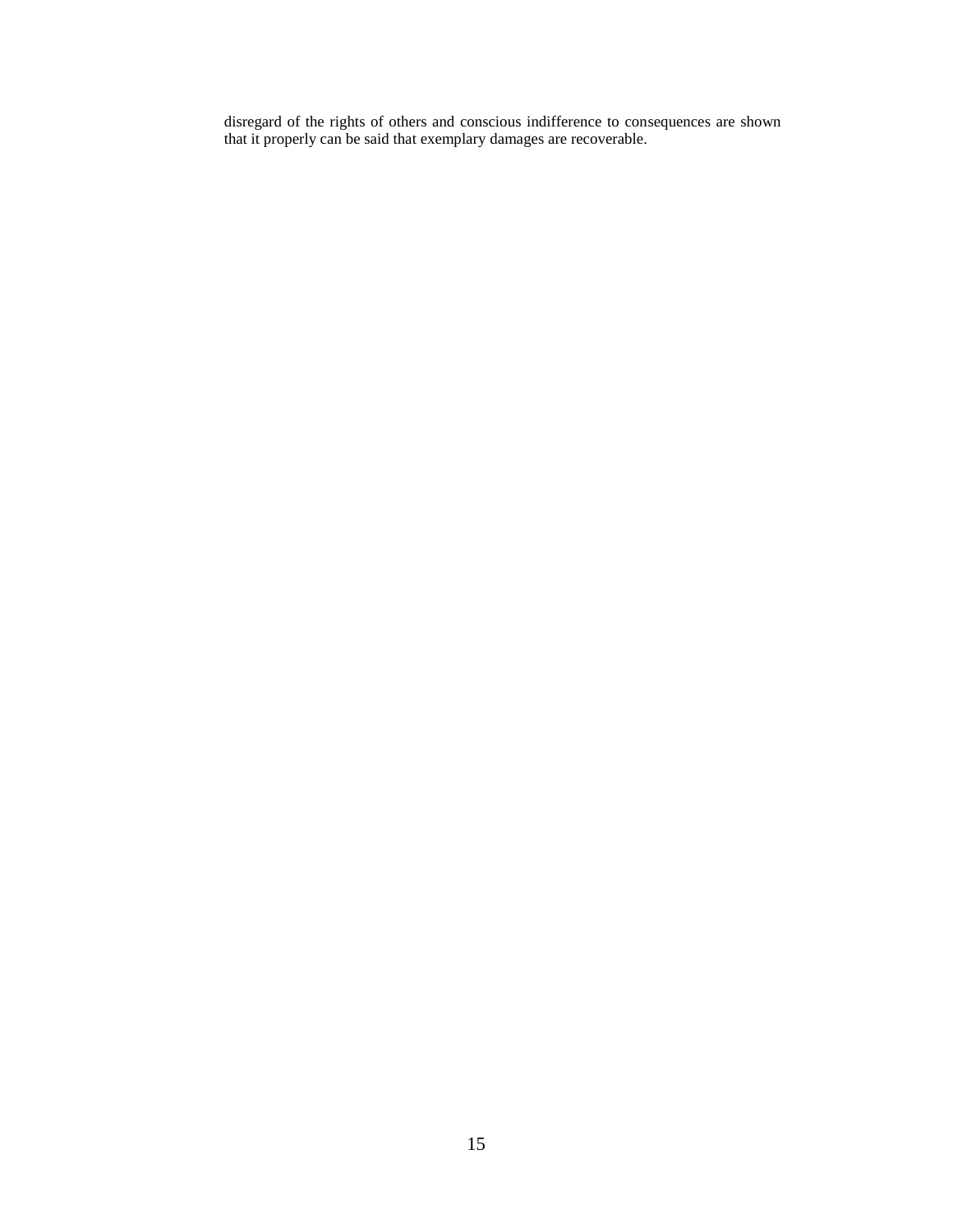## **DISCOVERY**

#### **Electronic Discovery Rules**

Electronic Discovery relates to the discovery of electronically stored information. Although New York has yet to adopt e-discovery related amendments to its civil rules, the Uniform Rules of the New York State Courts address e-discovery. Specifically Part 202.12(c)(3) sets forth the matters "to be considered" at a preliminary conference with the court as concerns e-discovery:

Where the court deems appropriate, it may establish the method and scope of any electronic discovery. In establishing the method and scope of electronic discovery, the court may consider the following non-exhaustive list, including but not limited to: (i) identification of potentially relevant types or categories of ESI and the relevant time frame; (ii) disclosure of the applications and manner in which the ESI is maintained; (iii) identification of potentially relevant sources of ESI and whether the ESI is reasonably accessible; (iv) implementation of a preservation plan for potentially relevant ESI; (v) identification of the individual(s) responsible for preservation of ESI; (vi) the scope, extent, order, and form of production; (vii) identification, redaction, labeling, and logging of privileged or confidential ESI; (viii) claw-back or other provisions for privileged or protected ESI; (ix) the scope or method for searching and reviewing ESI; and  $(x)$  the anticipated cost and burden of data recovery and proposed initial allocation of such cost.

N.Y. RULES OF COURT § 202.12(c), 22 NYCRR Part 202.12(c)(3)(McKinney's 2014).

#### **Expert Witnesses**

- A) **Forms of Disclosure.** Expert witnesses are governed by N.Y. C.P.L.R. § 3101(d)(1). There are no depositions or written interrogatories of another's expert, however "upon request" a party intending to offer the testimony of an expert retained to testify at a trial must disclose the expert's identity. N.Y. C.P.L.R  $\S$  3101(d)(1)(iii). However, the identity of the expert does not have to be disclosed in a medical malpractice case. N.Y. C.P.L.R §  $3101(d)(1)(ii)$  (MCKINNEY 2017). The following must be disclosed: the expert's qualifications, subject matter on which the expert will testify, substance of the expert's opinion, and the basic overall summary of the grounds that form the basis of the expert's opinion. The disclosure should identify the documents that the expert bases his/her opinion on (note that these documents will be subject to disclosure). N.Y. C.P.L.R § 3101(d)(1)(i) (McKinney 2017McKinney 2017); *see Shirinova v. N.Y. City Health & Hosps. Corp.*, 34 A.D.3d 442, 824 N.Y.S.2d 137 (2d Dep't 2006). *Cioffi v. S.M. Foods, Inc.*, 142 A.D.3d 520, 36 N.Y.S.3d 475 (2d Dep't 2016).
- B) **Discovery of expert work product.** Expert reports made in preparation for litigation are protected from disclosure as materials prepared in anticipation of litigation and "may be obtained only upon a showing that the party seeking discovery has substantial need of the materials in the preparation of the case and is unable" to obtain them without undue hardship. N.Y. C.P.L.R. § 3101(d)(2) (MCKINNEY 2017).
- C) There is no obligation to disclose experts retained solely for case/trial preparation (consulting experts are protected from disclosure). See *Santariga v. McCann*, 161 A.D.2d 320, 322, 555 N.Y.S.2d 309, 310 (1st Dep't May 10, 1990)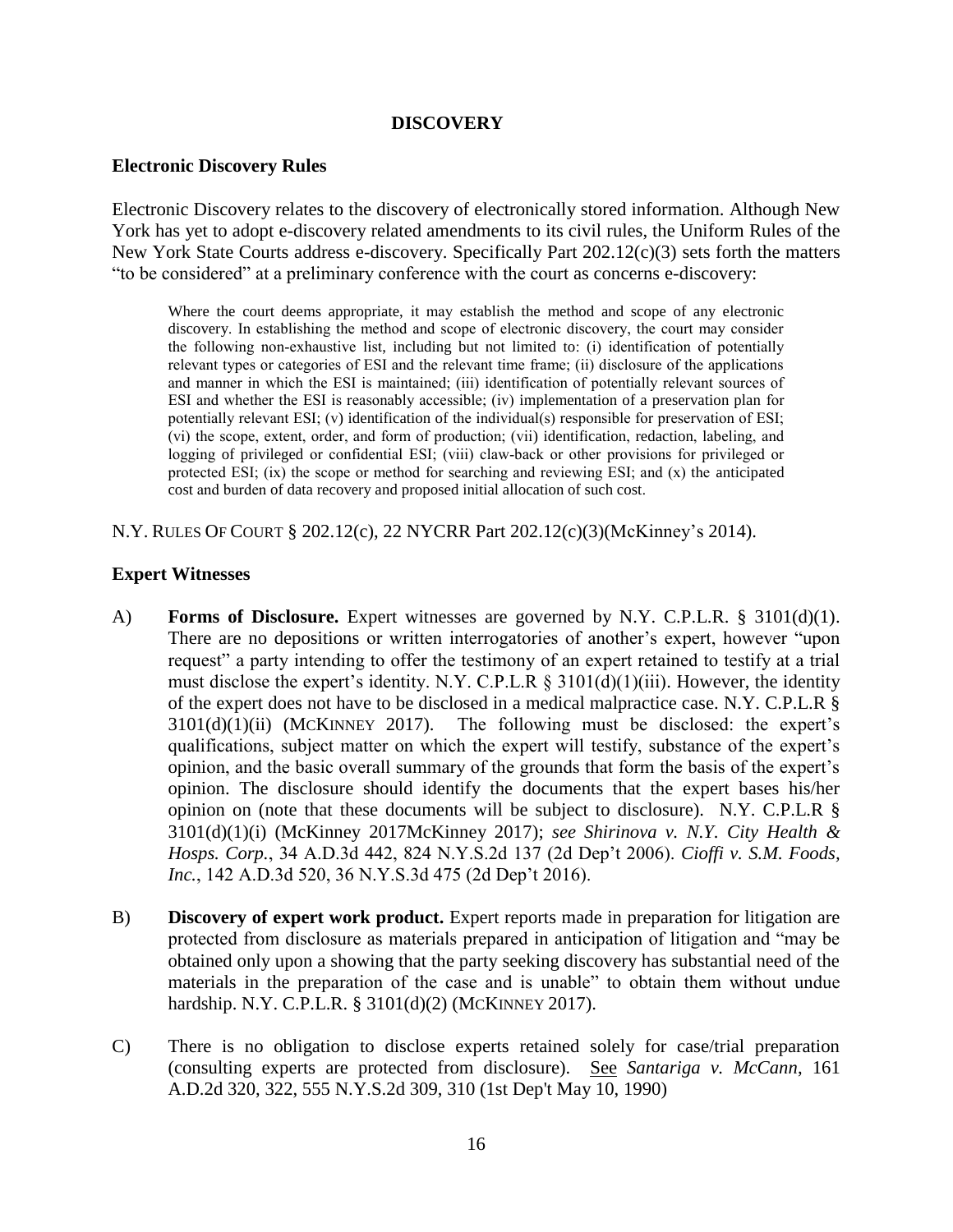### **Non-Party Discovery**

- A) **Subpoenas.** N.Y. C.P.L.R. § 3101(a)(4) allows for the discovery of non-parties. N.Y. C.P.L.R. § 2303 governs the service of subpoenas and payment in advance. A copy of the subpoena must be served on all other parties before the time scheduled for the production of the document or other things sought. N.Y. C.P.L.R. § 2303 (MCKINNEY 2017). The subpoena cannot request a production of a person or materials any less than twenty (20) days after the service of the subpoena. N.Y. C.P.L.R. § 3120 (MCKINNEY 2017). N.Y. C.P.L.R. § 2305 covers attendance required pursuant to a subpoena and possession of books, records, documents or papers. N.Y. C.P.L.R. § 8001 (MCKINNEY 2017) provides that a non-party shall receive fifteen dollars for each day's attendance, and an additional three dollars for each day's attendance subpoenaed to give testimony, or produce books, papers and other things at an examination before trial.
- B) **Time frame for responses.** N.Y. C.P.L.R. § 3122(a) (MCKINNEY 2012) requires a nonparty objecting to disclosure to serve a response within twenty (20) days. A party may move for a motion to quash, fix conditions, or modify a subpoena under N.Y. C.P.L.R. § 2304. N.Y. C.P.L.R. § 3103 (MCKINNEY 2012) allows the non-party to move for a protective order to limit, condition or regulate the disclosure device used. The non-party may move to quash, fix conditions to or modify the subpoena under N.Y. C.P.L.R. § 2304 (MCKINNEY 2012). *See Velez v. Hunts Point Multi-Serv. Ctr., Inc.*, 29 A.D.3d 104, 811 N.Y.S.2d 5 (1st Dep't 2006).
	- C) **Out-of-state discovery.** N.Y. CPLR § 3119 (McKinney 2017), effective as of January 1, 2011, adopts the Uniform Interstate Depositions and Discovery Act, allows for disclosure in New York State related to an action pending in another United States jurisdiction without the need for a court order. The party seeking the discovery need only submit the out-of-state subpoena "to the county clerk in the county in which discovery is sought to be conducted in this state." N.Y. CPLR § 3119(b)(1) (McKinney 2017). Subsequently, the county clerk "shall promptly issue a subpoena for service upon the person to which the out-of-state subpoena is directed." N.Y. CPLR § 3119(b)(1) (McKinney 2017). The non-party from whom discovery is sought may move for a protective order or to squash or modify the subpoena in the county in which the discovery is to be conducted.

#### **Privileges**

In New York "[u]pon objection by a person entitled to assert the privilege, privileged matter shall not be obtainable." N.Y. C.P.L.R. § 3101(b) (MCKINNEY 2017). The party asserting the privilege bears the burden of establishing that the documents sought are covered by the privilege asserted. *Spectrum Sys. Intern. Corp. v Chem. Bank*, 78 N.Y.2d 371, 575 N.Y.S.2d 809 (1991); *accord China Privatization Fund (Del.), L.P. v. Galaxy Entm't Grp. Ltd.*, 139 A.D.3d 449, 32 N.Y.S.3d 71 (1st Dep't 2016). A party seeking to protect documents from disclosure should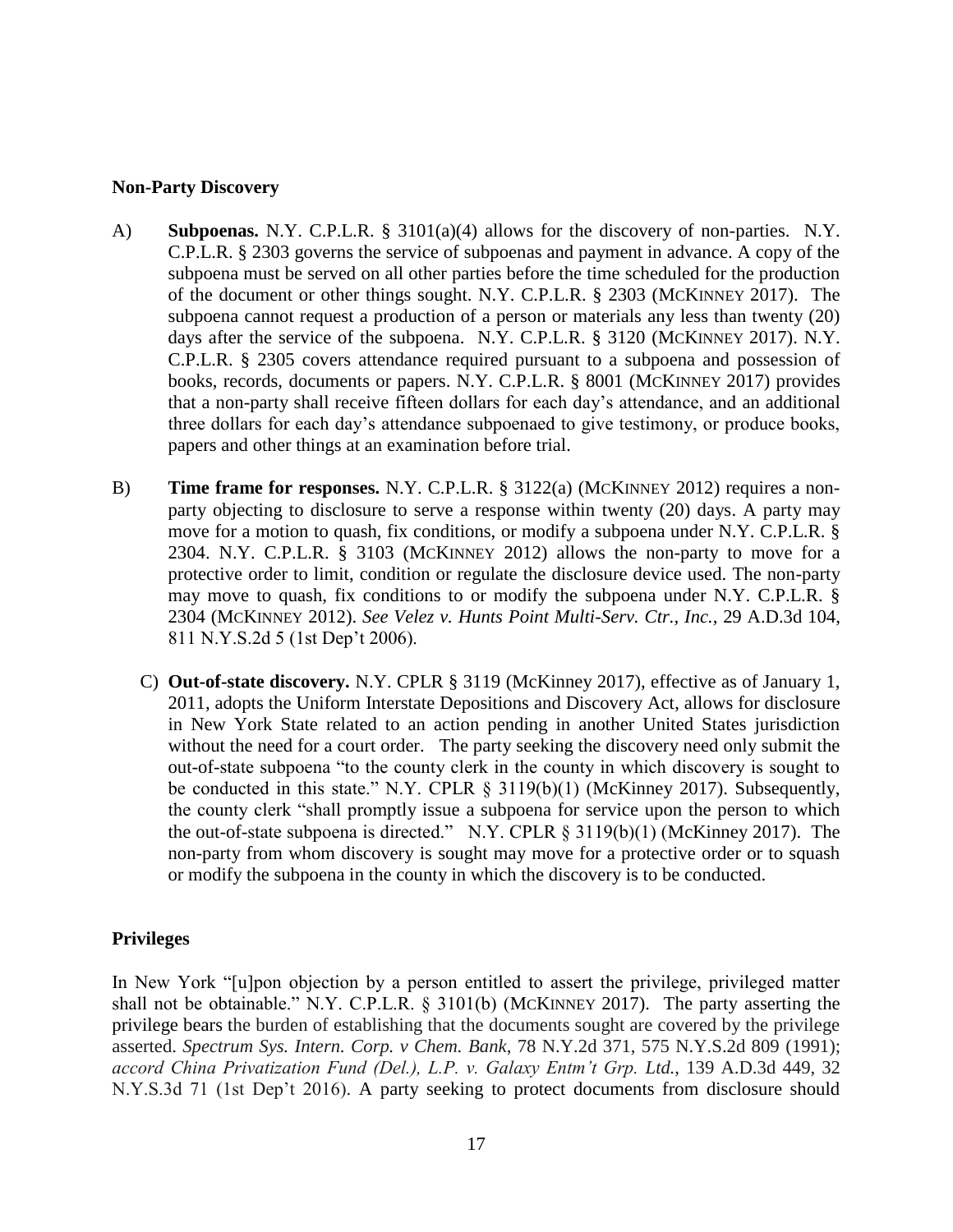compile a "privilege log" describing why the documents should be privileged. *In re Subpoena Duces Tecum*, 99 N.Y.2d 434, 442, 757 N.Y.S.2d 507, 512 (2003). When asked to produce documents and:

such person withholds one or more documents that appear to be within the category of the documents required by the notice, subpoena duces tecum or order to be produced, such person shall give notice to the party seeking the production and inspection of the documents that one or more such documents are being withheld. This notice shall indicate the legal ground for withholding each such document, and shall provide the following information as to each such document, unless the party withholding the document states that divulgence of such information would cause disclosure of the allegedly privileged information: (1) the type of document; (2) the general subject matter of the document; (3) the date of the document; and (4) such other information as is sufficient to identify the document for a subpoena duces tecum.

#### N.Y. C.P.L.R. § 3122(b) (MCKINNEY 2017).

- A) **Attorney-client privilege.** N.Y. C.P.L.R. § 4503 (MCKINNEY 2017) is a codification of a common law evidentiary privilege, and promotes candor and trust between attorneys and their clients. An attorney-client relationship must have been established, where the attorney was contacted for the purpose of obtaining legal advice or services and the information sought to be protected by the privilege was confidential and made for the purpose of obtaining legal advice or services. The party claiming the privilege has the burden of proving each element of the privilege, and public policy may require disclosure. *In re Grand Jury Subpoena*, 1 Misc. 3d 510, 770 N.Y.S.2d 568 (N.Y. Sup. Ct. 2003) (citing *Priest v. Hennessy*, 51 N.Y.2d 62, 431 N.Y.S.2d 511 (1980)); *see also Matter of Vanderbilt*, 57 N.Y.2d 66, 453 N.Y.S.2d 662 (1982).
- B) **Work product.** N.Y. C.P.L.R. § 3101(c) (MCKINNEY 2017) makes attorney work product undiscoverable. Attorney work product is a very narrow area involving an attorney's subjective analysis of the case and includes legal theories, trial strategy, mental impressions, or opinions. *Wickham v. Socony Mobil Oil Co.*, 45 Misc. 2d 311, 256 N.Y.S.2d 342 (N.Y. Sup. Ct. 1965). Attorney work product is distinct from materials prepared in advance of litigation. Additionally, facts that an attorney might discover through investigation are not protected by § 3101. *Spectrum Sys. Int'l Corp. v. Chem. Bank*, 157 A.D.2d 444, 558 N.Y.S.2d 486 (1st Dep't 1990).
- C) **Confidentiality.** Under the New York Rules of Professional Conduct Rule 1.6, New York lawyers are prohibited from knowingly revealing confidential information to the disadvantage of a client. Confidential information consists of information that is a) protected by the attorney-client privilege; b) embarrassing or detrimental to the client; or c) information the client requested be kept confidential. 22 N.Y.C.R.R. § 1200.0, 22 N.Y.A.D.C. § 1200.0 (McKinney 2017).
	- 1) **Exception.** A lawyer may reveal a confidence or secret if the client gives consent or if the lawyer reasonably believes it necessary to 1) prevent death or bodily harm; 2) prevent client from committing a crime; 3) withdraw advice to a thirdparty that was based upon false information or is being used to further a crime or fraud; 4) secure legal advice about compliance with these rules; 5) defend an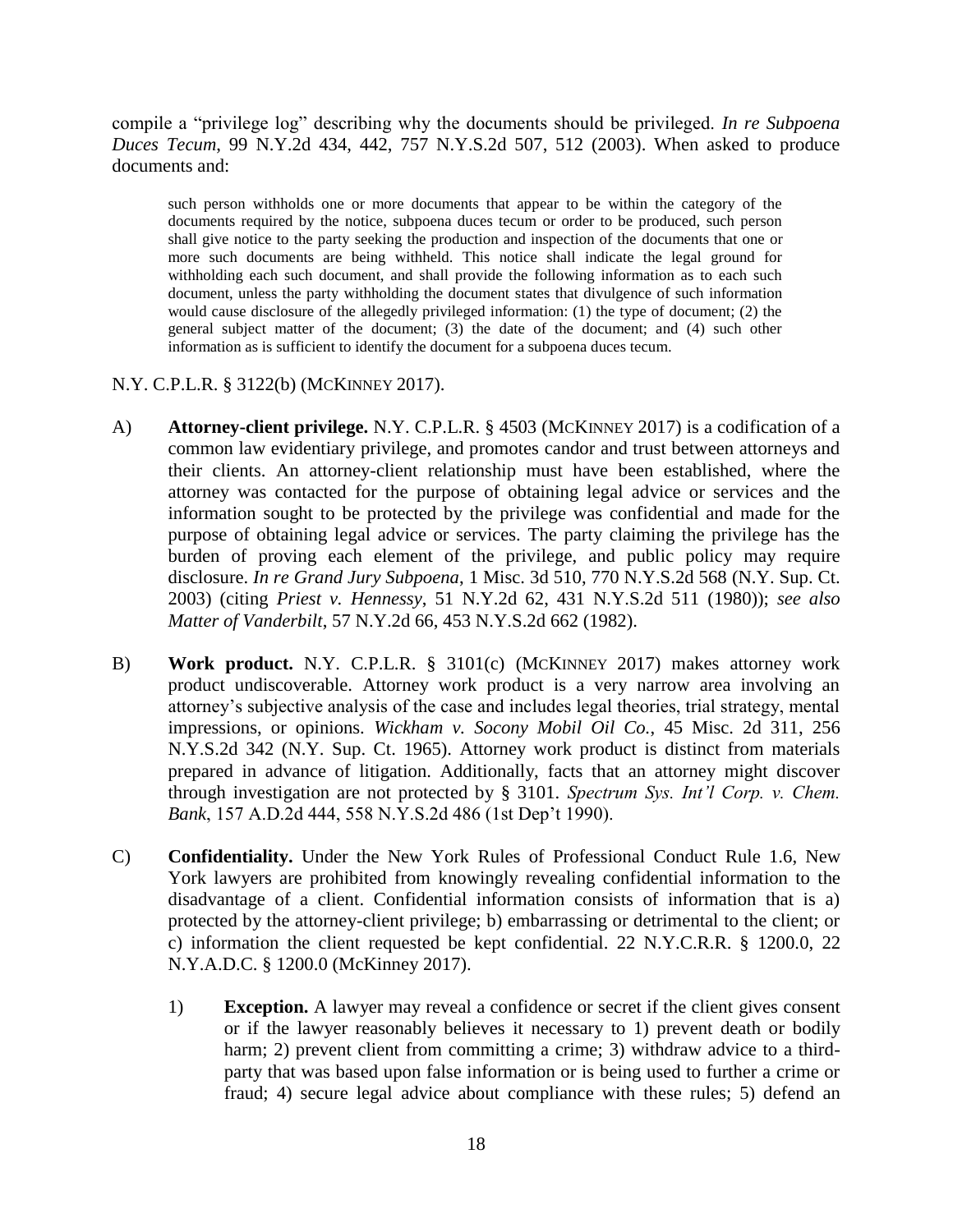accusation of wrongful conduct; or 6) to comply with a court order. 22 N.Y.C.R.R. § 1200.0, 22 N.Y.A.D.C § 1200.0 (McKinney 2017).

- D) **Statements.** "A party may obtain a copy of his own statement." N.Y. C.P.L.R. § 3101(e) (MCKINNEY 2017).
- E) **Other Privileges.** New York recognizes the following other privileges: statements between spouses (N.Y. C.P.L.R. § 4502), doctor and patient (N.Y. C.P.L.R. § 4504), priest and confessant (N.Y. C.P.L.R. § 4505), psychologist and patient (N.Y. C.P.L.R. § 4507), social worker and client (N.Y. C.P.L.R. § 4508), records of library activity (N.Y. C.P.L.R. § 4509), and rape crisis counselor and client (N.Y. C.P.L.R. § 4510).
- F) **Self-critical analysis.** When the documents sought are relevant to the case, New York statutes and case law will not uphold the self-critical analysis doctrine. *RKB Enters. V. Ernst & Young*, 195 A.D.2d 857, 600 N.Y.S.2d 793 (3d Dep't 1993). For example, New York did not allow a self-critical analysis privilege in an employment discrimination suit. *Hardy v. N.Y. News, Inc.*, 114 F.R.D. 633 (S.D.N.Y. 1987). The First Department explains that self-critical privilege "has never been recognized under New York law." *Uniformed Fire Officers Ass'n, Local 854 v City of New York*, 100 AD3d 546, 547, 955 N.Y.S.2d 5 (1st Dep't 2012).
	- 1) **Balancing.** New York courts will balance the need for disclosure weighed against the harm it might cause in terms of discouraging companies from creating self-critical documents. The courts may allow a company to invoke the doctrine to protect parts of a document, but compel the production of other parts such as statistical and demographic analyses. *Abel v. Merrill Lynch & Co.*, 1993 WL 33348 (S.D.N.Y. 1993). In another employment discrimination case, the court refused to force Goldman Sachs to produce reports that included employee interviews. *Flynn v. Goldman, Sachs & Co.*, 1993 WL 362380 (S.D.N.Y. 1993).

## **Requests to Admit**

- A) N.Y. C.P.L.R. § 3123 governs the notice to admit, a discovery device where one party will request that an adversary agree on the genuineness or correctness of any documents or other photographic evidence, or the truth of any matters of fact over which there can be no substantial dispute at the trial. The notice to admit may be served any time after service of the answer or after the expiration of twenty days from service of the summons, whichever is sooner, and not later than twenty days before the trial. N.Y. C.P.L.R. § 3123 (MCKINNEY 2017). A notice to admit may not be used to decide an ultimate issue of fact. *Singh v. G & A Mounting & Die Cutting, Inc.,* 292 A.D.2d 516, 739 N.Y.S.2d 578 (2d Dep't 2002); *accord Jet One Grp., Inc. v. Halcyon Jet Holdings, Inc.*, 111 A.D.3d 890, 976 N.Y.S.2d 128 (2d Dep't 2013).
- B) A court will consider items admitted if a party fails to respond timely to the notice to admit, although a party is not required to respond if the requests were improper. *Meadowbrook-Richan, Inc. v. Cicchiello*, 273 A.D.2d 6, 709 N.Y.S.2d 521 (1st Dep't 2000). However, the safer option for responding to an improper notice to admit is to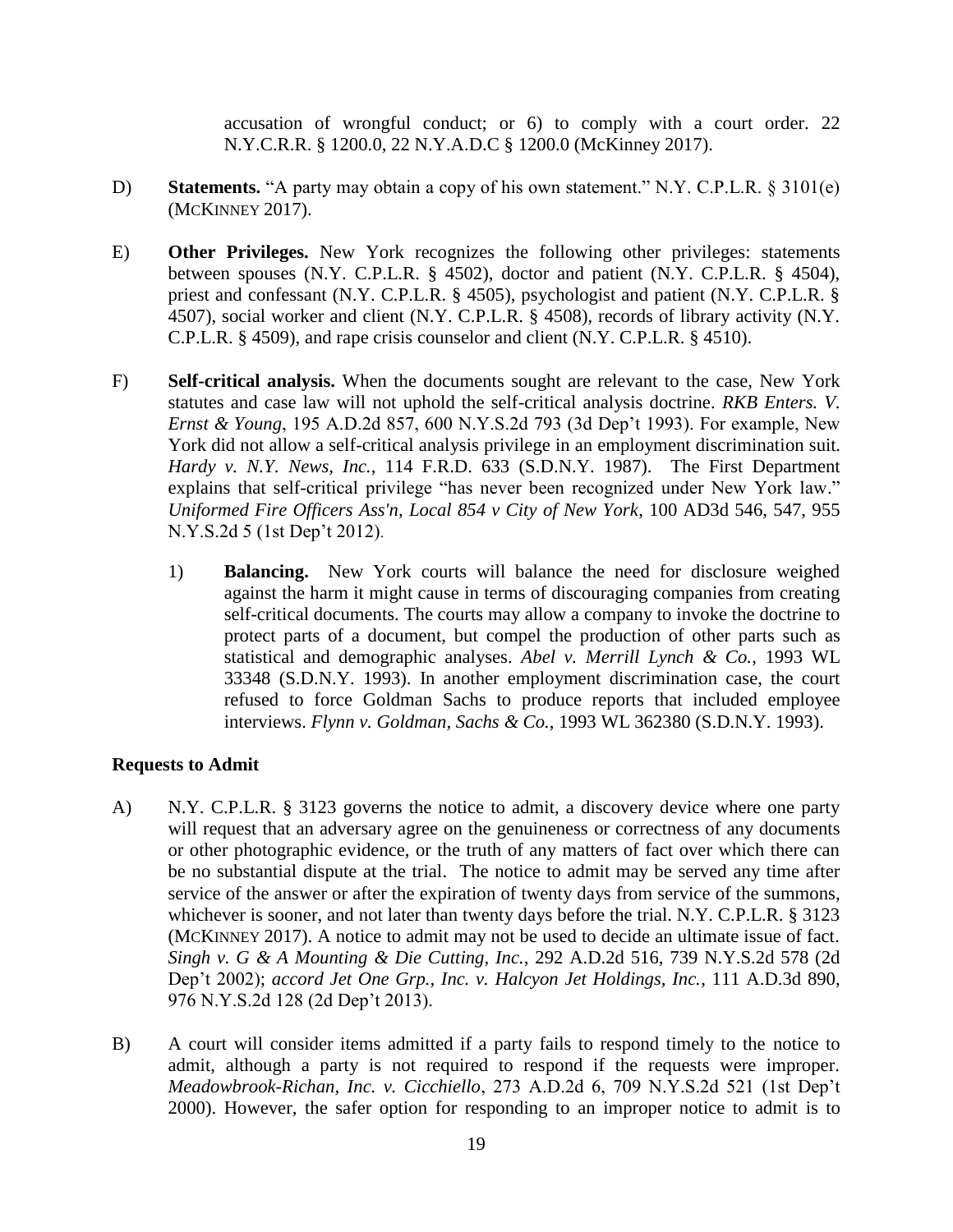move for a protective order within the twenty day period allotted for a response. See *Nader v Gen. Motors Corp.*, 53 Misc 2d 515, 517 (Sup Ct 1967) affd, 29 A.D.2d 632, 286 N.Y.S.2d 209 (1st Dep't 1967). A party's admission is only for the pending action and may not be used against that party in any other proceeding. *Leveski v. Hydraulic Elevator & Mach. Co.*, 243 F. Supp. 614 (S.D.N.Y 1965). N.Y. C.P.L.R. §§ 3102(f) and 408 allow parties to serve notices to admit on the State.

# **EVIDENCE, PROOFS & TRIAL ISSUES**

## **Accident Reconstruction**

- A) An accident reconstruction is performed by expert witnesses who testify to the details of an incident, most often involving automobiles and airplanes. "The guiding principle is that expert opinion is proper when it would help to clarify an issue calling for professional or technical knowledge, possessed by the expert and beyond the ken of the typical juror." *De Long v. Cnty. of Erie*, 60 N.Y.2d 296, 457 N.E.2d 717 (1983).
- B) **Test for admissibility.** If the expert's qualifications have been challenged by the opposing party, New York Courts will apply the four-fold test for the admissibility of scientific expert evidence, as set forth in *Frye v. United States*, 293 F. 1013 (1923).
	- 1) The four part *Frye* test of admissibility is as follows:
		- a) The expert should be possessed of the requisite skill, training, education, knowledge or experience from which it can be assumed that the information imparted or the opinion rendered is reliable;
		- b) Expert testimony must be based on a scientific principle or procedure which has been sufficiently established to have gained general acceptance in the particular field in which it belongs;
		- c) Is the proffered expert testimony is beyond the ken of the jury; and
		- d) The expert's opinion must be relevant to the issue and facts of the individual case.

*See People v. Smith*, 2004 NY Slip Op 50172U, 1 (N.Y. Sup. Ct. 2004).

## **Appeal**

- A) **When Permitted.** An appeal may be taken only from an order or judgment, not from a decision, memorandum, opinion, report, ruling, or verdict. N.Y. C.P.L.R. §§ 5511, 5512(a) (MCKINNEY 2017).
	- 1) **As of right.**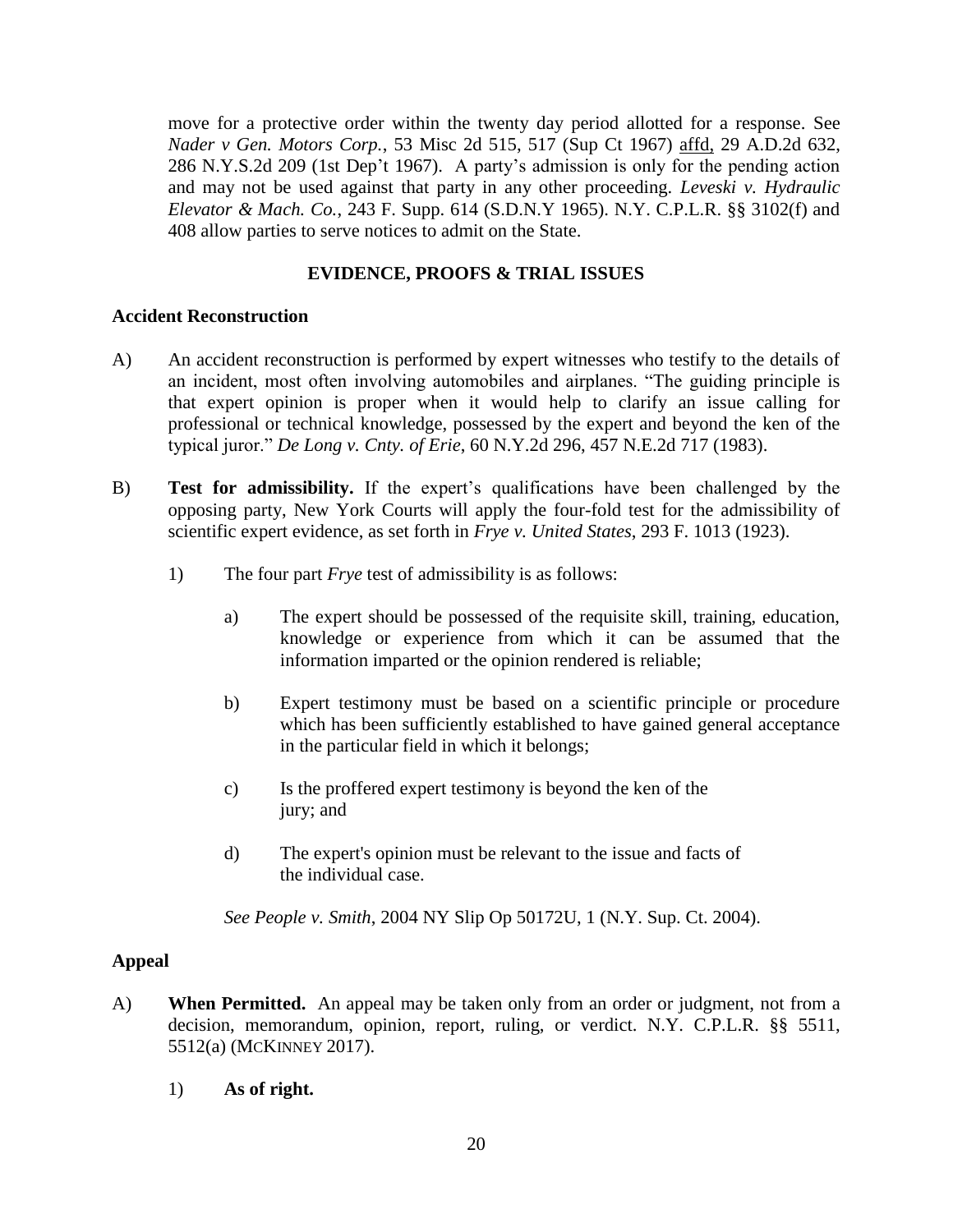a) **Appellate Division.** An appeal as of right may be taken to the Appellate Division in an action originating in the supreme court or a county court from all final or interlocutory judgments (*i.e.*, non-final), unless the judgment is entered subsequent to an order of the appellate division that disposes of all issues in the action. N.Y. C.P.L.R. § 5701(a)(1) (McKinney 2017).

> An appeal as of right may be taken to the appellate division on an order in the following circumstances:

(i) grants, refuses, continues or modifies a provisional remedy; or (ii) settles, grants or refuses an application to resettle a transcript or statement on appeal; or (iii) grants or refuses a new trial; except where specific questions of fact arising upon the issues in an action triable by the court have been tried by a jury, pursuant to an order for that purpose, and the order grants or refuses a new trial upon the merits; or (iv) involves some part of the merits; or (v) affects a substantial right; or (vi) in effect determines the action and prevents a judgment from which an appeal might be taken; or (vii) determines a statutory provision of the state to be unconstitutional, and the determination appears from the reasons given for the decision or is necessarily implied in the decision; or (viii) grants a motion for leave to reargue made pursuant to subdivision (d) of rule 2221 or determines a motion for leave to renew made pursuant to subdivision (e) of rule 2221.

N.Y. C.P.L.R. § 5701(a)(2) (MCKINNEY 2017). Certain orders that are not appealable as a right are listed in N.Y. C.P.L.R. § 5701(b).

b) **Court of Appeals.** An appeal as of right may be taken to the Court of Appeals (New York's highest court) from an order of the Appellate Division which finally determines the action, only where there is a dissent by at least two justices on the same question of law in favor of the appellant. N.Y. C.P.L.R. § 5601(a) (MCKINNEY 2017).

An appeal as of right also may be taken to the Court of Appeals from an order of the appellate division that finally determines an action where there is directly involved the construction of the constitution of the state or of the United States. N.Y. C.P.L.R. § 5601(b) (MCKINNEY 2017). The constitutional issue must be "substantial." *Gerzof v. Gulotta*, 40 N.Y.2d 825, 387 N.Y.S.2d 568 (1976).

An appeal from a trial-level final judgment that presents only the question of the validity of a New York or Federal statute under the New York Constitution or the Federal Constitution, bypasses all intermediate courts and is appealable as of right directly to the Court of Appeals. N.Y. C.P.L.R. § 5601(b)(2) (MCKINNEY 2017).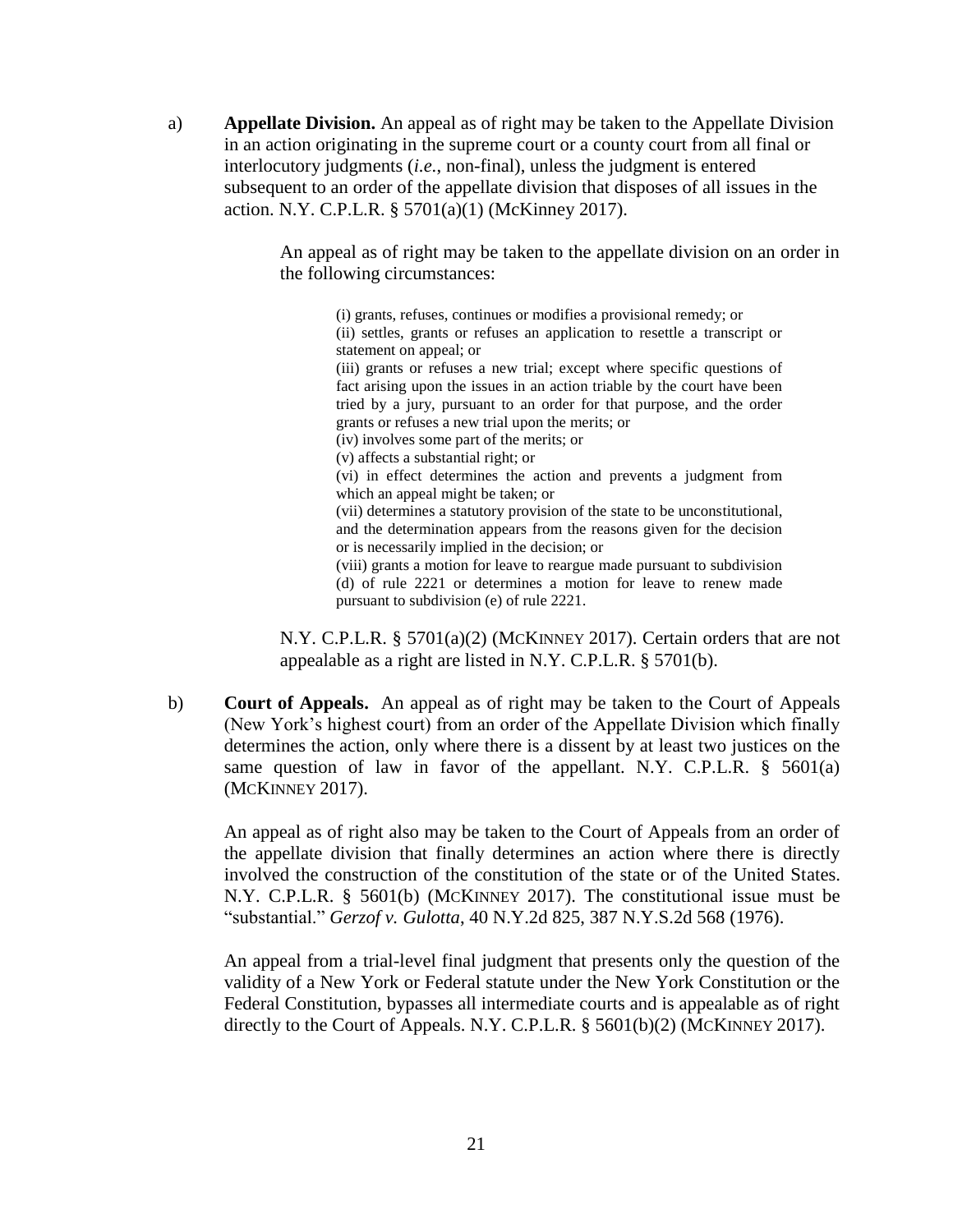# 2) **Leave to appeal.**

- 1) **Appellate Division.** Any order from an action originating in the supreme court or county court, not appealable as of right, may be appealed by permission of the judge who made the order or by a judge or justice of the Appellate Division in the department to which the appeal can be taken. N.Y. C.P.L.R. § 5701(c) (MCKINNEY 2017).
- 2) **Court of Appeals.** Appeals to the Court of Appeals by permission are governed by N.Y. C.P.L.R. § 5602 (MCKINNEY 2017).
- B) **Timing.** An appeal as of right must be taken within thirty days after the appellant has been served with a copy of the judgment or order to be appealed, with notice of entry. N.Y. C.P.L.R. § 5513(a) (MCKINNEY 2017). Similarly, a motion for leave to appeal must be made within thirty days after the appellant has been served with a copy of the judgment or order to be appealed, with notice of entry. N.Y. C.P.L.R. § 5513(b) (MCKINNEY 2017).
	- 1) **Service.** When the service of a judgment or order to be appealed, or from which leave to appeal is sought, has been made by mail, five days are added on, increasing the thirty day time to take the appeal to thirty-five days. N.Y. C.P.L.R. § 2103(b)(2) (MCKINNEY 2017).
	- 2) **Extensions.** Extensions of time to take an appeal are generally not permitted except in very limited circumstances. *See* N.Y. C.P.L.R. § 5514(c) (MCKINNEY 2017).

# **Biomechanical Testimony**

A) Biomechanical testimony, if probative, is admissible in New York. *See Valentine v. Grossman*, 283 A.D.2d 571, 724 N.Y.S.2d 504 (2001). New York courts have accepted biomechanical engineering as a "competent science to aid in evaluating the injuries sustained by a plaintiff in comparison with the severity of an incident." *Aspromonte v Judlau Contr., Inc.*, 2017 N.Y. Misc. LEXIS 1920, \*9 (N.Y. Sup. Ct. 2017).

- B) *Frye* **standard.** The New York Court of Appeals has reaffirmed its rejection of the *Daubert* standard of scientific reliability when deciding the admissibility of expert testimony, which would include biomechanical testimony. *See Parker v. Mobile Oil Corp.*, 7 N.Y.3d 434, 824 N.Y.S.2d 584 (2006). New York has retained the *Frye* general acceptance test. *Id*.
	- 1) *Frye* **test.** In order to satisfy the *Frye* test, (as described in more detail in the section pertaining to accident reconstruction, *supra.*) proponents of opinion testimony must show that the theories propounded by their experts were based on tests, procedures or methodology sufficiently established to have gained general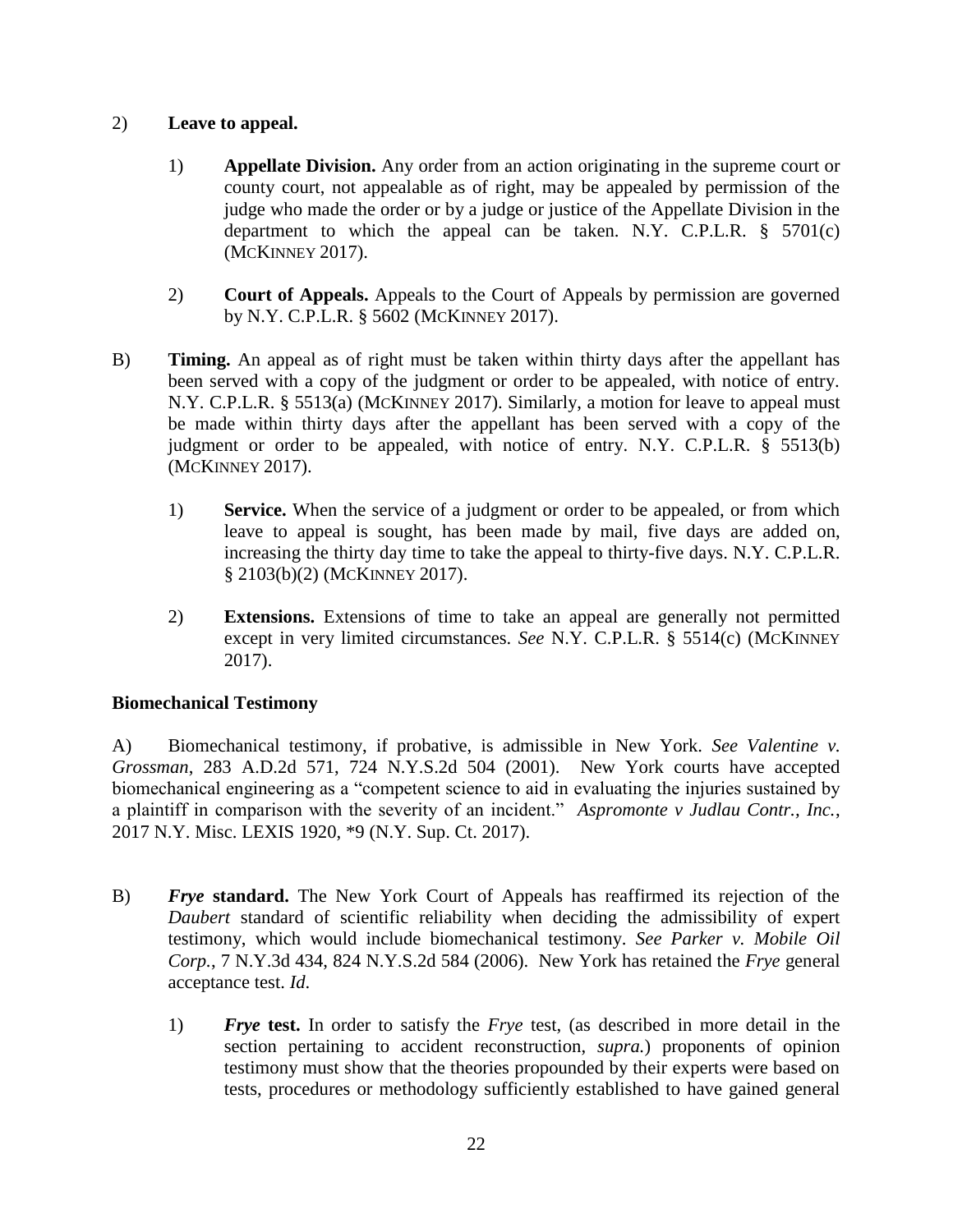acceptance in the particular field to which it belongs. While this does not mean that the methodology used must be unanimously indorsed by the scientific community, it must be shown to be generally accepted as reliable. *See id.*

A biomechanical expert's lack of medical training does not render the expert unqualified to opine that the force of the incident could not have caused the injuries allegedly sustained. V*argas v Sabri*, 115 A.D.3d 505, 505, 981 N.Y.S.2d 914, 914 (1st Dep't 2014) (finding that the lower court did not improvidently exercise its discretion in denying plaintiff's request for a Frye hearing). This goes to the weight of the expert's testimony and not the admissibility. *Id*.

# **Collateral Source Rule**

- A) The collateral source rule prohibits the admission of evidence that an injured party's damages were or will be compensated by a source other than the person/entity which caused the injury. *Oden v. Chemung Cnty. Indus. Dev. Agency*, 87 N.Y.2d 81, 637 N.Y.S.2d 670 (1995). Collateral sources of payment pursuant to CPLR 4545 must be pleaded as an affirmative defense. *Wooten v. State*, 302 A.D.2d 70, 73, 753 N.Y.S.2d 266 (4th Dep't 2002), *appeal denied*, 1 N.Y.3d 501, 775 N.Y.S.2d 239 (2003).
- B) **Inapplicability.** N.Y. C.P.L.R. § 4545 partially abolished the collateral source rule in most tort actions in New York. *See* N.Y. C.P.L.R § 4545 (MCKINNEY 2017). N.Y. C.P.L.R § 4545 allows the Courts to consider evidence of collateral source payments in diminution of a portion of the damages relating to past, as well as, future expenses, which would with "reasonable certainty" be replaced or indemnified. *Id.* The admissibility of collateral source payments are permitted in medical, dental and podiatric malpractice actions, public employees against public employers (for past payments only) and any other personal injury, property damage or wrongful death action. However, the following collateral source payments are excluded:
	- 1) Charitable contributions;
	- 2) Life insurance;
	- 3) Medicare benefits; and
	- 4) When a collateral source payor is entitled by law to a lien against the plaintiff's recovery.

*Id.*; *see also* 42 U.S.C.A § 1395 *et seq.* (2005).

- C) **Procedure.** The issue of collateral source payments is resolved during post-trial hearings before the court; the jury does not hear any evidence of collateral source payments. *Wooten v. State*, 302 A.D.2d 70, 753 N.Y.S.2d 266 (4th Dep't 2002), *appeal denied*, 1 N.Y.3d 501, 775 N.Y.S.2d 239 (2003).
- D) **Future collateral source payments.** The rule also applies to awards for future collateral source payments. If the court finds that, with reasonable certainty, the plaintiff is legally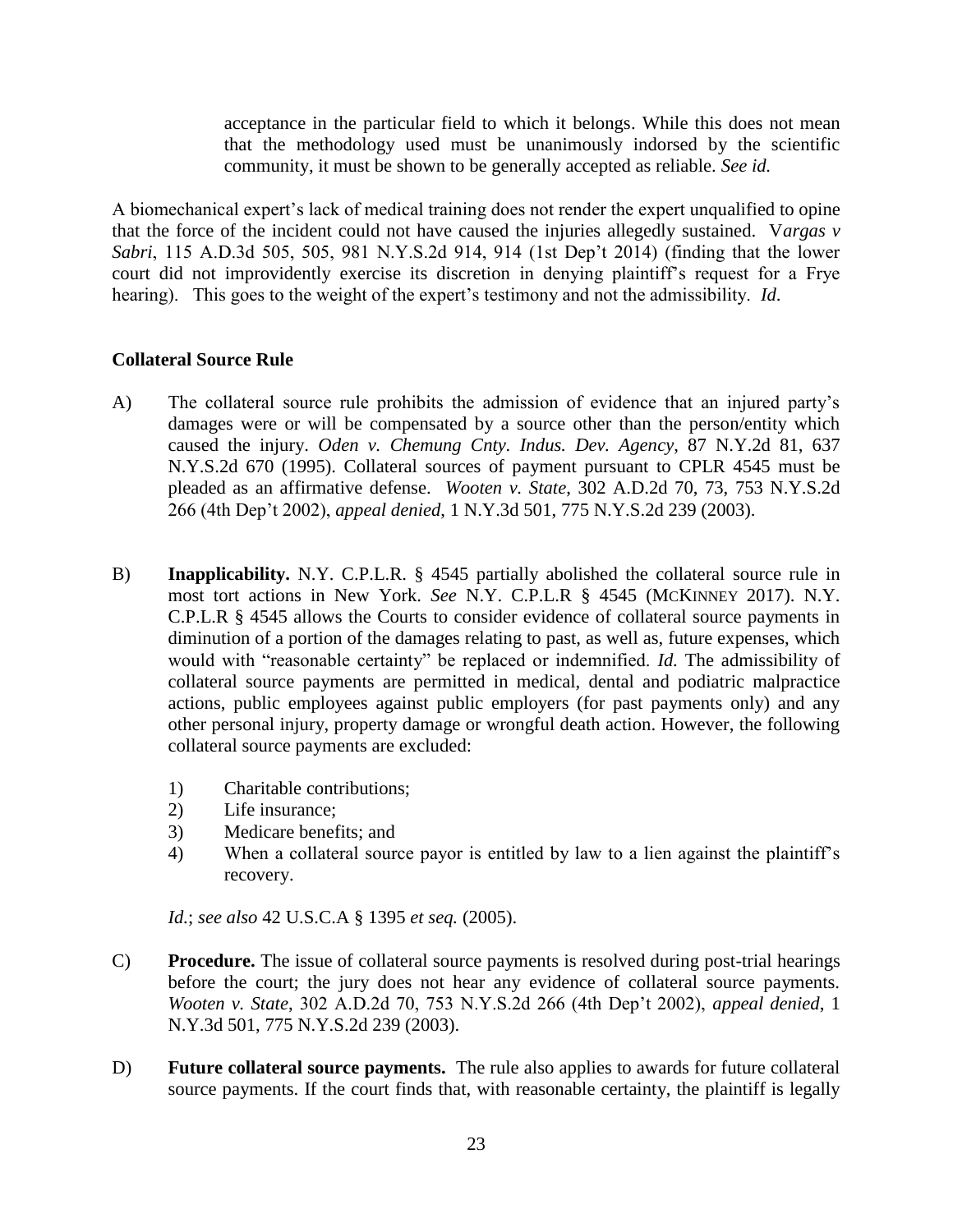entitled to the continued receipt of such collateral source payments, then the award may be reduced by the amount expected to be paid. N.Y. C.P.L.R. § 4545(c) (MCKINNEY 2017). If, however, the plaintiff has received a voluntary charitable contribution, such contribution will not be admissible as evidence of a collateral source of payment. *Id.* 

## **Convictions – Use of a Witness' Prior Convictions**

N.Y. C.P.L.R. § 4513 (MCKINNEY 2017) states:

A person who has been convicted of a crime is a competent witness; but the conviction may be proved, for the purpose of affecting the weight of his testimony, either by cross-examination, upon which he shall be required to answer any relevant question, or by the record. The party cross-examining is not concluded by such person's answer.

- A) **Criminal.** A civil litigant is granted broad authority to use the criminal convictions of a witness to impeach the credibility of that witness. *Morgan v. Nat'l City Bank*, 32 A.D.3d 1264, 822 N.Y.S.2d 201 (4th Dep't 2006). When admitting evidence regarding previous crimes, the judge has discretion to curtail or limit the scope of cross examination regarding such evidence. *Lancaster v. Doctor's Hosp*. 222 A.D.2d 301, 636 N.Y.S.2d 8 (1st Dep't 1995).
	- 1) **Accusations of guilt.** The witness may not be asked about "arrests" or "indictments" because these are merely accusations of guilt. *Dance v. Town of Southampton*, 95 A.D.2d 442, 467 N.Y.S.2d 203 (2d Dep't 1983).
- B) **Traffic Violations.** "A traffic infraction is not a crime and the punishment imposed therefore shall not be deemed for any purpose a penal or criminal punishment and shall not affect or impair the credibility as a witness or otherwise of any person convicted thereof." N.Y. VEH. & TRAF. LAW § 155 (McKinney 2017). Evidence of a conviction for a traffic infraction cannot be used to impeach the credibility of a witness in a civil suit. *Fishman v. Scheuer*, 39 N.Y.2d 502, 384 N.Y.S.2d 716 (1976).
	- 1) **Civil suit.** A conviction for a traffic violation or infraction may not be used as evidence in a subsequent action for damages. *Gilberg v. Barbieri*, 74 A.D.2d 913, 426 N.Y.S.2d 72 (2d Dep't 1980), *rev'd on other grounds by* 53 N.Y.2d 285, 441 N.Y.S.2d 49 (1981). Whether a traffic violation has occurred is a question of fact for the jury. *Calia v. Khoury*, 14 Misc. 2d 243, 450 N.Y.S.2d 996 (N.Y. Sup. Ct. 1982).
	- 2) **Guilty plea.** However, a guilty plea to a traffic infraction is an admission to the act charged and constitutes some evidence of negligence. *Lohraseb v. Miranda*, 46 A.D.3d 1266, 848 N.Y.S.2d 440 (3d Dep't 2007). A defendant is generally given an opportunity to explain the circumstances surrounding a guilty plea to a traffic infraction, such as the convenience of entering a plea rather than traveling to contest the ticket. *Id*.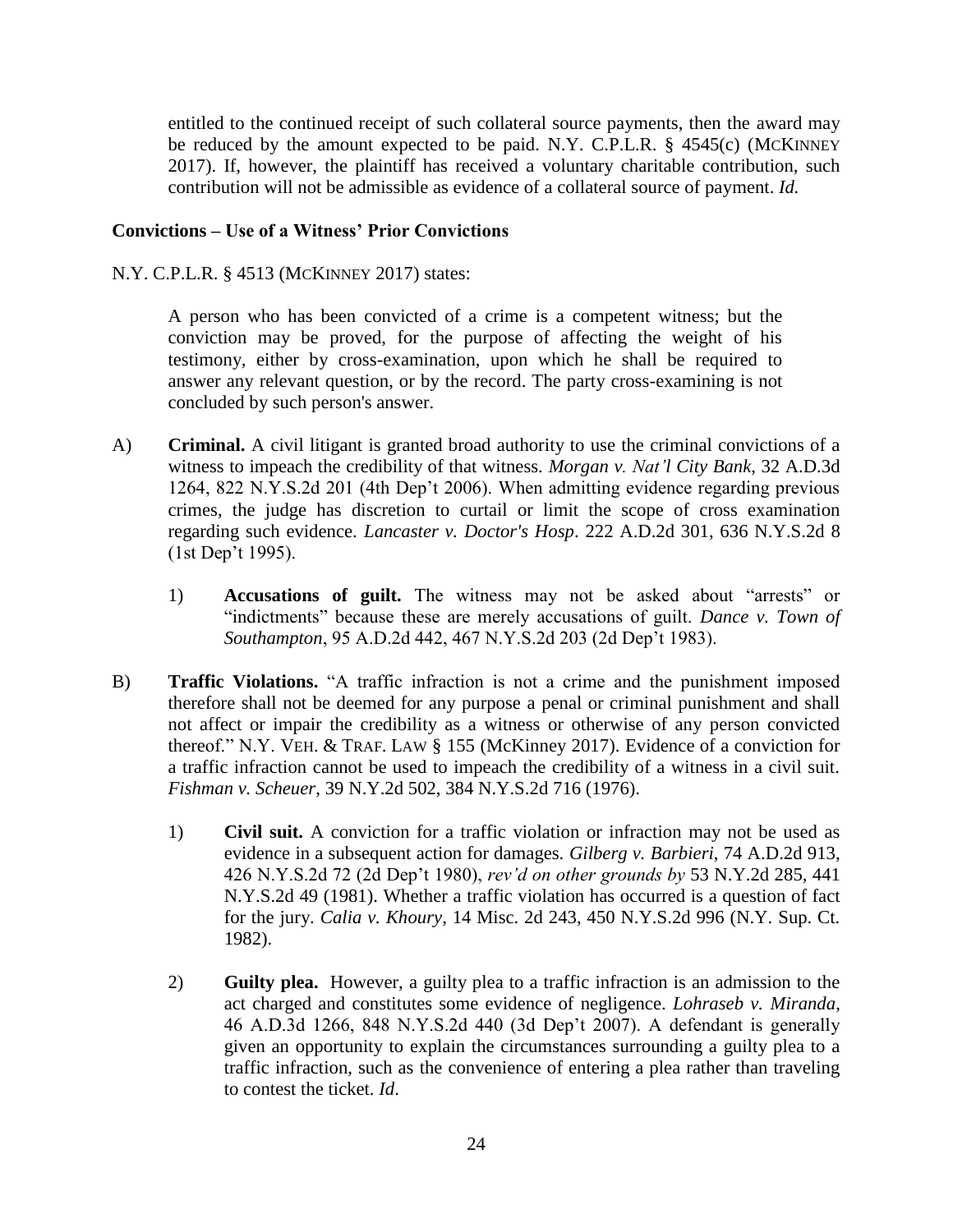3) **Medicare Fraud.** Even though certified copies of Department of Health records showing a conviction of Medicare fraud do not constitute a certified copy of a criminal conviction, the records may be admissible pursuant to N.Y. C.P.L.R. § 4540. Lawton v Palmer, 126 A.D.3d 945, 947, 7 N.Y.S.3d 177, 179 (2d Dep't 2015)

## **Day in the Life Videos**

"Day in the Life" videos are prepared by plaintiffs in personal injury actions, and are offered at trial to demonstrate the severity of plaintiff's injuries, disabilities, and/or the increased difficulty of activities of daily living. These videos have been held to be admissible in New York. *See Sullivan v. Locastro*, 178 A.D.2d 523, 577 N.Y.S.2d 631 (2d Dep't 1991). Admissibility hinges upon a balancing test between potential prejudice and probative value. Admission of such evidence at trial is within the "sound discretion of the trial court" and a trial court's determination of admissibility will not be disturbed unless the appellate court finds an "abuse of discretion." *Caprara v. Chrysler Corp.*, 71 A.D.2d 515, 423 N.Y.S.2d 694 (3d Dep't 1979). "[T]he mere fact that there is ample uncontradicted medical testimony concerning the nature and extent of plaintiff's injuries should not, in and of itself, prevent a plaintiff from showing to the jury a motion picture illustrating in an informative and noninflammatory manner the impact that the accident has had on his or her life." *Id.* at 523, 423 N.Y.S.2d at 699. Failure to disclose such a video in advance of trial may result in its preclusion from evidence. *Vigio v. N.Y. Hosp.*, 264 A.D.2d 668, 696 N.Y.S.2d 19 (1st Dep't 1999).

## **Dead Man's Statute**

- A) New York's Dead Man's Statute precludes a person who is interested in the outcome of litigation — *i.e*., a party or his successor — from testifying to any personal transaction or communication with a deceased or mentally ill person, or any of their representatives or successors. N.Y. C.P.L.R. § 4519 (MCKINNEY 2017).
- B) **Exceptions.** Several exceptions to the rule apply, and an interested person is not disqualified from testifying if:
	- 1) The decedent's representative, survivor or successor, or a mentally ill person's representative or successor, is examined in his or her own behalf;
	- 2) Testimony concerning the subject transaction or communication is introduced by the representative or successor of a mentally ill or deceased person;
	- 3) The witness is the stockholder or officer of a banking corporation that is a party or is interested in the outcome; or
	- 4) Testimony concerns facts of an accident involving wrongful death or negligence arising from the operation of a motor vehicle, aircraft, or vessel (although testimony concerning alleged discussions with the decedent or incompetent person remains prohibited).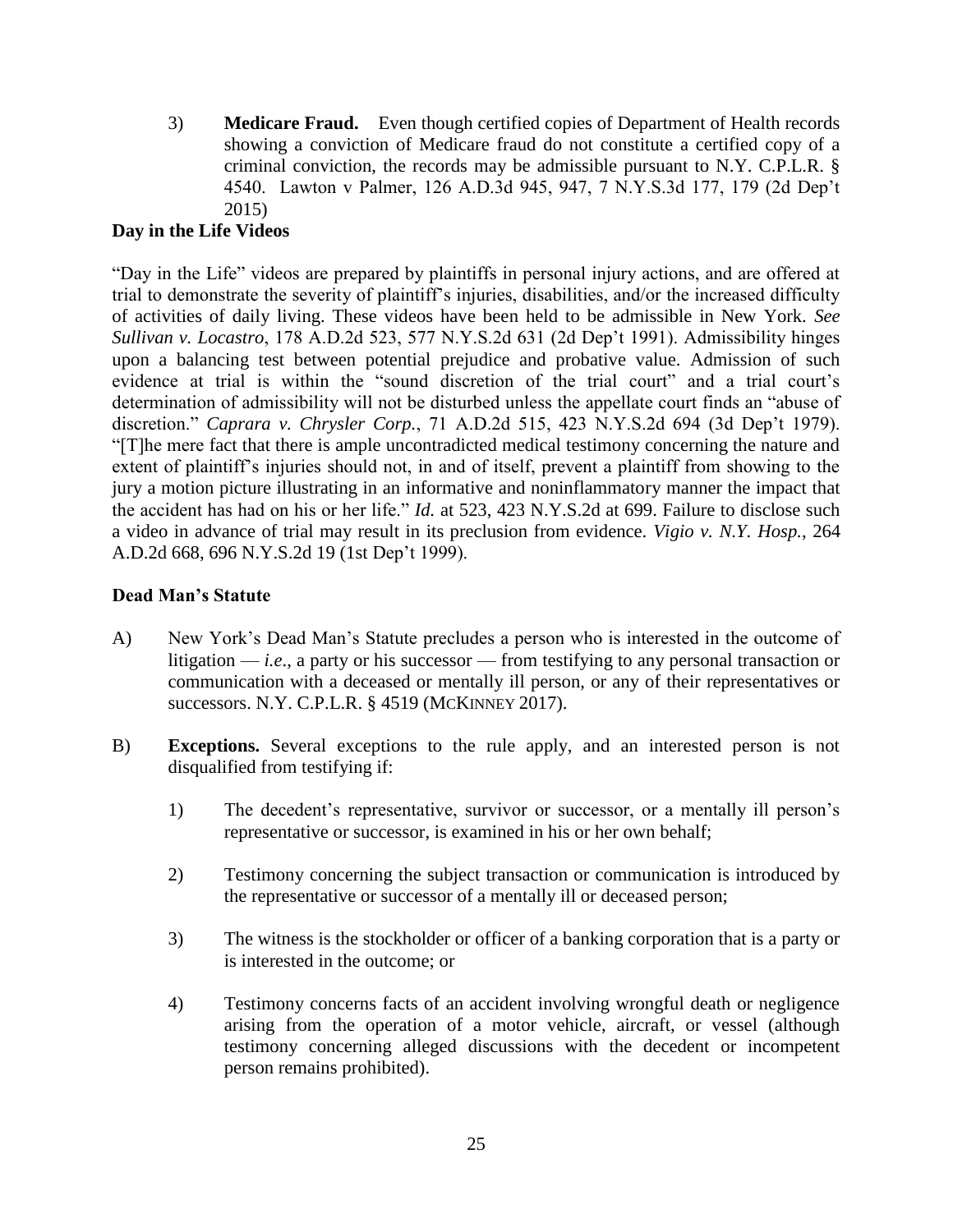5) Those that have standing to assert the Dead Man's Statute and disqualify potential witnesses include the executor, administrator, or survivor of a decedent, a representative of a mentally ill person, and any of their successors.

*See id.* 

# **Medical Bills**

- A) Generally, medical bills can be introduced into evidence through the business records exception to the hearsay rule. N.Y. C.P.L.R. § 4518 (MCKINNEY 2017). Even though medical bills are not specifically provided for, N.Y. C.P.L.R. § 4518 does provide for the introduction of hospital bills into evidence as *prima facie* evidence of the facts contained therein. N.Y. C.P.L.R. § 4518(b) (MCKINNEY 2017). This provision mandates that the hospital bill bear a certification by the head of the hospital or by a responsible employee in the controller's or accounting office that: (1) "the bill is correct;" (2) "each of the items was necessarily supplied;" and (3) "the amount charged is reasonable." N.Y. C.P.L.R. § 4518(b) (MCKINNEY 2017). This rule is generally inapplicable in a surrogate's court proceeding or an action brought by the hospital itself to recover payment for services or supplies provided to a patient. N.Y. C.P.L.R. § 4518(b) (MCKINNEY 2017).
- B) **Bills under \$2,000.00.** In addition to the above rule, medical bills that are under \$2,000.00 may be admissible as prima facie evidence of the reasonable value and necessity of the medical care. N.Y. C.P.L.R. § 4533-a (MCKINNEY 2017).
	- 1) **Proximate cause.** It is important to note that this does not dispense of the plaintiff's requirement of showing that the injuries suffered were proximately caused by the alleged negligence. *See Rivera v. State*, 115 Misc. 2d 523, 454 N.Y.S.2d 408 (N.Y. Ct. Cl. 1982).

# **Offers of Judgment**

- A) N.Y. C.P.L.R. §§ 3219, 3220, 3221 (McKinney 2017) govern tenders and/or offers by a defendant, or any party against whom a claim is asserted. Each statute applies to a certain type of case, but generally, under each statute a defendant makes an offer/tender to the plaintiff in advance of trial conceding something in the hope of securing some incidental advantage in return. The plaintiff either accepts or refuses the offer, but a refusal may result in a penalty to the plaintiff if the thing being offered/tendered is ultimately determined to have been adequate. Under each statute, the offer/tender must be accepted within ten days and is not made known to the jury.
	- 1) **Contracts.** N.Y. C.P.L.R. § 3219 governs "tenders" by a defendant who was sued based upon an implied or express contract. Under this statute, the defendant concedes liability but disputes the damages. If plaintiff accepts, the court clerk enters judgment in the amount of the tender and dismisses the pleading, without costs. If the plaintiff refuses the tender and does not obtain a judgment at trial more favorable then the tender, plaintiff may not recover interest or costs and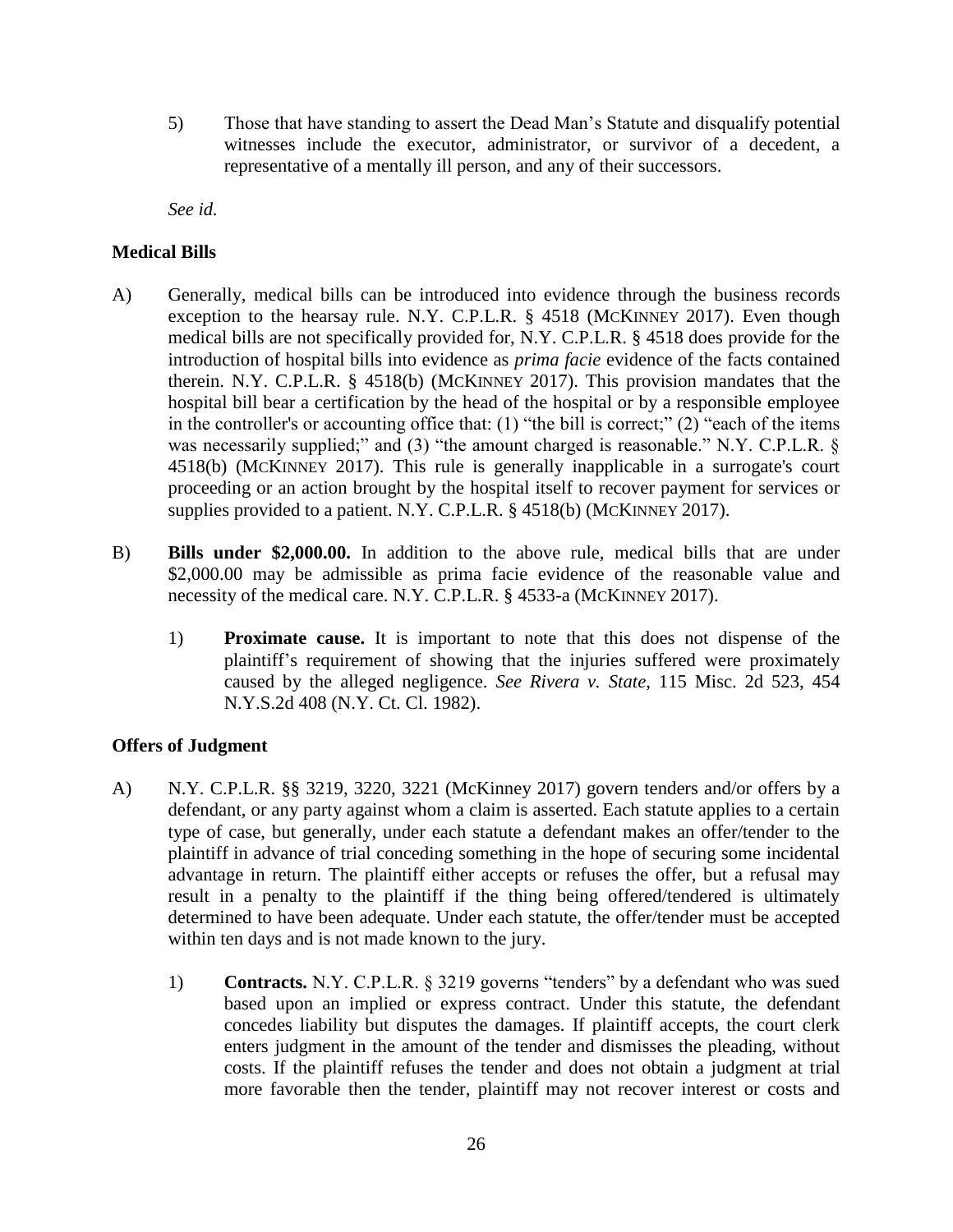shall pay defendant's costs to defend the action from the time of the tender. N.Y. C.P.L.R. § 3219 (MCKINNEY 2017).

- 2) **Liquidated damages.** N.Y. C.P.L.R. § 3220 governs "offers to liquidate damages conditionally" where the defendant disputes liability and/or damages in an express or implied contract case. Under this statute, the defendant offers to pay a specific sum of money only if the plaintiff establishes liability at trial. If plaintiff accepts the offer and plaintiff establishes liability and damages at trial, the damages specified in the offer is paid to the claimant. If claimant refuses the offer and at trial fails to obtain a more favorable judgment then offered, the plaintiff must pay defendant's expenses to try the damage portion of the case. N.Y. C.P.L.R. § 3220 (MCKINNEY 2017).
- B) **Offers to Compromise.** N.Y. C.P.L.R. § 3221 governs "offers to compromise" and applies to all cases, except matrimonial matters. Under this statute, defendant offers plaintiff a judgment for a specified sum or property. If accepted, the clerk will enter judgment in accordance with the offer. If refused and the plaintiff fails to obtain a more favorable judgment, plaintiff shall not recover costs from the time of the offer, but rather shall pay defendant's costs from that time. N.Y. C.P.L.R. § 3221 (MCKINNEY 2017).

#### **Offers of Proof**

When evidence offered is objected to by the opposing party and excluded by the court, the proponent of such evidence has an opportunity to summarize the substance of the evidence if it had been allowed. This is called an offer of proof. An offer of proof must be made outside the presence of the jury. *People v. Williams*, 6 N.Y.2d 18, 187 N.Y.S.2d 750 (1959). Because it is necessary to preserve the issues for appeal, the offer of proof will automatically become part of the trial record. *Id*. Offers of proof must be made clearly and unambiguously*. Id.* 

Before a party excepts on account of the rejection of evidence, he should make the offer in such plain and unequivocal terms as to leave no room for debate about what was intended. If he fails to do so, and leave the offer fairly open to two constructions, he has no right to insist, in a court of review, upon that construction which is most favorable to himself, unless it appears that it was so understood by the court which rejected the evidence.

*Daniels v. Patterson*, 3 N.Y. 47, 51 (1849).

## **Prior Accidents**

Evidence of prior accidents that are relevant to the subject litigation may be admissible if properly authenticated. "It is well settled that proof of a prior accident, whether offered as proof of the existence of a dangerous condition or as proof of notice thereof, is admissible only upon a showing that the relevant conditions of the subject accident and the previous one were substantially the same." *Hyde v. Cnty. of Rensselaer*, 51 N.Y.2d 927, 434 N.Y.S.2d 984 (1980). Evidence that any party has been involved in a prior accident which is offered merely to show that party has a propensity to get into accidents is generally inadmissible. *In re Matter of Brandon*, 55 N.Y.2d 206, 448 N.Y.S.2d 436 (1982).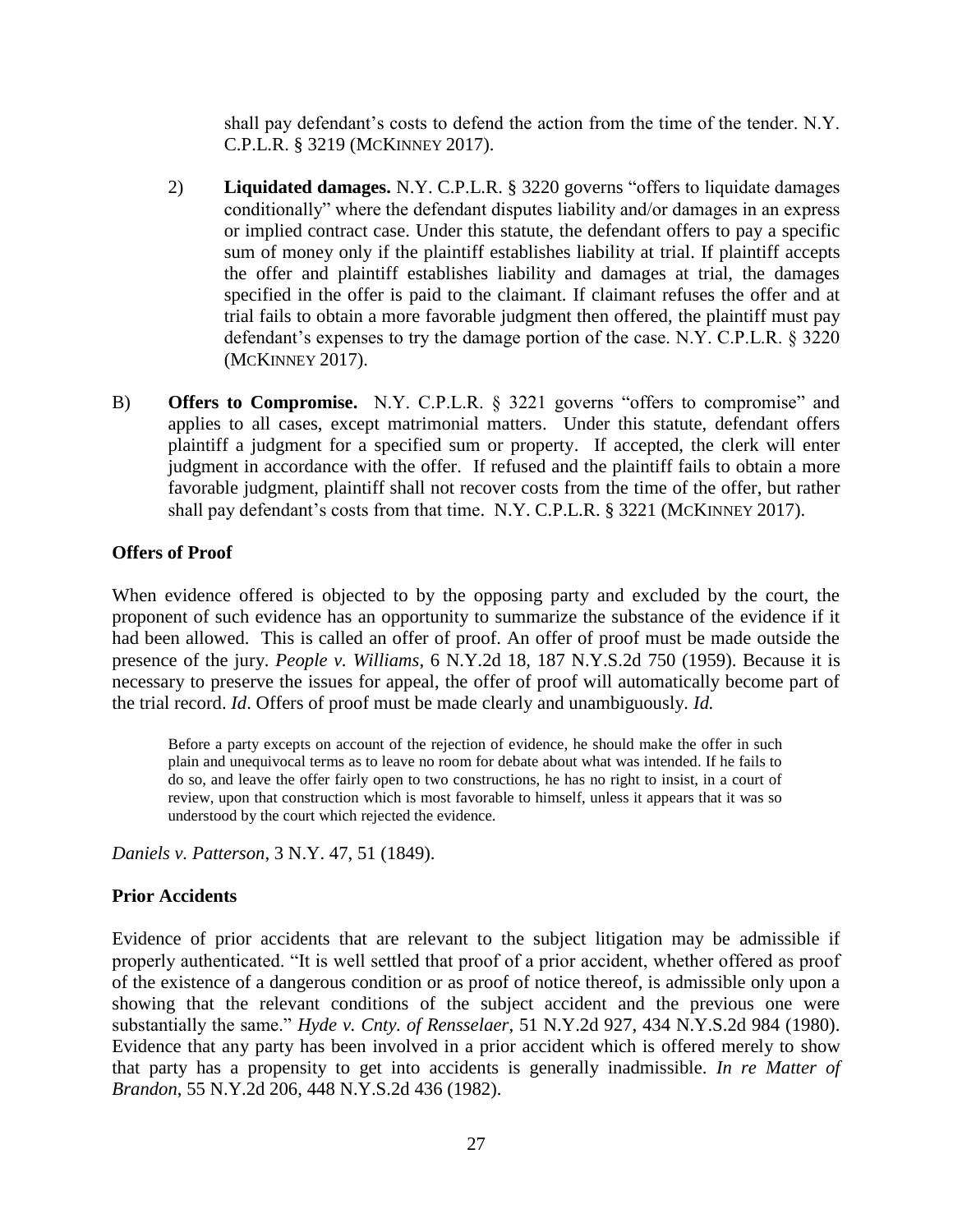## **Relationship to Federal Rules of Evidence**

The New York law of evidence is a combination of case law and a few statutory rules found chiefly in N.Y. C.P.L.R. article 45. New York does not have a comprehensive evidentiary scheme codified nor based on the Federal Rules of Evidence. While New York's courts have adopted many principles enumerated in the Federal Rules of Evidence, there are significant distinctions between the two on some issues, including competency of witnesses; admissibility of discussions in the context of offers to compromise; impeachment of witnesses; and privileges, to name a few.

## **Seatbelt and Helmet Use Admissibility**

Evidence that plaintiff failed to wear her seatbelt is admissible only if defendant is prepared to offer competent evidence showing that any of plaintiff's injuries were caused, enhanced, or exacerbated by failure to wear her seatbelt. *Siegfried v. Siegfried*, 123 A.D.2d 621, 507 N.Y.S.2d 20 (2d Dep't 1986). Except in unusual circumstances, failure to use an available seatbelt is to be considered only in mitigation of damages and should not be considered by the trier of fact in resolving the issue of liability. *Spier v. Barker*, 35 N.Y.2d 444, 450, 363 N.Y.S.2d 916 (1974); *Cummins v. Rose*, 185 A.D.2d 839, 586 N.Y.S.2d 988 (2d Dep't 1992); *Robles v. Polytemp, Inc.*, 127 A.D.3d 1052, 7 N.Y.S.3d 441 (2d Dep't 2015), see Vehicle and Traffic Law §1229-c(8) (MCKINNEY 2017). In a wrongful death action, failure to wear an available seatbelt may be asserted as a defense only if there is evidence that the decedent would have survived had he or she worn the seatbelt. *Baginski v. N.Y. Tel. Co.*, 130 A.D.2d 362, 515 N.Y.S.2d 23 (1st Dep't 1987).

# **Spoliation**

Spoliation is the destruction, or the significant and meaningful alteration, of a document or instrument relevant to a legal proceeding. BLACK'S LAW DICTIONARY 1401 (6th ed. 1990) (citations omitted).

- A) **Recourses.** New York does not recognize an independent tort of spoliation of evidence. *Ortega v. City of New York*, 9 N.Y.3d 69, 845 N.Y.S.2d 733 (2007). *accord Lalima v. Consol. Edison Co. of New York, Inc.*, 2017 WL 2562870, 2017 N.Y. Slip Op. 04825 (2d Dep't 2017). N.Y. C.P.L.R. § 3126 (MCKINNEY 2017), however, gives the Court broad discretion if a party destroys or alters relevant evidence. *Id.* Such recourse includes requiring spoliator to pay costs to the injured party, precluding proof favorable to the spoliator, and striking any responsive pleadings. *Id.*
- B) **Duty to preserve.** In New York, the notice of a lawsuit typically creates a duty to preserve evidence and supports a claim of spoliation. *Amaris v. Sharp Elecs. Corp.*, 304 A.D.2d 457, 758 N.Y.S.2d 637 (1st Dep't 2003). Even where the evidence is destroyed prior to the commencement of an action, a party has a duty to preserve evidence so long as the party had notice that the evidence might be needed for future litigation. *Id*.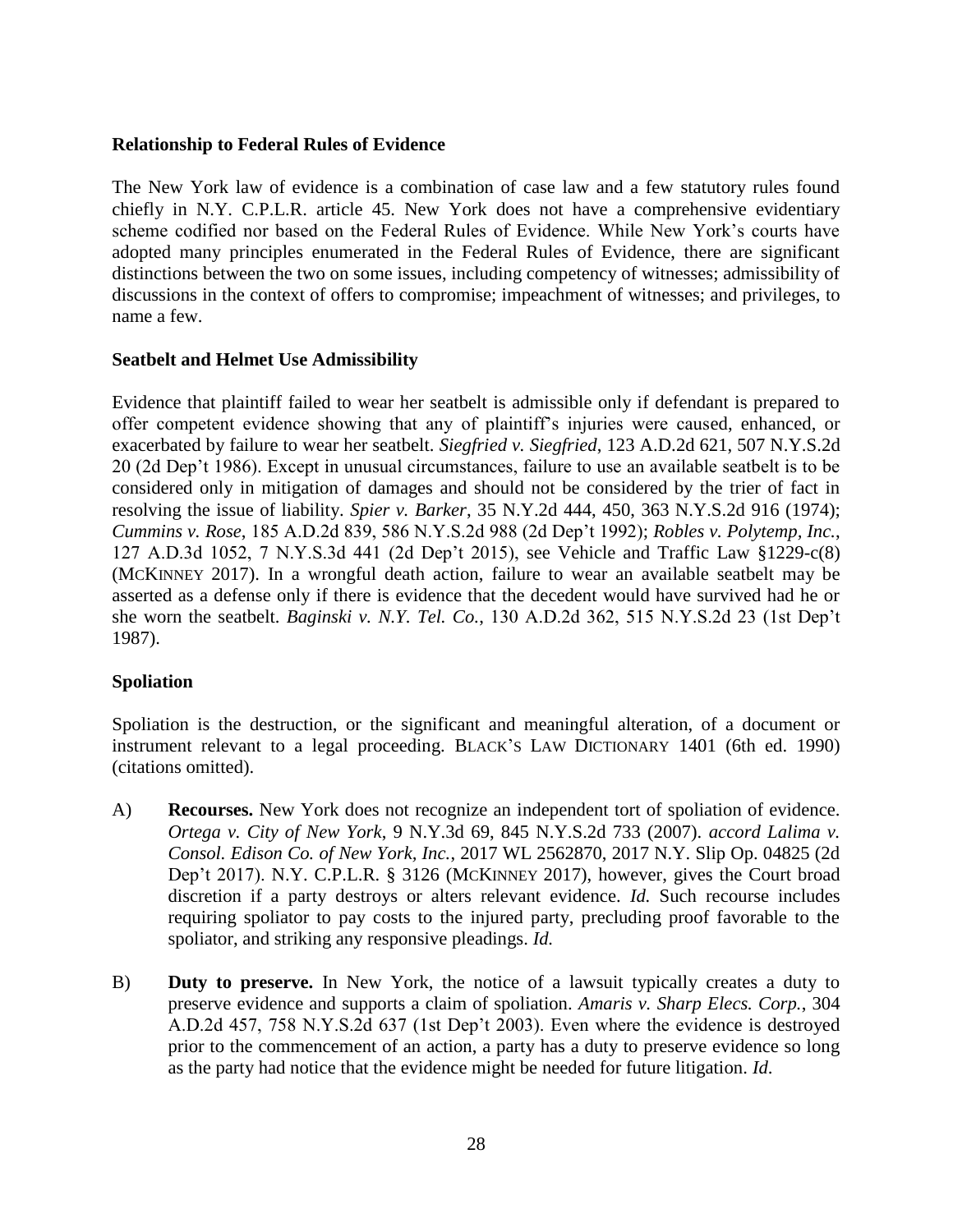#### **Subsequent Remedial Measures**

Subsequent remedial measures refer to a change, repair or precaution that is taken after an accident has occurred. Generally, such evidence is not admissible to prove culpability for the accident. However, the evidence can be admitted to establish other facts that are at issue such as ownership, control and feasibility. It also can be introduced to impeach a witness.

- A) **Negligence actions.** Evidence of subsequent remedial measures is not admissible in a negligence case unless there is an issue of maintenance or control. "The cases are legion in holding that evidence of subsequent repairs [are] not discoverable or admissible in a negligence case." *Klatz v. Armor Elev. Co. Inc.*, 93 A.D.2d 633, 462 N.Y.S.2d 677 (2d Dep't 1983) (citations omitted); *see also Graham v. Kone, Inc.*, 130 A.D.3d 779, 12 N.Y.S.3d 546(Mem) (2d Dep't 2015).
- B) **Products liability.** In the context of strict product liability actions based on a defect in design or failure to adequately warn or instruct, subsequent remedial measures are not admissible. However, if the strict liability product claim is based on a manufacturing defect, such evidence would be admissible. The evidence is also admissible in other product liability contexts where it is offered not as proof of negligence or defective design, but as proof of some other relevant fact such as control, feasibility of a design alternative or failure to warn of a known risk. *Capara v. Chrysler Corp.*, 52 N.Y.2d 114, 436 N.Y.S.2d 251 (1981).

## **Use of Photographs**

- A) Relevant photographs are generally admissible to describe a person, place or thing. RICHARD T. FARRELL, PRINCE, RICHARDSON ON EVIDENCE § 4-212 (Supp. 2002) A witness must first authenticate a photograph and establish that it is a fair and accurate depiction of the subject portrayed during the relevant time period at issue, but need not prove the identity and accuracy of the photographer. *People v. Byrnes*, 33 N.Y.2d 343**,**  352 N.Y.S.2d 913 (1974). Where the probative value of the photograph is slight as compared to its ability to inflame the emotions of the jury and cause undue prejudice the photograph should be excluded. "Photographic evidence should be excluded only if its sole purpose is to arouse the emotions of the jury and to prejudice the defendant." *People v. Wood*, 79 N.Y.2d 958, 582 N.Y.S.2d 992 (1992); *see also People v. Morin*, 146 A.D.3d 901, 45 N.Y.S.3d 512 (2d Dep't 2017)
- B) **Medical films.** A personal injury plaintiff's X-Rays and MRI films may be admitted without testimony provided (1) it has been exchanged to the other party; (2) it identifies the plaintiff, the date of the film, the medical facility which took the film; and (3) it is accompanied by a notice of intention to offer the film at trial at least ten days prior to trial which annexes an affirmation from the physician who took the films that he would testify that these were the films that they took and that if called as a witness they would testify to that. N.Y. C.P.L.R. § 4532-a (MCKINNEY 2017).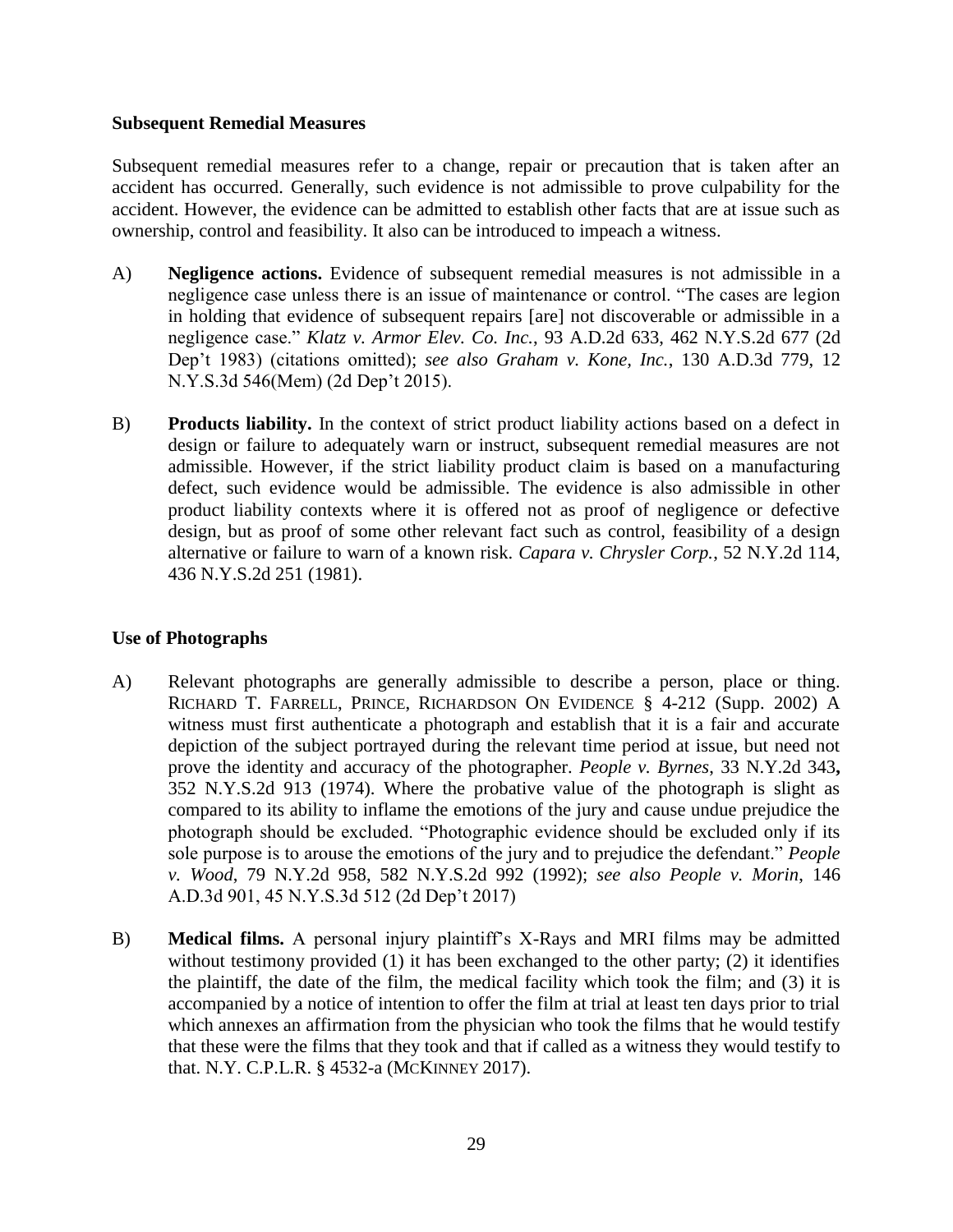## **DAMAGES**

### **Caps on Damages**

- A) **Outrageous awards.** Although New York has not enacted statutory limits on damages awarded in personal injury actions, it guards against outrageous damage awards by empowering trial judges to provide post judgment relief under N.Y. C.P.L.R. § 4404. Under this provision, New York Judges are permitted to grant various forms of post judgment relief; including: ordering a new trial on the issue of liability or damages; or directing a verdict in favor of another party where such a judgment is required as a matter of law. N.Y. C.P.L.R. § 4404 (MCKINNEY 2017).
- B) **New trial on damages.** New York also allows the trial judge to enter a conditional order for a new trial on damages, unless the parties agree to stipulate to a damage amount that is either above or below an amount set by the trial court. *See* Siegel, NEW YORK PRACTICE 688 (5th ed. 2011). This conditional order is permitted where the trial judge determines that the damages awarded by the jury are either excessive, remittitur), (beyond the maximum dollar-amount supported by the evidence), or inadequate to compensate the plaintiff for his injuries, (additur). *Id.*; *see also Kupitz v. Elliot*, 42 A.D.2d 898, 347 N.Y.S.2d 705 (1st Dep't 1973).
- C) **Modification of damage awards.** N.Y. C.P.L.R. § 5501(c) permits the Appellate Division to modify a damage award if it, "deviates materially from what would be reasonable compensation," which is a less difficult standard to meet than the old "shocks the conscience" standard of review. N.Y. C.P.L.R. § 5501(c) (MCKINNEY 2017). The "material deviation standard" is the same standard of review that the trial court should apply when deciding whether to enter a conditional order for a new trial on damages. *Wendell v. Supermarkets Gen. Corp*., 189 A.D.2d 1063, 592 N.Y.S.2d 895 (3d Dep't 1993).

## **Calculation of Damages**

- A) **Itemization.** There is no exact science to determining the dollar value of any particular injury. In order to minimize speculation and guess-work, New York requires that a jury, upon entry of a judgment, itemize with particularity the categories and amounts of damages it has awarded to a plaintiff. In itemizing amounts intended to compensate for future and economic and pecuniary damages other than in wrongful death actions, the jury shall set forth as to each item of damage, (i) the annual amount in current dollars, (ii) the period of years for which such compensation is applicable and the date of commencement for that item of damage, (iii) the growth rate applicable for the period of years for the item of damage, and (iv) a finding of whether the loss or item of damage is permanent. N.Y. C.P.L.R. 4111(d)-(f) (MCKINNEY 2017); *see* Siegel, NEW YORK PRACTICE 672 (4th ed. 2005).
- B) **Special verdict form.** Assessing damages is largely a fact sensitive endeavor. *Faas v. State*, 249 A.D.2d 731, 672 N.Y.S.2d 145 (3d Dep't 1998). The use of the special verdict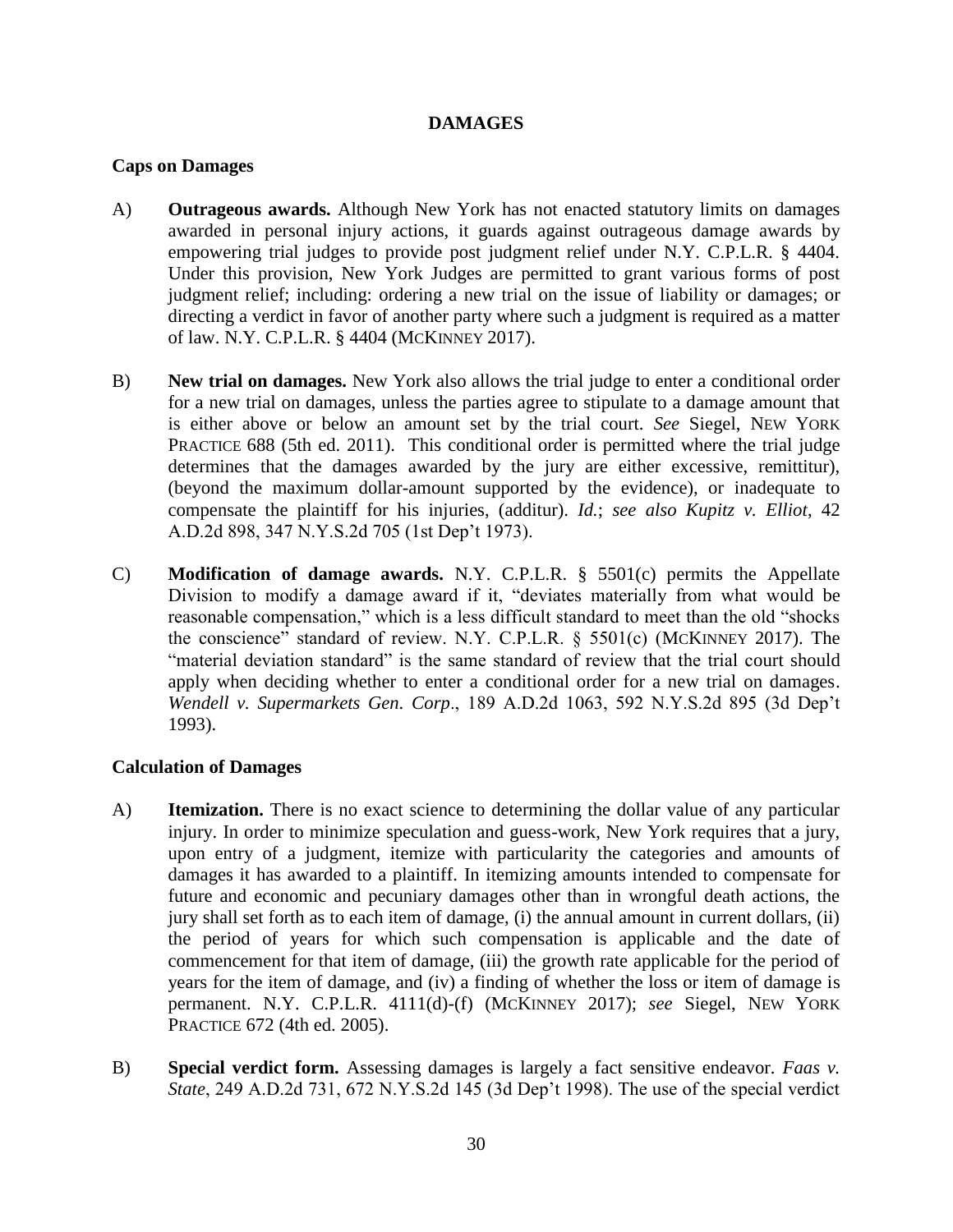form by trial courts helps to minimize speculation and undue arbitrariness by requiring the jury to, at least, justify the amounts it deems reasonable compensation for the plaintiff's injuries. *See* Siegel, NEW YORK PRACTICE 672-73 (4th ed. 2005).

C) **Purpose.** As a general principal, the purpose of damage awards in tort actions is to place the plaintiff in as good of a position as they might be in, had they not suffered an injury. In New York, damages are meant to justly compensate a plaintiff for their injuries, not to provide a plaintiff with a windfall recovery as a "reward" for being injured. *Tate v. Colabello*, 58 N.Y.2d 84, 459 N.Y.S.2d 422 (1983). In keeping with a policy of actual compensation, New York requires damages to be "reasonably ascertainable" and must not be based upon undue speculation. *Heary Bros. Lightning Prot. Co., Inc. v. Intertek Testing Servs.*, 9 A.D.3d 870, 780 N.Y.S.2d 691 (4th Dep't 2004).

## **Available Items of Personal Injury Damages**

- A) **Economic damages.** Economic damages are compensation for a plaintiff's pecuniary losses associated with their injury. There are several categories of economic damages.
	- 1) **Lost earnings.** Lost earnings are often a significant source of economic loss to the plaintiff. The burden is on the plaintiff to demonstrate with reasonable certainty and minimal speculation that they are, indeed, entitled to compensation for lost earnings. *Faas v. State*, 249 A.D.2d 731, 672 N.Y.S.2d 145 (3d Dep't 1998). There is no direct requirement that the plaintiff produce income tax returns, but the plaintiff must be able to establish the level of pay earned prior to the alleged accident with reasonable certainty, *e.g.*, by producing pay-stubs, IRS-W2 forms, IRS-W9 forms, or other sufficient evidence to demonstrate the plaintiff's lost earnings. However, the issue of lost earnings is always a question of fact for which any relevant evidence, including expert testimony, is permissible to reasonably establish a plaintiff's entitlement to compensation for lost earnings. *See generally Kirschhoffer v. Van Dyke*, 173 A.D.2d 7, 577 N.Y.S.2d 512 (3d Dep't 1991).
	- 2) **Future lost earnings.** An injured plaintiff may recover for the loss of future earning capacity that is reasonably certain to occur as a result of their injuries. *Weir v. Union Ry. Co. of N.Y. City*, 188 N.Y. 416, 81 N.E. 168 (1907). Relevant factors will include the plaintiff's age, education, training, life expectancy (prior to the sustained injury), potential for advancement and present wages. *Tenczar v. Milligan*, 47 A.D.2d 773, 365 N.Y.S.2d 272 (3d Dep't 1975).
	- 3) **Past expenses.** A plaintiff is entitled to recover for reasonable out-of pocket medical expenses, including hospital bills and reasonable expenditures for medication and rehabilitation. *Jones v. N.Y. Cent. & Hudson River. R.R. Co.*, 99 A.D. 1, 90 N.Y.S. 422 (3d Dep't 1904). The plaintiff bears the burden of proving these damages by way of bills, receipts or other available documentation. *Liebman v. Otis Elevator Co.*, 145 A.D.2d 546, 536 N.Y.S.2d 100 (2d Dep't 1988).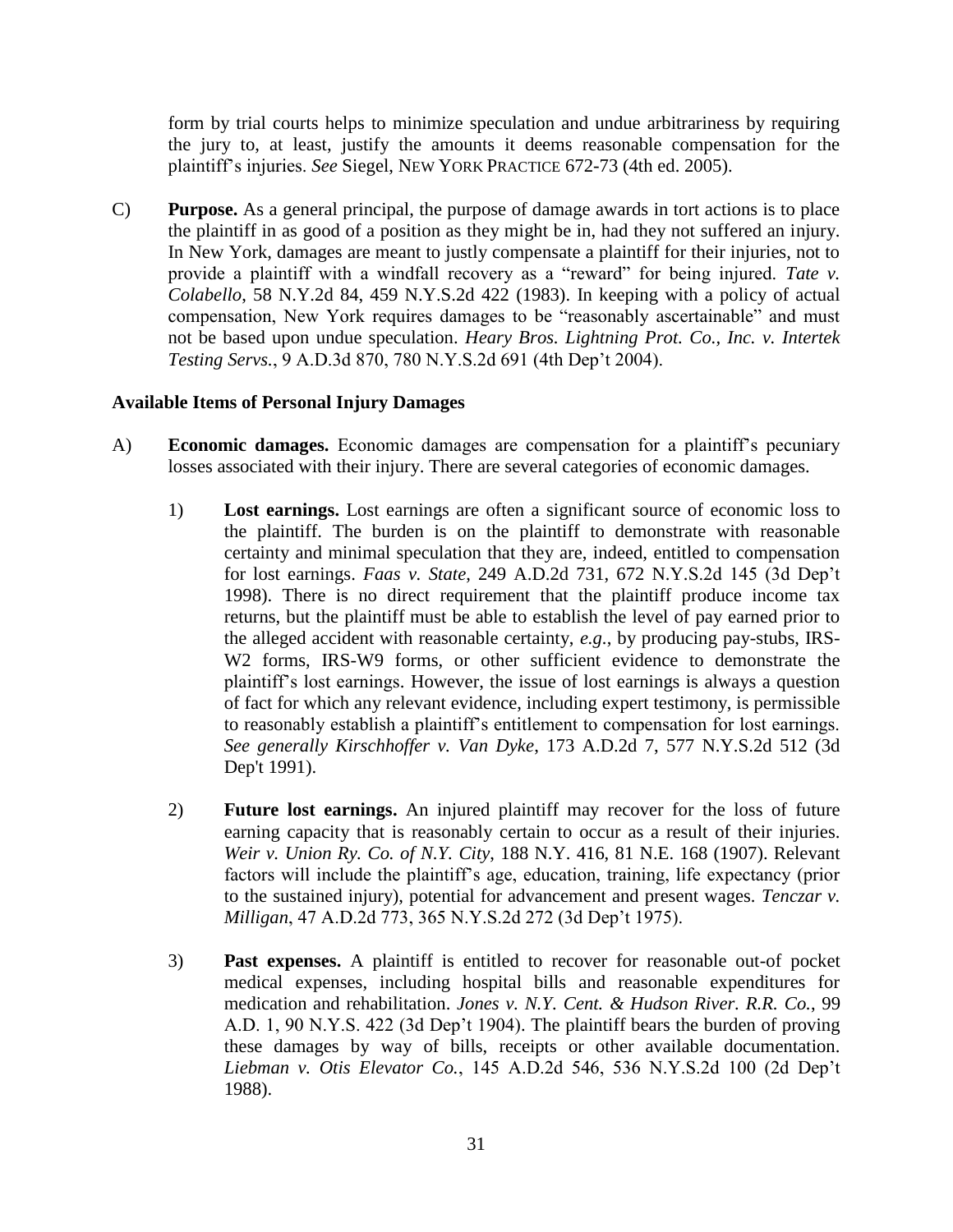- 4) **Future medical expenses.** A plaintiff may also recover for future medical expenses, so long as the damage award is reasonable and predicated upon a reasonable likelihood of necessity of future treatment. *Lamica v. Pecore*, 273 A.D.2d 647, 709 N.Y.S.2d 694 (3d Dep't 2000).
- B) **Non-economic damages.** Non-economic damages are those that compensate the plaintiff for the non-pecuniary loss she has suffered, *i.e.,* her pain and suffering or her loss of services, etc.
	- 1) **Past and present pain and suffering.** A plaintiff bears the burden of establishing damages for pain and suffering by a "reasonable certainty," *Cummins v. Cnty. of Onondaga*, 84 N.Y.2d 322, 618 N.Y.S.2d 615, (1994). An award for pain and suffering must be based on some concrete evidence in the record, such as evidence of a physical injury, broken bones, disfigurement, etc., and cannot be purely speculative or based solely on the plaintiff's subjective complaints of pain. *See id*.
		- a) **Real physical pain.** The plaintiff must demonstrate, objectively, that he or she actually experienced real physical pain, or some form of pre-impact terror. *Jones v. Simeone*, 112 A.D.2d 772, 492 N.Y.S.2d 270 (4th Dep't 1985). This is a particularly important issue in wrongful death cases, where there are often disputed facts as to whether the plaintiff actually suffered physical pain or experienced fright prior to death.
		- b) **Evidence.** Direct evidence of pain and suffering in the form of medical records and expert testimony is permissible and may be referenced during summation. *Cotilletta v. Tepedino*, 151 Misc. 2d 660, 573 N.Y.S.2d 396 (N.Y. Sup. Ct. 1991). Circumstantial evidence of pain and suffering in the form of evidence of physical suffering is also admissible and may be referenced during summation. *Caprara v. Chrysler Corp.*, 71 A.D.2d 515, 423 N.Y.S.2d 694 (3d Dep't 1979) (where an unsuccessful attempt by a decedent to escape a fire was admissible and may be referenced on summation to demonstrate the likelihood of sustained pain and suffering).
		- c) **Impermissible arguments.** Two categories of arguments on summation that are specifically banned are the "golden rule" analogy and the "per diem" compensation argument. The golden rule argument is one where an attorney asks that the jury compensate the plaintiff commensurate with what each individual juror would like to be compensated if they, the jury, were to have sustained the same injuries as the plaintiff. *Weintraub v. Zabotinsky*, 19 A.D.2d 906, 244 N.Y.S.2d 905 (2d Dep't 1963). The per diem compensation argument, is one in which plaintiff's counsel asks that the jury allocate damages for each day the plaintiff suffers from the injuries she has sustained. *De Cicco v. Methodist Hosp. of Brooklyn*, 74 A.D.2d 593, 424 N.Y.S.2d 524 (2d Dep't 1980). Both of these arguments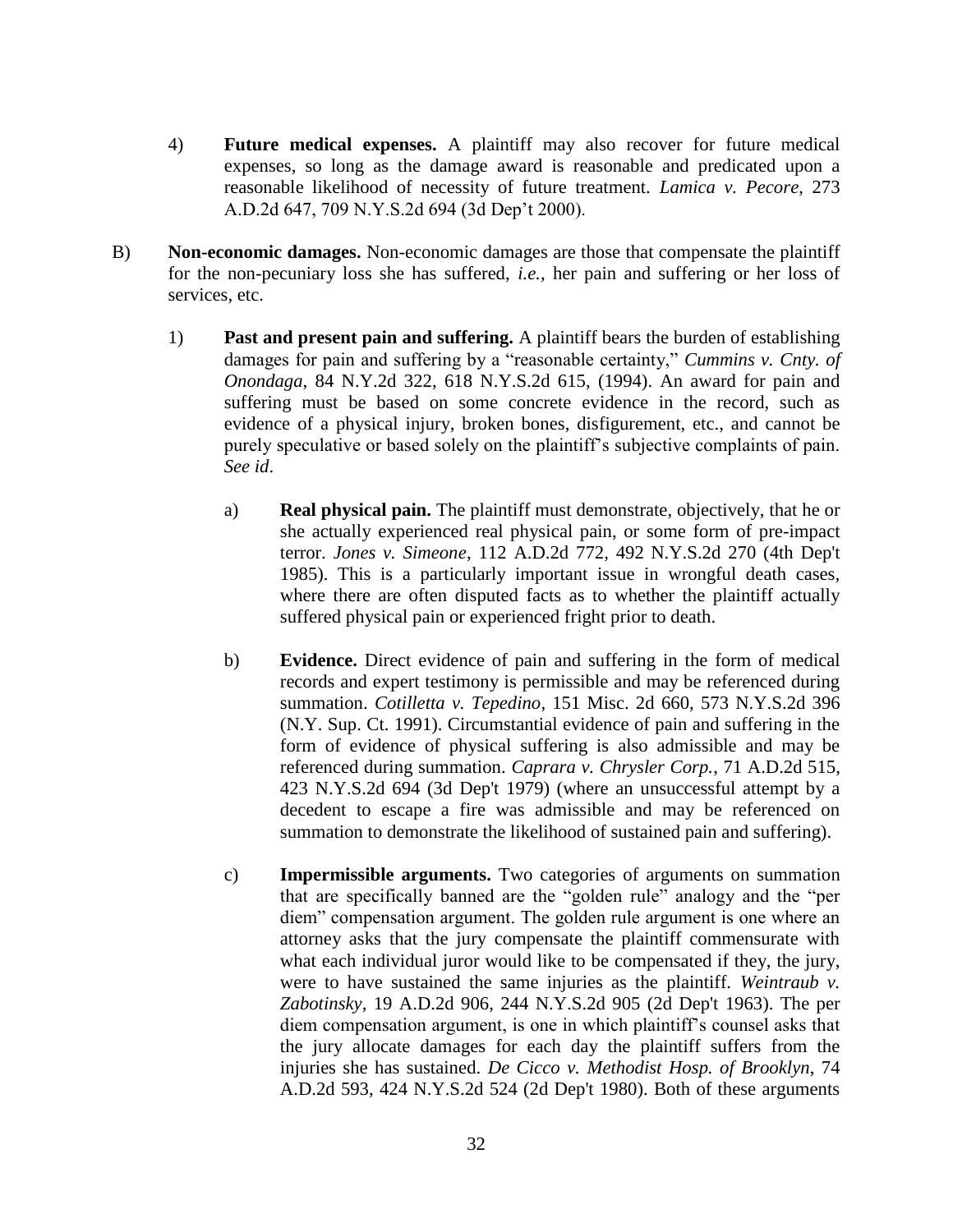are considered unduly suggestive and thus are impermissible on summation.

- 2) **Mental Anguish.** A plaintiff may recover for mental anguish suffered as a result of a defendant's negligence where the plaintiff has suffered a physical injury. *Ferrara v. Galluchio*, 5 N.Y.2d 16, 176 N.Y.S.2d 996 (1958). There are, however, certain situations where a plaintiff may recover for mental anguish where there is no corresponding physical injury.
	- a) A plaintiff may recover damages for injuries suffered resulting from "shock or fright due to the contemporaneous observation of the serious physical injury or death" of a member her immediate family where the defendant's conduct negligently exposes the plaintiff to an unreasonable risk of bodily injury or death and the defendant's negligence is also a substantial factor bringing about the injury or death of the plaintiff's immediate family member. *Bovsun v. Sanperi*, 61 N.Y.2d 219, 473 N.Y.S.2d 357 (1984).
	- b) **Absence of physical injury.** Damages for emotional harm can also be recovered in the absence of physical injury "when there is a duty owed by defendant to plaintiff, [and a] breach of that duty result[s] directly in emotional harm." *Perry-Rogers v. Obasaju*, 282 A.D.2d 231, 723 N.Y.S.2d 28 (1st Dep't 2001). However, "a plaintiff must produce evidence sufficient to guarantee the genuineness of the claim," such as "contemporaneous or consequential physical harm", which is "thought to provide an index of reliability otherwise absent in a claim for psychological trauma with only psychological consequences." *Id*.
	- c) **Expert testimony.** Practically speaking, claims for mental anguish will require well developed expert testimony to assist in either proving or disproving an actual mental injury. In the class of cases where mental anguish is predicated on something other than a physical injury sustained by the plaintiff, expert medical testimony is required. *Id*.
- 3) **Hedonic damages.** Damages for the loss of pleasures of life are regarded as an important aspect of recovery in tort actions. However, New York courts have consistently held that this aspect of recovery is to be considered as a part of the overall damage award for pain and suffering and is not a separate and distinct category of recovery. *See Nussbaum v. Gibstein*, 73 N.Y.2d 912, 539 N.Y.S.2d 289 (1989). A condition precedent to recovery for the loss of pleasures of life is that the plaintiff must have a conscious realization of his loss. *McDougald v. Garber*, 73 N.Y.2d 246, 538 N.Y.S.2d 937 (1989). As with any recovery for pain and suffering, the calculation of damages for the loss of the pleasures of may not be purely speculative or arbitrary. *Cummins v. Cnty. of Onondaga*, 84 N.Y.2d 322, 618 N.Y.S.2d 615 (1994).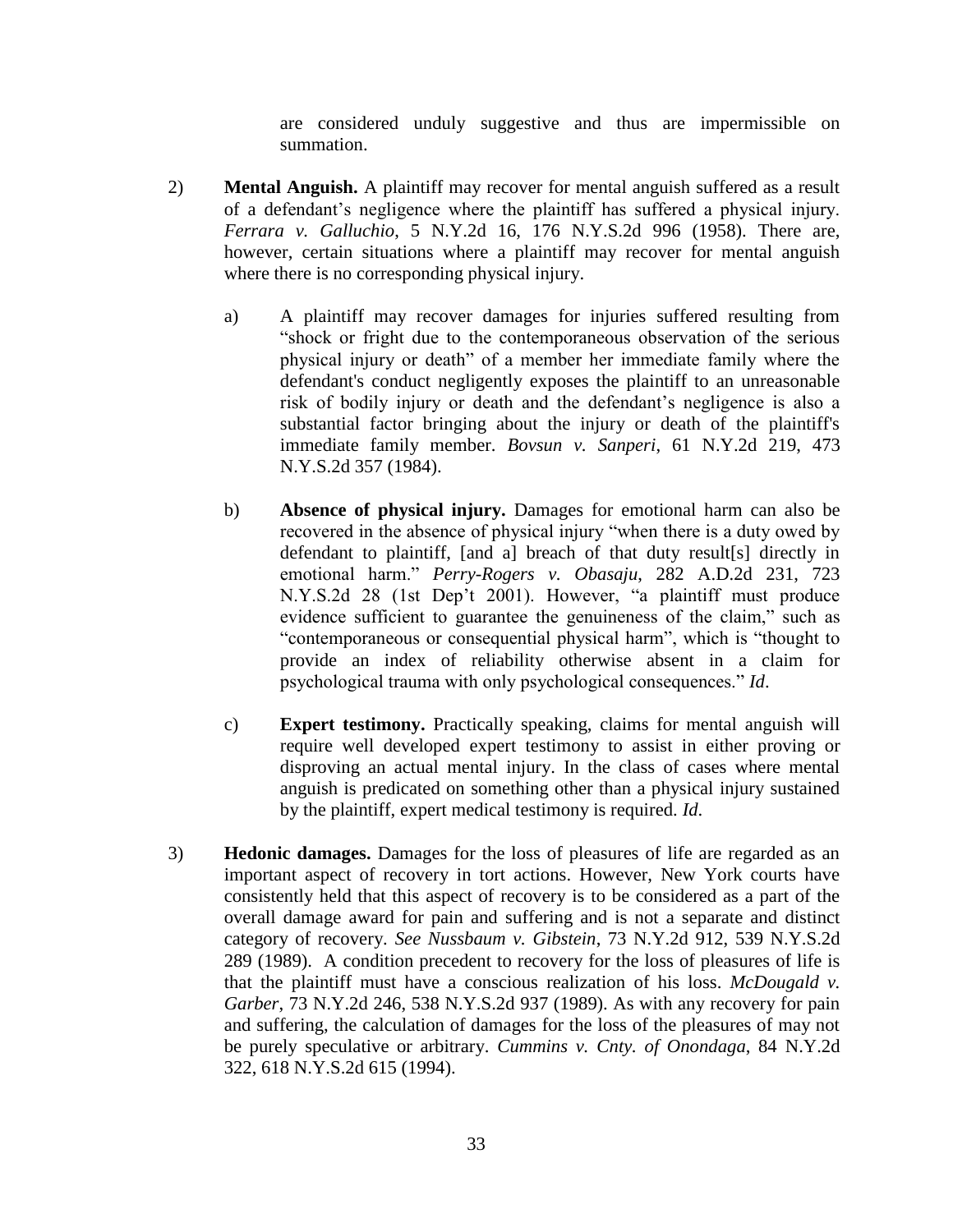## **Lost Opportunity Doctrine**

- A) **Loss of a chance of a cure.** In New York, a physician is liable when he or she deprives a patient of a significant chance of a cure or extended lifespan, provided that such deprivation is a substantial factor in causing the plaintiff's ultimate condition or death. *See Kallenberg v. Beth Israel Hosp.*, 45 A.D.2d 177, 357 N.Y.S.2d 508 (1st Dep't 1974), *aff'd*, 37 N.Y.2d 719, 337 N.E.2d 128 (1975); *Collins v. N.Y. Hosp.*, 49 N.Y.2d 965, 428 N.Y.S.2d 885 (1980).
- B) **Loss of chance.** In a loss of chance case, the plaintiff is entitled to damages subject to the rule that a defendant can offer proof that a decedent already had a diminished life expectancy due to the illness that caused death, or that a plaintiff's condition could not have been entirely cured under any circumstances. *Dunham v. Vill. of Canisteo*, 303 N.Y. 498, 506, 104 N.E.2d 872 (1952).

## **Mitigation**

A plaintiff also has the duty to mitigate his own damages. *Van Guilder v. Sands Hecht Constr. Corp*., 240 A.D.2d 318, 659 N.Y.S.2d 439 (1st Dep't 1997). Like comparative negligence, the plaintiff's failure to mitigate will not bar recovery. It will only reduce the amount of damages the plaintiff may obtain from the defendant commensurate with the percentage of the sustained damages that are attributable to the plaintiff's failure to mitigate.

## **Punitive Damages**

A) New York reserves punitive damages for particularly egregious acts:

"Because the standard for imposing punitive damages is a strict one and punitive damages will be awarded only in exceptional cases, the conduct justifying such an award must manifest 'spite or malice, or a fraudulent or evil motive on the part of the defendant, or such a conscious and deliberate disregard of the interests of others that the conduct may be called willful or wanton.'"

*Marinaccio v. Town of Clarence, 20 N.Y.3d 506, 511, 986 N.E.2d 903, 906 reargument denied, 21 N.Y.3d 976, 992 N.E.2d 1088 (2013).* 

B) **Standard.** "Even where there is gross negligence, punitive damages are awarded only in 'singularly rare cases' such as cases involving an improper state of mind or malice or cases involving wrongdoing to the public." *Anonymous v. Streitferdt*, 172 A.D.2d 440, 568 N.Y.S.2d 946 (1st Dep't 1991) (citation omitted). Courts will only impose punitive damages where the defendant exhibits a high degree of moral culpability with a conscious disregard of the rights of others. *Longo v. Armor Elevator Co., Inc.*, 307 A.D.2d 848, 763 N.Y.S.2d 597 (1st Dep't 2003). In New York, the courts are unclear about whether the standard of proof for punitive damages awards is preponderance of the evidence or clear-and-convincing evidence. For example, *Greenbaum v. Svenska Handelsbanken*, N.Y., 979 F.Supp. 973, 975–82 (S.D.N.Y.1997) held that New York law requires proof of punitive damages by a preponderance of the evidence while *Randi A.J.*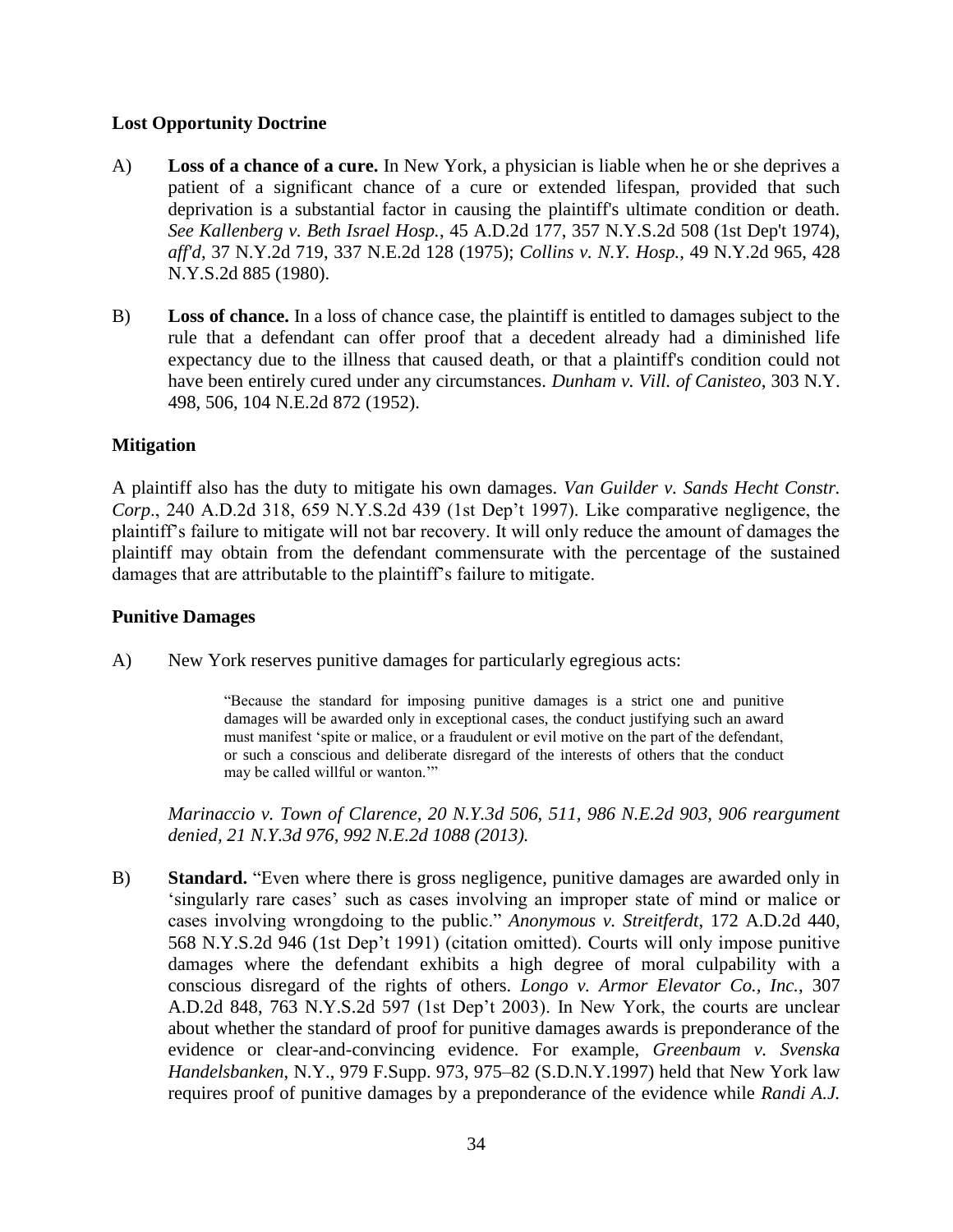*v. Long Island Surgi–Center*, 46 A.D.3d 74, 86, 842 N.Y.S.2d 558 (2d Dep't 2007) held that clear and convincing evidence is required to impose punitive damages.

C) **Insurability.** New York will generally not allow for the payment of punitive damages with insurance proceeds. *Home Ins. Co. v. Am. Home Prods. Corp.*, 75 N.Y.2d 196, 551 N.Y.S.2d 481 (1990).

## **Recovery of Pre- and Post-Judgment Interest**

Unlike contract cases in New York, where interest is computed from the date of breach until satisfaction of the judgment; interest in personal injury cases is only available from the date of entry of judgment until the time in which the judgment is satisfied. *See* N.Y. C.P.L.R. § 5002 (MCKINNEY 2017); *see also Van Nostrand v. Froehlich*, 44 A.D.3d 54, 844 N.Y.S.2d 293 (2d Dep't 2007). New York has set a maximum statutory interest rate of nine-percent for postjudgment interest. N.Y. C.P.L.R. § 5004 (MCKINNEY 2017).

## **Recovery of Attorneys' Fees**

Attorney's fees are almost never recoverable in New York. New York takes the position that each party should generally bear the cost of litigation. A party may only recover attorney's fees if allowed by a specific court rule, a statutory or contractual provision, or an agreement between the parties. *Chapel v. Mitchell*, 84 N.Y.2d 345, 618 N.Y.S.2d 626 (1994).

## **Taxation of Costs**

- A) **Statutory costs.** Statutory costs are provided for under the Civil Practice Laws and Rules, as of right, to any party victorious in an action. *See* N.Y. C.P.L.R. § 8101 (MCKINNEY 2017). These are *de minimus* sums that a victorious party is automatically entitled to without proof of entitlement. A party need only demonstrate that it was indeed victorious in the action to be entitled to "costs" in New York. However, as noted, costs are generally minimal, *i.e*. "three hundred dollars for each trial, inquest or assessment of damages." N.Y. C.P.L.R. § 8201(3) (MCKINNEY 2017).
- B) **Taxable disbursements.** Taxable disbursements, by contrast, are only available to a party that can demonstrate its entitlement to statutory costs under N.Y. C.P.L.R. § 8101 (MCKINNEY 2017), and where that party can specifically demonstrate that it is entitled to the additional taxable disbursements sought. *Two Guys From Harrison-N.Y. v. S.F.R. Realty Assocs.*, 186 A.D.2d 186, 587 N.Y.S.2d 96 (2d Dep't 1992).
	- 1) **Burden.** The party seeking taxable disbursements has the burden of demonstrating that the disbursements are reasonable, that the disbursements were actually incurred by the party and that they were a necessary expense incurred in either the prosecution or defense of the action, *see* N.Y. C.P.L.R. § 8401 (MCKINNEY 2017). Speculative disbursements submitted by a party or other disbursements that are not sum certain will generally not be awarded to a party.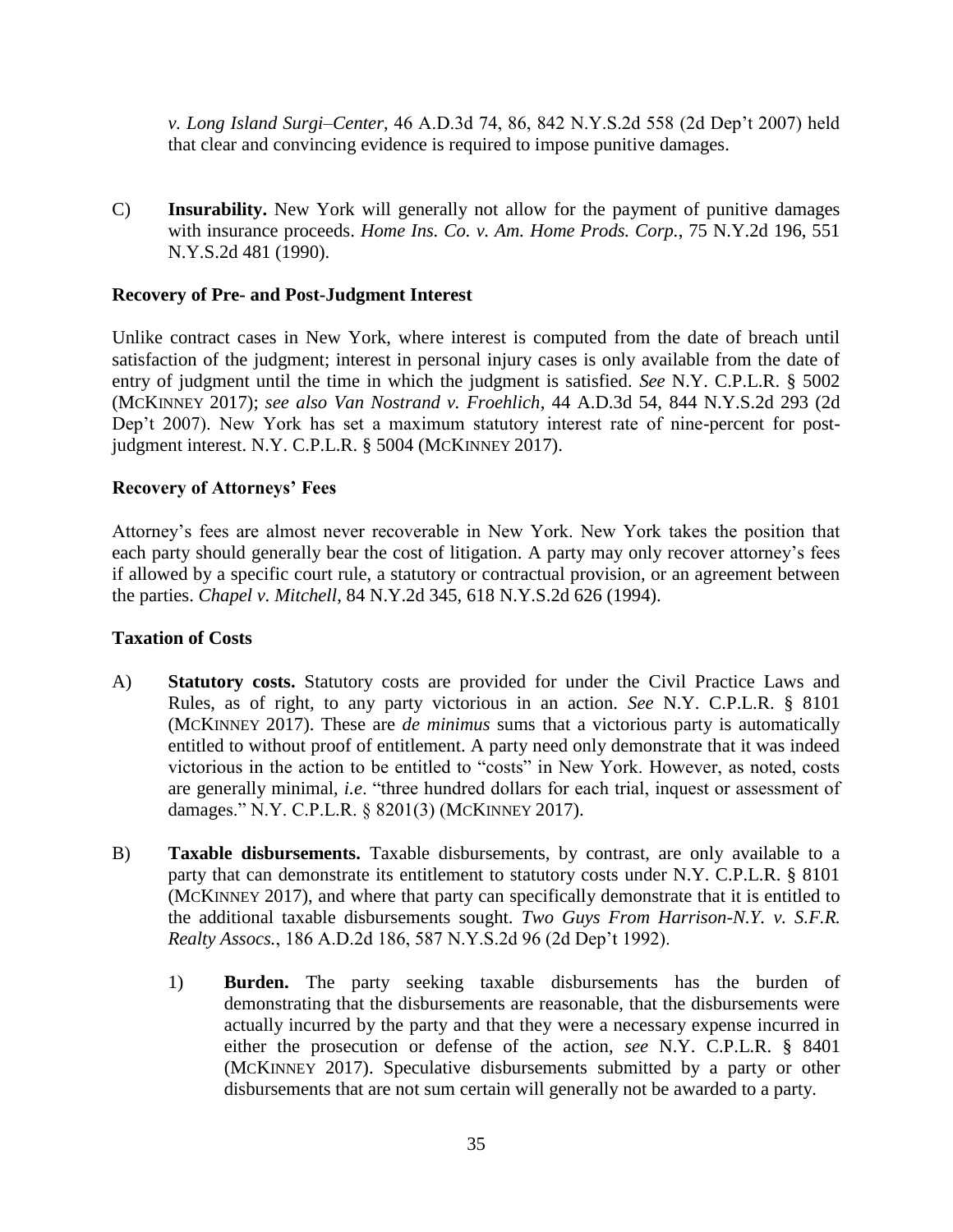2) **Specific disbursements.** N.Y. C.P.L.R. 8301(a) provides for a number of disbursements that a victorious party may be entitled. Such disbursements include: reasonable expenses for certain necessary re-printing of papers for trial; sheriff's fees incurred in executing a judgment; or "such other reasonable and necessary expenses as are taxable according to the course and practice of the court, by express provision of law or by order of the court." N.Y. C.P.L.R. 8301(a) (MCKINNEY 2017).

#### **Unique Damages Issues**

- A) **Bifurcated trials in personal injury actions.** Bifurcation is the process of conducting separate complete trials on specific issues in a case. New York judges are encouraged, but not required, to order bifurcation in personal injury actions on the issues of liability and damages. New York Rules of Court § 202.42(a) [22 N.Y.C.R.R. § 202.42(a)] (McKinney 2017). When bifurcation is ordered, a trial on liability shall take place first and then, if necessary, a trial on damages will be held. *Id.* 
	- 1) **Unified trials.** Trial courts generally do not bifurcate trials in personal injury actions and all trials are unified unless an application is made by one of the parties and the Court grants the application. While trial courts are afforded great deference in deciding whether to conduct a bifurcated trial, as a general rule, New York Courts favor bifurcated trials and will generally only order a unified trial for good cause. New York Courts will order a unified trial on liability and damages in cases where "the nature, extent, and gravity of the injuries sustained have an important bearing on the issue of liability." *Lynch v. Nacewicz*, 126 A.D.2d 708, 511 N.Y.S.2d 121 (2d Dep't 1987). As a practical matter, courts will look to see whether or not the issues of the plaintiff's injuries are inextricably intertwined with the issue of the defendant's liability to determine whether or not a unified trial is appropriate. If it is determined that these issues are essentially inseparable, then a Court can and will order a unified trial. *Id.*
	- 2) **Damages in a wrongful death action.** Damages for wrongful death in New York are controlled entirely by statute. N.Y. EST. POWERS & TRUSTS LAW § 5-4.3 (McKinney 2012). As a matter of public policy, the goal in a wrongful death action in New York is to compensate the plaintiff, (surviving distributees of the decedent), for no more than their pecuniary loss suffered as a result of the decedent's death. There are four categories of recovery for wrongful death in New York: "(1) the decedent's loss of earnings; (2) loss of services each survivor might have received from the decedent; (3) loss of parental guidance from the decedent; and (4) the possibility of inheritance from the decedent." *Huthmacher v. Dunlop Tire Corp.*, 309 A.D.2d 1175, 765 N.Y.S.2d 111 (4th Dep't 2003). However, in order to be entitled to any of the above categories of damages, the plaintiff's must demonstrate that they could reasonably have expected support from the decedent, had he continued to live and that they were actually dependent on the decedent at the time of death. *Id*.